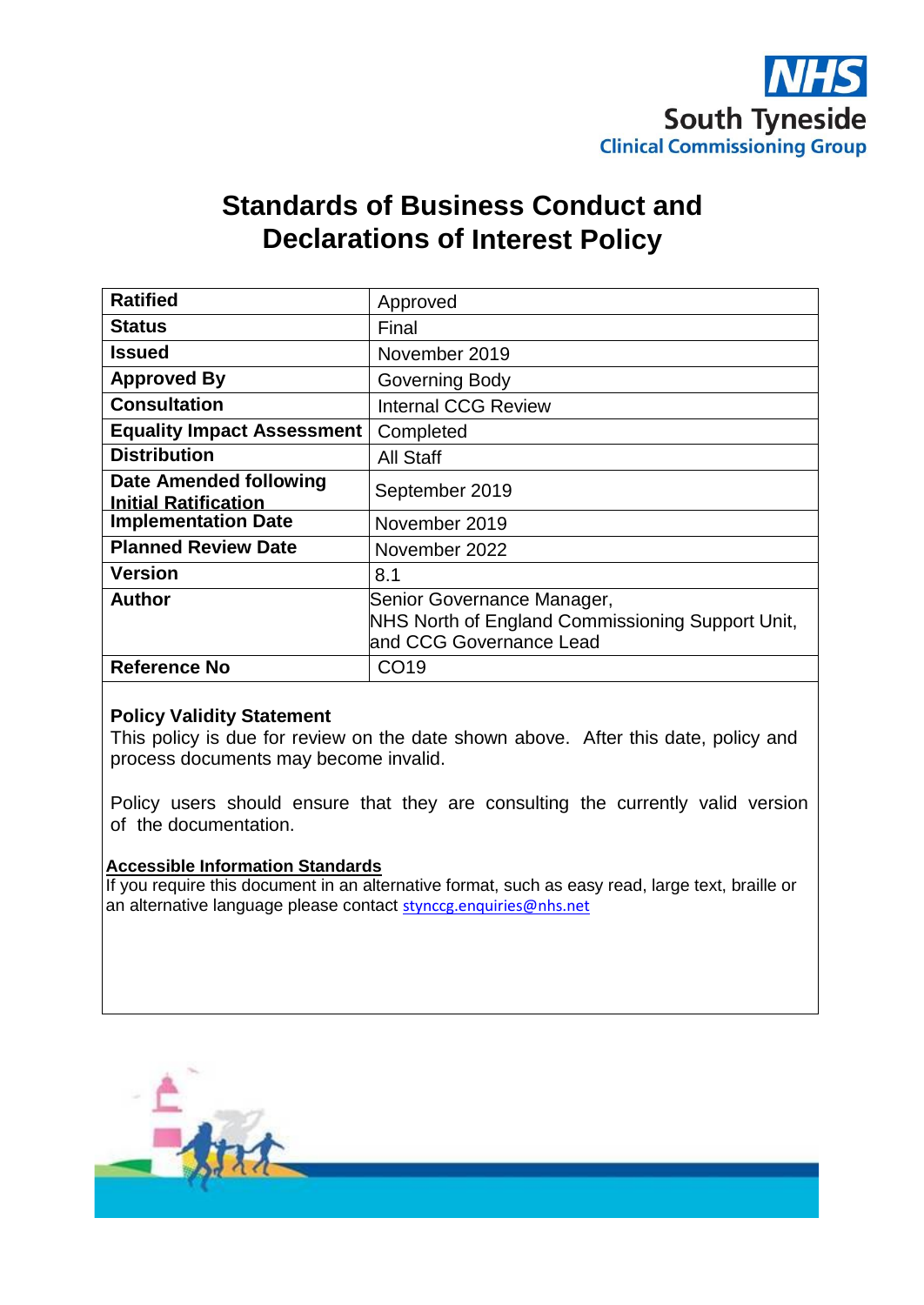# **Version Control**

| <b>Version</b> | <b>Release Date</b> | <b>Author</b>                                  | <b>Update Comments</b>                                                                                                                                           |
|----------------|---------------------|------------------------------------------------|------------------------------------------------------------------------------------------------------------------------------------------------------------------|
| V <sub>1</sub> | 1 April 2013        |                                                | Policy adopted by Clinical Commissioning<br>Group (CCG) as part of policy suite<br>developed by NECS.                                                            |
| V <sub>2</sub> | 30 July 2014        | <b>Liane Cotterill</b>                         | Review and refresh                                                                                                                                               |
| V <sub>3</sub> | 1 April 2015        | <b>Liane Cotterill</b>                         | Updated to take into account new<br>guidance issued by NHS England on 18<br>December 2014                                                                        |
| V3.1           | 29 January<br>2016  | CCG                                            | Updated Appendix E: Declaration of<br><b>Interest Form</b>                                                                                                       |
| V <sub>4</sub> | 14 July 2016        | <b>Liane Cotterill</b>                         | Updated to take into account new<br>guidance, "Managing Conflicts of interest:<br>Revised Statutory Guidance for CCGs"<br>issued by NHS England on 28 June 2016. |
| V <sub>5</sub> | 24 October<br>2016  | <b>Keith</b><br>Haynes/Helen<br><b>Ruffell</b> | Further updates taking into account 28<br>June 2016 NHSE guidance                                                                                                |
| V <sub>6</sub> | 1 June 2017         | <b>Keith</b><br>Haynes/Helen<br><b>Ruffell</b> | Additions in line with Internal Audit Report<br>(May 2017) and further review.                                                                                   |
| V <sub>7</sub> | <b>July 2017</b>    | Keith<br>Haynes/Helen<br><b>Ruffell</b>        | Further updated to take into account<br>guidance, "Managing Conflicts of<br>Interests: Revised Statutory Guidance for<br>CCGs, NHSE, June 2017                   |
| V <sub>8</sub> | September<br>2019   | <b>Keith</b><br>Haynes/Helen<br><b>Ruffell</b> | Reviewed in line with NHS England<br>Managing Conflicts of Interest: Internal<br>Audit Framework for CCGs September<br>2016                                      |
| V8.1           | January 2020        | <b>Keith</b><br>Haynes/Helen<br><b>Ruffell</b> | Extended for 12 months in light of<br>COVID19                                                                                                                    |

# **Approval**

| <b>Role</b> | <b>Name</b>            | Date              |
|-------------|------------------------|-------------------|
| Approver    | Governing Body (1)     | February 2013     |
| Approver    | Governing Body (2)     | September 2013    |
| Approver    | Governing Body (3)     | <b>March 2015</b> |
| Approver    | Governing Body (3.1)   | January 2016      |
| Approver    | Governing Body (5)     | November 2016     |
| Approver    | Governing Body (6) (7) | September 2017    |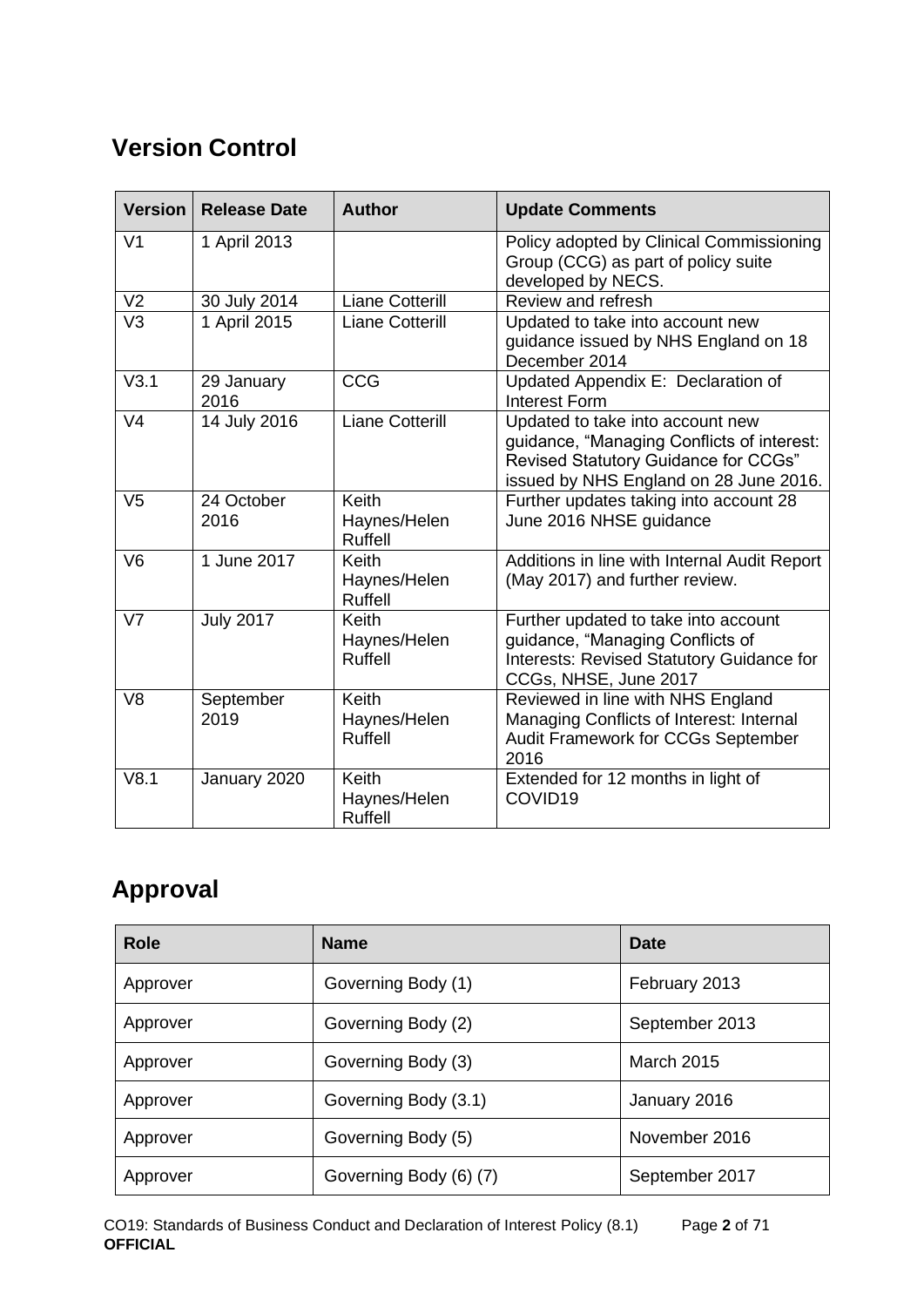| Approver | Governing Body (8)                | November 2019     |
|----------|-----------------------------------|-------------------|
| Approver | Virtual Executive Committee (8.1) | <b>April 2021</b> |

# **Review**

This document will be reviewed twelve months from its issue date and every two years after its first review.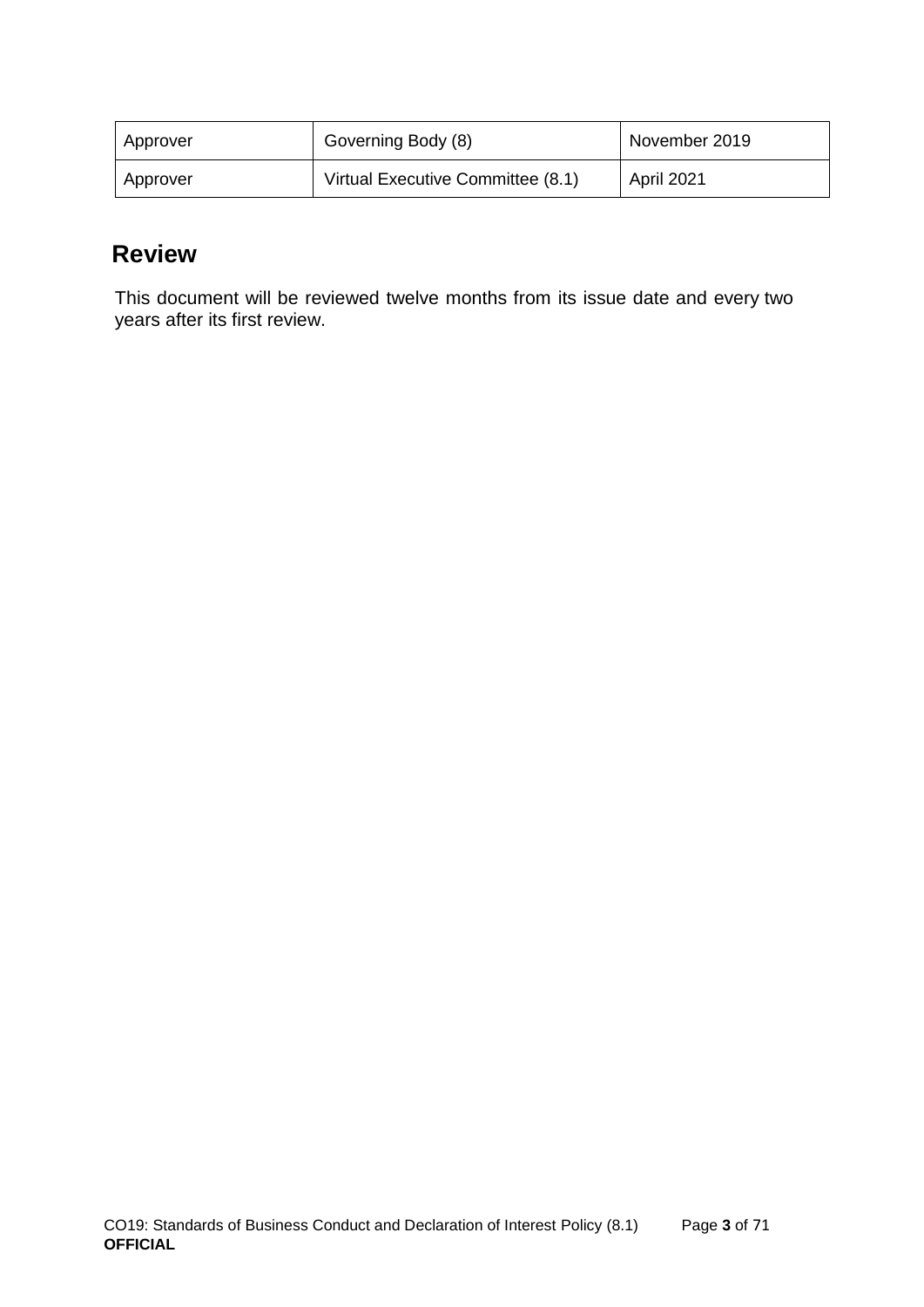# **Contents**

| 1.  |  |
|-----|--|
| 2.  |  |
| 3.  |  |
| 4.  |  |
| 5.  |  |
| 6.  |  |
| 7.  |  |
| 8.  |  |
| 9.  |  |
| 10. |  |
| 11. |  |
| 12. |  |
|     |  |
|     |  |
|     |  |
|     |  |
|     |  |
|     |  |
|     |  |
|     |  |
|     |  |
|     |  |
|     |  |
|     |  |
|     |  |
|     |  |
|     |  |
|     |  |
|     |  |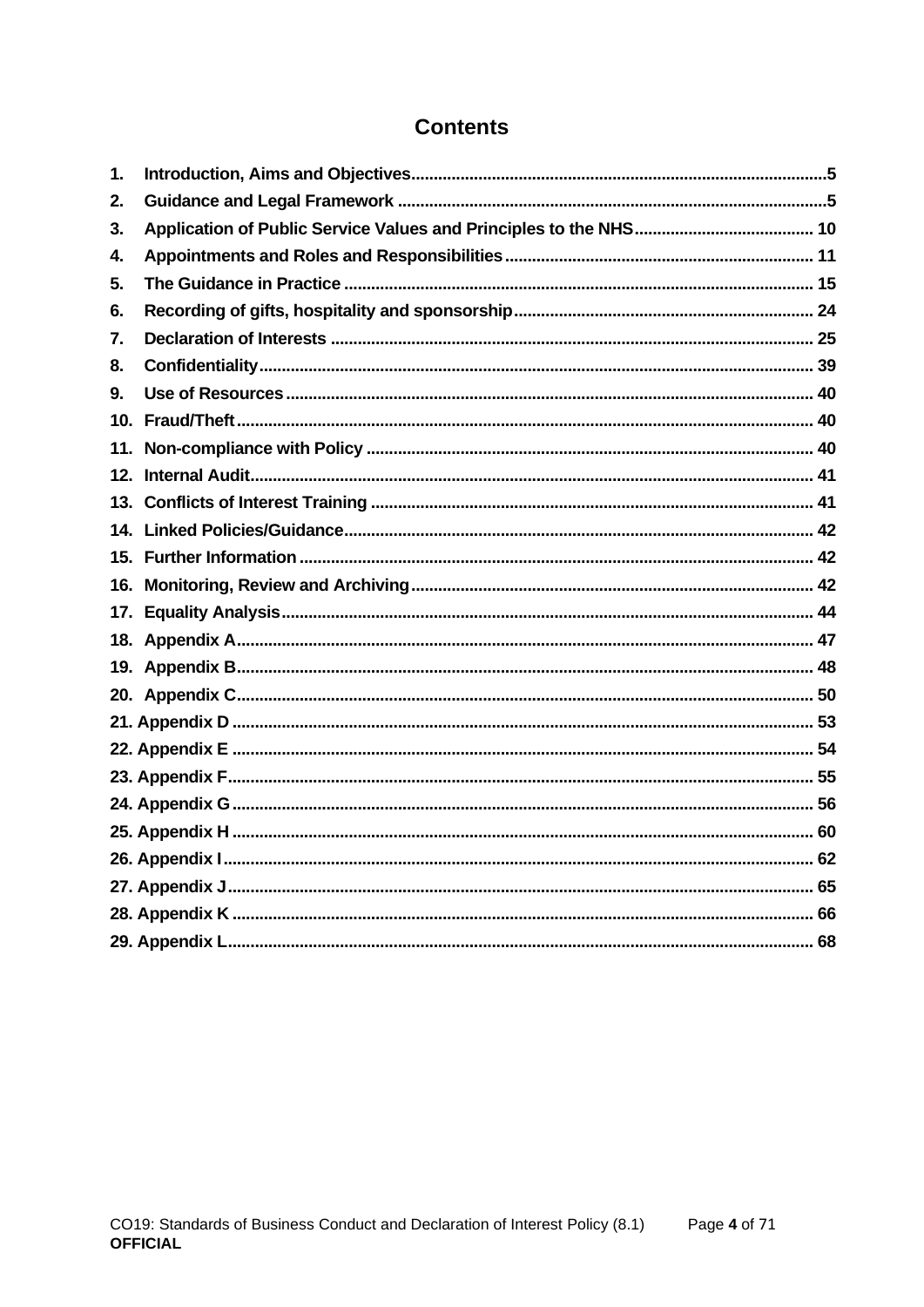# <span id="page-4-0"></span>**1. Introduction, Aims and Objectives**

- 1.1 For the purposes of this policy, NHS South Tyneside Clinical Commissioning Group will be referred to as "the CCG".
- 1.2 The purpose of this policy is to ensure exemplary standards of business conduct are adhered to, as public servants, by Governing Body members, members of the CCG, committee and sub-committee members and employees of the CCG (as well as individuals contracted to work on behalf of the CCG or otherwise providing services or facilities to the CCG such as those within commissioning support services). Through this Policy individuals will be aware of their own responsibilities as well as the CCG's responsibilities as corporate bodies (including the constituent Member Practices). The Policy also sets out the responsibilities of the CCG as an employer, especially in light of the individual and corporate obligations set out in the Bribery Act 2010.
- 1.3 Importantly, the policy draws attention to the consequences of non-compliance with its requirements which may include disciplinary action and/or legal action.
- 1.4 The CCG's Audit & Risk Committee is responsible for ensuring that the policy is reviewed and accords with national guidance, and that the required standards are complied with throughout the CCG.
- 1.5 This policy draws on the wide range of guidance issued over the years for NHS bodies in relation to this important matter and to guidance published specifically for Clinical Commissioning Groups.

# <span id="page-4-1"></span>**2. Guidance and Legal Framework**

- 2.1 The NHS Management Executive published guidance, "Standards of business conduct for NHS staff", (HSG (93) 5), which remains extant and which provides specific guidance on:
	- The standards of conduct expected of all NHS staff where their private interests may conflict with their public duties; and
	- The steps which NHS employers should take to safeguard themselves and the NHS against conflicts of interest.

Specifically, it makes it clear that it is the responsibility of staff to ensure that they are not placed in a position which risks, or appears to risk, conflict between their private interests and their NHS duties.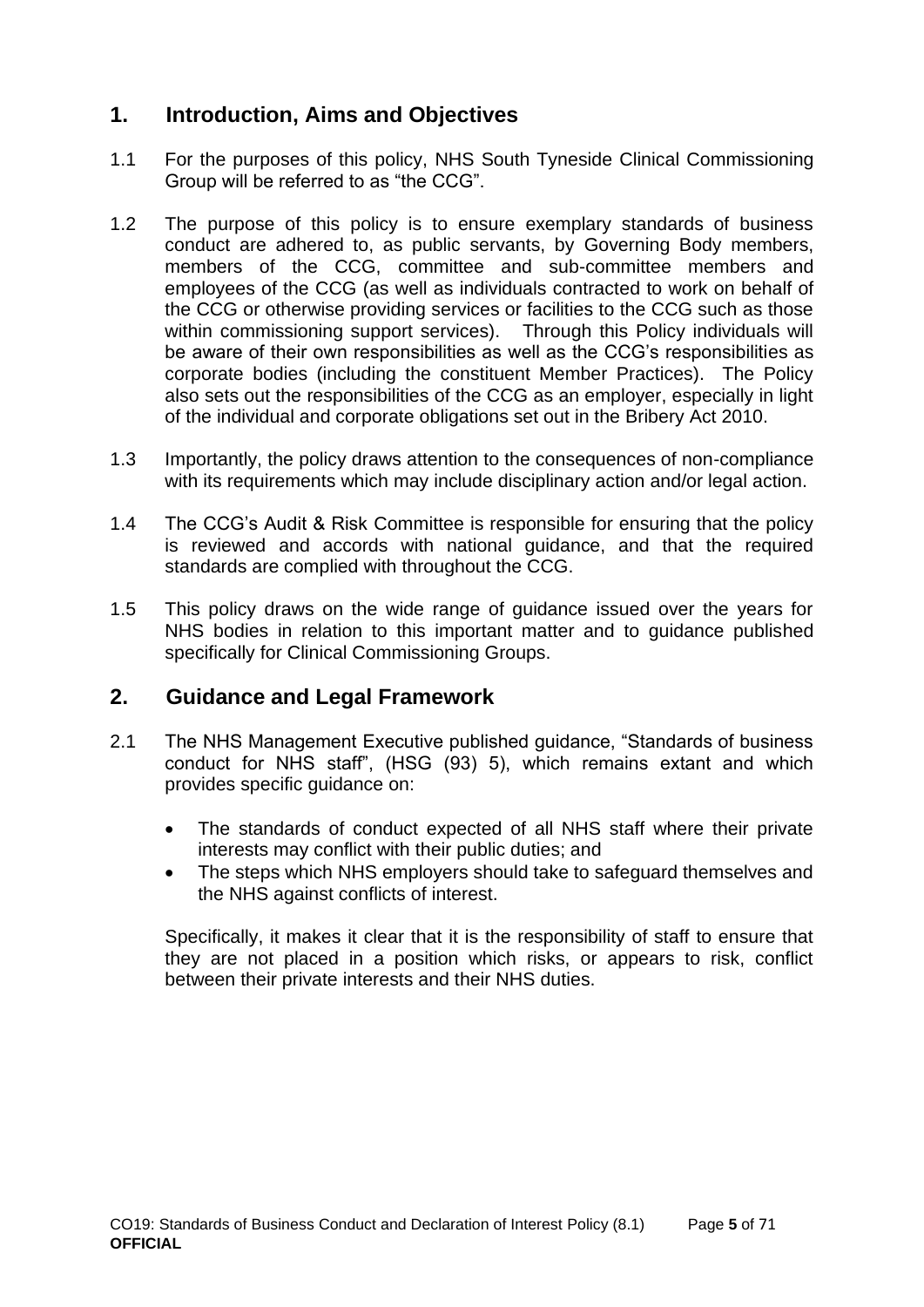2.2 The Department of Health's document, "Code of Conduct for NHS Managers", (October 2002), provides guidance on core standards of conduct expected of NHS Managers to act in the best interests of the public and patients/clients to ensure that decisions are not improperly influenced by gifts or inducements. Professional Codes of Conduct governing health care professionals are also pertinent. Similarly, the General Medical Council's guidance, "Leadership and management for all doctors" (March 2012), details the standards and expectations required of clinicians in leadership and management positions.

2.3 CCGs should observe the principles of good governance as set out in:

- The Nolan Principles
- The Good Governance Standards for Public Services (2004), Office for Public Management (OPM) and Chartered Institute of Public Finance and Accountancy (CIPFA) sets out the principles of good governance.
- The seven key principles of the NHS Constitution
- The Equality Act 2010
- The UK Corporate Governance Code
- 2.4 The underpinning legal framework is provided by the Bribery Act 2010, which repeals the Prevention of Corruption Acts, and which;
	- creates two general offences covering the offering, promising or giving of an advantage, and requesting, agreeing to receive or accepting an advantage,
	- creates a new offence of failure by a commercial organisation to prevent a bribe being paid for or on its behalf (it will be a defence though if the organisation has adequate procedures in place to prevent bribery),
	- Bribery is defined as giving someone a financial or other advantage to encourage that person to perform their functions or activities improperly or to reward that person for having already done so.

Any employee breaching the provisions of this Act will be liable to prosecution which may also lead to the loss of their employment and superannuation rights in the NHS.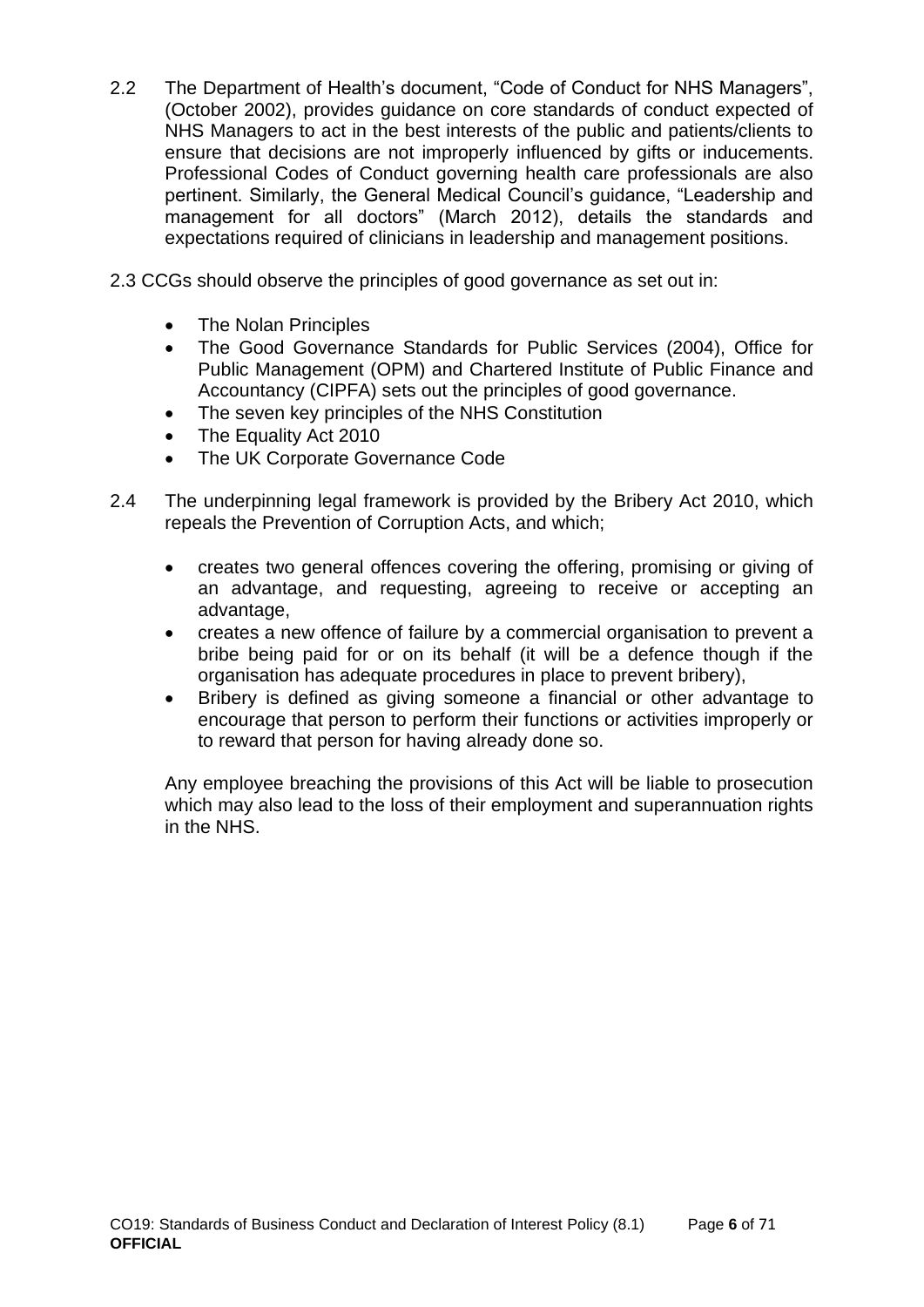- 2.5 Section 25 of Health and Social Care Act 2012 imposes duties on CCGs in relation to maintaining registers of interest and managing conflicts of interest. Section 14O of the National Health Service Act 2006 (as amended by the Health and Social Care Act 2012) ("the Act") sets out the minimum requirements of what both NHS England and CCGs must do in terms of managing conflicts of interest. The guidance in the Act is supplemented by the procurement specific requirements set out in the National Health Service (Procurement, Patient Choice and Competition) (No. 2) Regulations 2013. Further guidance was set out in *Managing Conflicts of Interest: Revised Statutory Guidance For CCGs<sup>1</sup>* This revised statutory guidance superseded and built on the previous guidance – Managing conflicts of interest: statutory guidance for CCGs (December 2014) and Towards Establishment: Creating Responsive and Accountable CCGs (2012). The guidance provided details of a set of further steps which needed to be taken to improve compliance with conflicts of interest requirements and included updated guidance as follows:
	- Definition of an interest
	- Principles
	- Identification and management of conflicts of interest
	- Register of Interests
	- Appointments and roles and responsibilities in the CCG;
	- Managing conflicts of interest at meetings;
	- Managing conflicts of interest throughout the commissioning cycle;
	- CCG improvement and assessment framework and internal audit;
	- Raising concerns and breaches;
	- Impact of non-compliance; and
	- Conflicts of interest training.

Specifically, the guidance proposed a number of key changes with which CCGs were required to comply and, if not, are required, through the selfcertification statements forming part of the CCG Improvement and Assessment Framework, to provide reasons for not doing so, on a "comply or explain" basis. The key changes were as follows:

- The recommendation for CCGs to have a minimum of **three lay members** on the Governing Body, in order to support with conflicts of interest management;
- The introduction of a **conflicts of interest guardian** in CCGs. We expect that CCG audit chairs will assume this role, which will be an important point of contact for any conflicts of interest queries or issues;
- The requirement for CCGs to include a robust process for managing any **breaches** within their conflict of interest policy and for anonymised details of the breach to be published on the CCG's website for the purpose of learning and development;

<sup>1</sup> Managing Conflicts of Interest : Revised Statutory Guidance For CCGs, NHS England, June 2016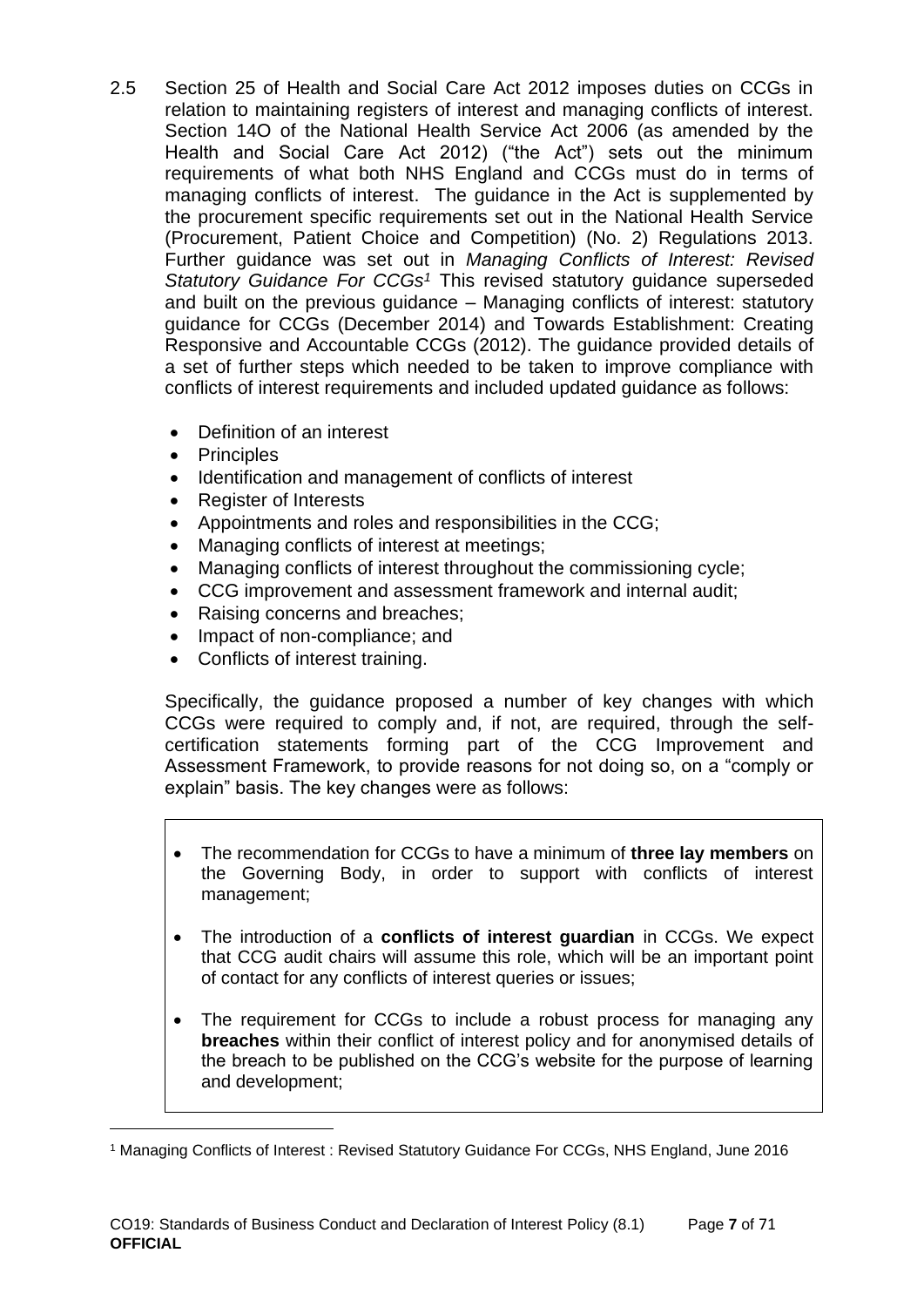- Strengthened provisions around **decision-making when a member of the governing body, or committee or sub-committee is conflicted**;
- Strengthened provisions around the management of **gifts and hospitality**, including the need for prompt declarations and a publicly accessible register of gifts and hospitality;
- A requirement for CCGs to include an **annual audit of conflicts of interest management** within their internal audit plans and to include the findings of this audit within their **annual end-of-year governance statement**;
- A requirement for all CCG employees, governing body and committee members and practice staff with involvement in CCG business, to complete **mandatory online conflicts of interest training,** which will be provided by NHS England. The online training will be supplemented by a series of faceto-face training sessions for CCG leads in key decision-making roles.
- 2.6 Further guidance has again been issued which supersedes *Managing Conflicts of Interest Statutory Guidance*, published in June 2016. This revised guidance<sup>2</sup> makes a small number of amendments to the  $2016$ guidance to ensure that it is fully aligned with the new cross-system guidance on *Managing Conflicts of Interest in the NHS,* which was published in February 2017 and sets out a series of common principles and rules for managing conflicts of interest and gifts and hospitality across the whole NHS*.* Further advice is also incorporated on managing conflicts of interest in the commissioning of new care models, drawing from the existing requirements and experiences of CCGs.

The key changes (from the June 2016 version of the guidance) are:

- **Registers of interest**: A requirement that CCGs have systems in place to satisfy themselves on an *annual* basis that their registers of interest are accurate and up-to-date. Only the declared interests of decisionmaking staff are required to be included on the published register.
- **Gifts from suppliers or contractors**: Gifts of low value (up to £6), such as promotional items, can be accepted and do not need to be declared, but all other gifts from suppliers or contractors must be declined and declared.
- **Gifts from other sources**: Gifts under £50 can be accepted from non- suppliers and non-contractors, and do not need to be declared. Gifts with a value of over £50 can be accepted on behalf of an organisation, but not in a personal capacity and must be declared.

<sup>2</sup> Managing conflicts of interests in the NHS: Guidance for staff and organisations.2017[. https://www.england.nhs.uk/wp](https://www.england.nhs.uk/wp-content/uploads/2017/02/guidance-managing-conflicts-of-interest-nhs.pdf)[content/uploads/2017/02/guidance-managing-conflicts-of-interest-](https://www.england.nhs.uk/wp-content/uploads/2017/02/guidance-managing-conflicts-of-interest-nhs.pdf) [nhs.pdf](https://www.england.nhs.uk/wp-content/uploads/2017/02/guidance-managing-conflicts-of-interest-nhs.pdf)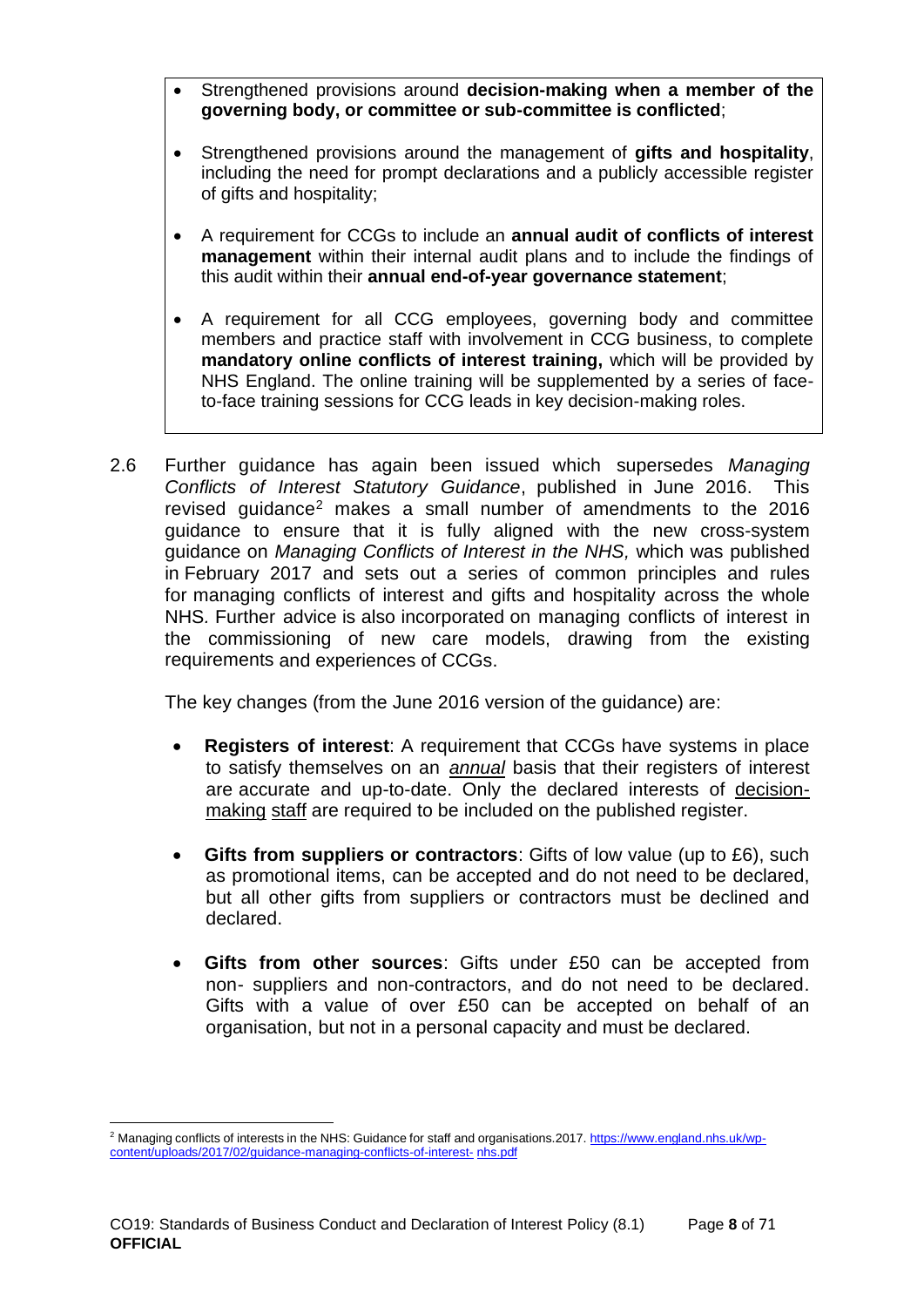- **Hospitality - meals and refreshments**: Hospitality under £25 can be accepted and does not need to be declared. Hospitality between £25 and £75 can be accepted, but must be declared. If the value of the hospitality is over £75, it must be declared and should be refused unless senior approval is given.
- **Sponsored Events:** a new section on sponsored events.
- **New Care Models commissioning**: A new annex has been appended (at Appendix L) which summarises key aspects of the guidance that need particular consideration within the context of new care models commissioning.
- 2.7 In addition to complying with this statutory guidance, the CCG or its members will also need to adhere to relevant guidance issued by professional bodies on conflicts of interest, including the British Medical Association (BMA), 3 the Royal College of General Practitioners, <sup>4</sup> and the General Medical Council  $(GMC)$ ,  $5$ and to procurement rules including The Public Contract Regulations 2015, <sup>6</sup> and the National Health Service (Procurement, Patient Choice and Competition) (No.2) Regulations 2013,<sup>7</sup> as well as the Bribery Act 2010. 8
- 2.8 Consequently, this policy has been revised to take into account the additional requirements and to ensure that the CCG's practice for the management of the conflicts of interest accords with all of the revised guidance. The policy will be reviewed and revised, as necessary, on an annual basis or earlier in the event that further guidance becomes available.
- 2.9 The aims of the guidance are to:
	- enable CCGs and clinicians in commissioning roles to demonstrate that they are acting fairly and transparently and in the best interest of their patients and local populations;
	- ensure that CCGs operate within the legal framework, but without being bound by over-prescriptive rules that risk stifling innovation;
	- safeguard clinically led commissioning, whilst ensuring objective investment decisions;

<sup>&</sup>lt;sup>3</sup> BMA guidance on conflicts of interest for GPs in their role as commissioners and providers

<http://www.bma.org.uk/support-at-work/commissioning/ensuring-transparency-and-probity>

<sup>4</sup> Managing conflicts of interest in clinical commissioning groups:

[http://www.rcgp.org.uk/~/media/Files/CIRC/Managing\\_conflicts\\_of\\_interest.ashx](http://www.rcgp.org.uk/~/media/Files/CIRC/Managing_conflicts_of_interest.ashx)

<sup>5</sup> *GMC | Good medical practice (2013)* [http://www.gmc-uk.org/guidance/good\\_medical\\_practice.asp a](http://www.gmc-uk.org/guidance/good_medical_practice.asp)nd [http://www.gmc](http://www.gmc-uk.org/guidance/ethical_guidance/21161.asp%20and%20http%3A/www.gmc-uk.org/guidance/ethical_guidance/21161.asp)[uk.org/guidance/ethical\\_guidance/21161.asp and http://www.gmc-](http://www.gmc-uk.org/guidance/ethical_guidance/21161.asp%20and%20http%3A/www.gmc-uk.org/guidance/ethical_guidance/21161.asp) [uk.org/guidance/ethical\\_guidance/21161.asp](http://www.gmc-uk.org/guidance/ethical_guidance/21161.asp%20and%20http%3A/www.gmc-uk.org/guidance/ethical_guidance/21161.asp)

<sup>6</sup> *The Public Contract Regulations 2015* <http://www.legislation.gov.uk/uksi/2015/102/regulation/57/made>

<sup>7</sup> *The NHS (Procurement, Patient Choice and Competition) (No.2) Regulations 2013* <http://www.legislation.gov.uk/uksi/2013/500/contents/made>

<sup>8</sup> *The Bribery Act 2010* <http://www.legislation.gov.uk/ukpga/2010/23/contents>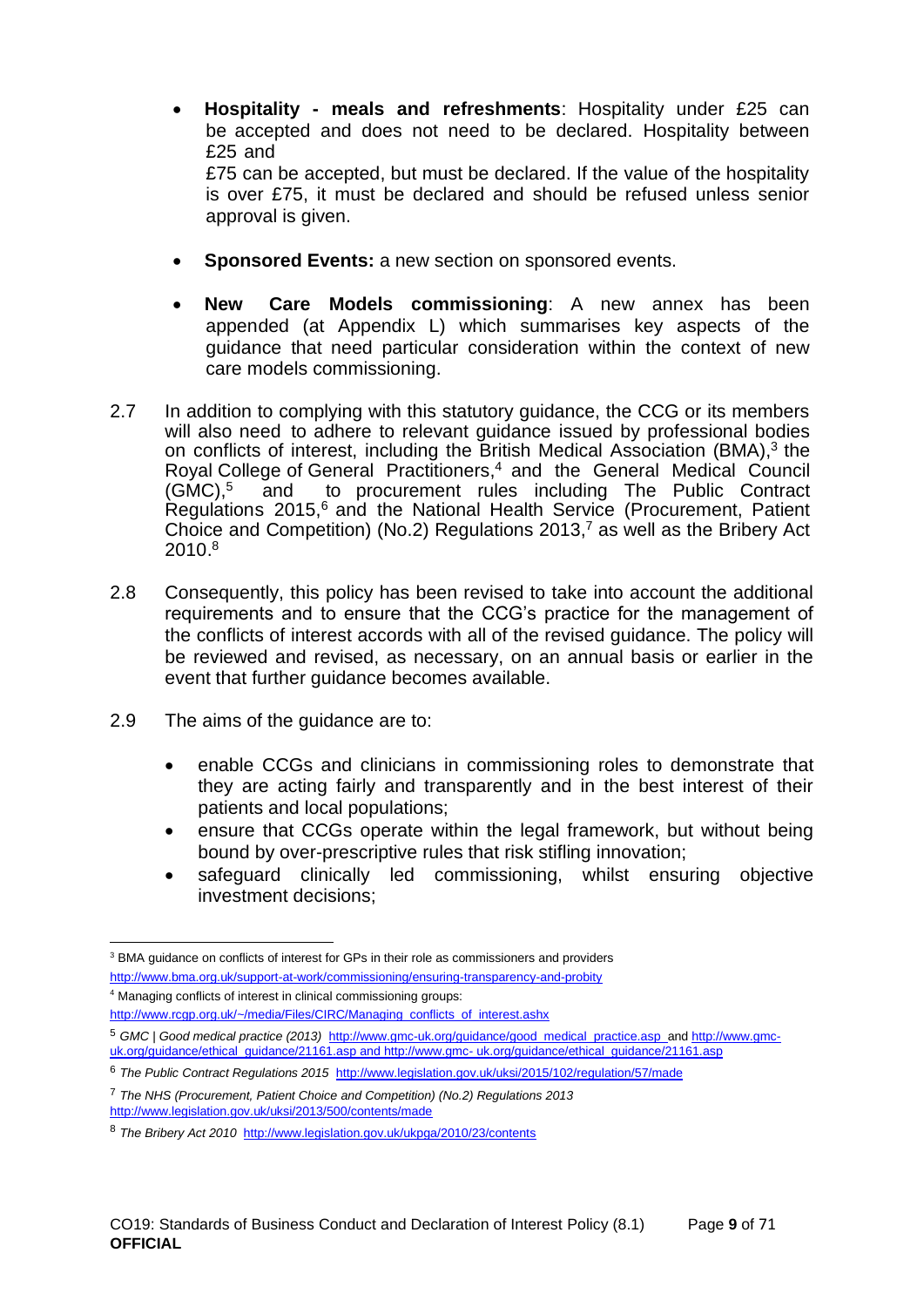- provide the public, providers, Parliament and regulators with confidence in the probity, integrity and fairness of commissioners' decisions; and
- uphold the confidence and trust between patients and GP, in the recognition that individual commissioners want to behave ethically but may need support and training to understand when conflicts (whether actual or potential) may arise and how to manage them if they do.
- 2.10 This policy has been produced taking into account all of the current guidance and legal framework.

# <span id="page-9-0"></span>**3. Application of Public Service Values and Principles to the NHS**

- 3.1 Public service values must be at the heart of the NHS. High standards of corporate and personal conduct, based on recognition that patients come first, have been a requirement throughout the NHS since its inception. Moreover, since the NHS is publicly funded it is accountable to Parliament for the services it provides and for the effective and economic use of taxpayers' money.
- 3.2 The Code of Conduct: Code of Accountability in the NHS (Appointments Commission/DOH - 2nd Rev: 2004) defines three crucial public service values which must underpin the work of the health service:
	- **Accountability** everything done by those who work in the NHS must be able to stand the test of parliamentary scrutiny, public judgements on propriety and professional codes of conduct.
	- **Probity** there should be an absolute standard of honesty in dealing with the assets of the NHS: integrity should be the hallmark of all personal conduct in decisions affecting patients, staff and suppliers, and in the use of information acquired in the course of NHS duties.
	- **Openness** there should be sufficient transparency about NHS activities to promote confidence between the NHS body and its staff, patients and the public.
- 3.3 Following the findings of the Nolan Committee in 1994, a set of recommendations was published by the government setting out 'Seven Principles of Public Life' which apply to all in the public service and which are embodied within the CCG's Constitution. These are attached in Appendix A.
- 3.4 Standards for members of NHS Boards and Clinical Commissioning Groups governing bodies in England [http://www.professionalstandards.org.uk/publications/detail/standards-for](http://www.professionalstandards.org.uk/publications/detail/standards-for-members-of-nhs-boards-and-clinical-commissioning-group-governing-bodies-in-england)[members-of-nhs-boards-and-clinical-commissioning-group-governing-bodies](http://www.professionalstandards.org.uk/publications/detail/standards-for-members-of-nhs-boards-and-clinical-commissioning-group-governing-bodies-in-england)[in-england](http://www.professionalstandards.org.uk/publications/detail/standards-for-members-of-nhs-boards-and-clinical-commissioning-group-governing-bodies-in-england) have also been set out by the Professional Standards Authority for Health and Social Care which members of the governing body and members of committees should observe in conduct of the CCG's business.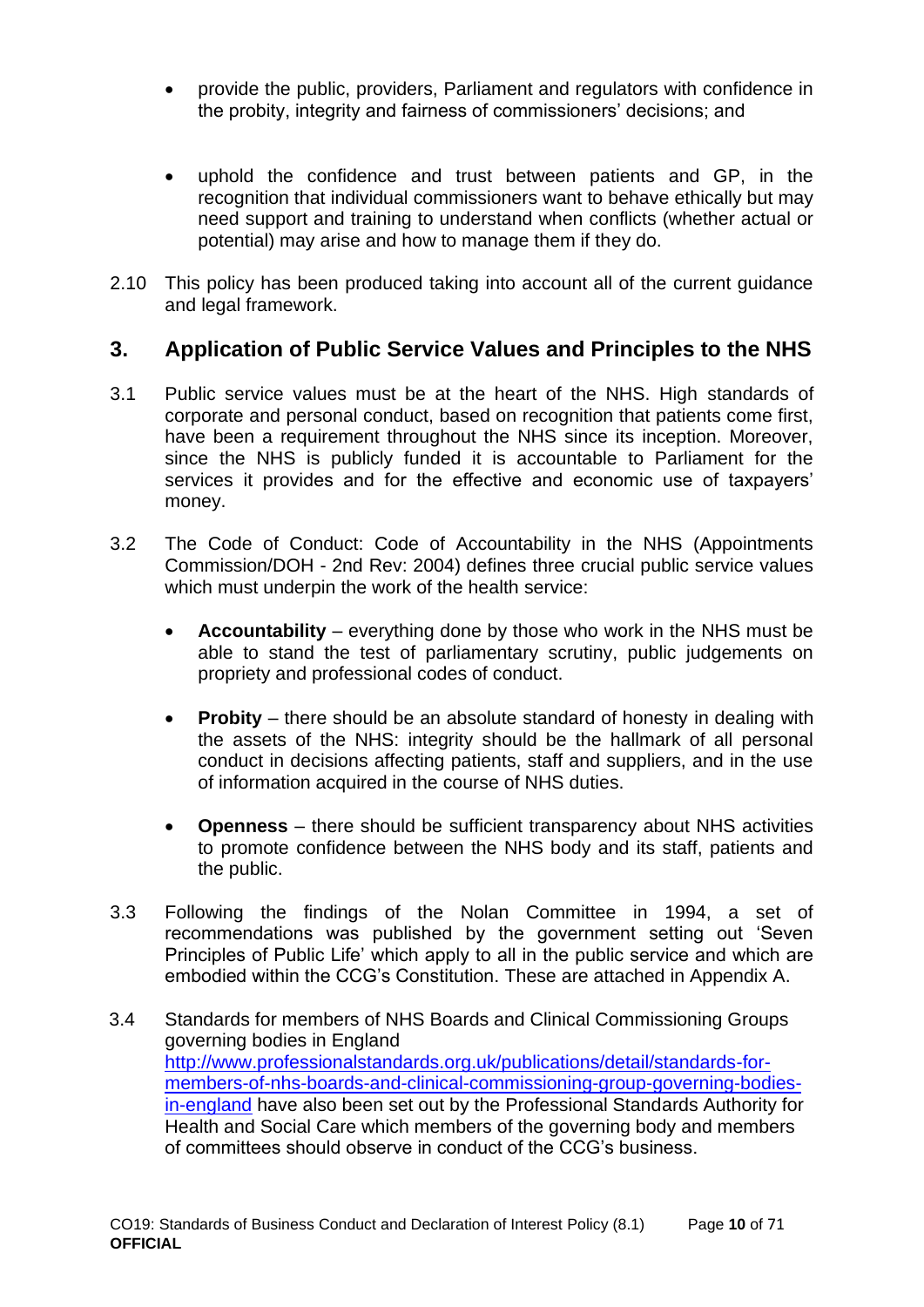# <span id="page-10-0"></span>**4. Appointments and Roles and Responsibilities**

# **4.1 NHS employers**

The CCG is responsible for ensuring that the requirements of this policy and supporting documents are brought to the attention of all employees and contractors and that machinery is put in place for ensuring that the guidelines are effectively implemented. These responsibilities are particularly important given the corporate responsibility set out in the Bribery Act for organisations to ensure that their anti-corruption procedures are robust.

Such awareness will be promoted in:

- A clause in written statements of terms and conditions of employment.
- Publication on the CCG's intranet site for staff.

# **4.2 NHS staff**

NHS staff are expected to:

- Ensure that the interests of patients remain paramount at all times.
- Be impartial and honest in the conduct of their official business.
- Use the public funds entrusted to them to the best advantage of the service, always ensuring value for money.
- Register with the CCG any interest outside the workplace which could be construed as affecting any part of their work within the CCG.

It is also the responsibility of staff to ensure that they do not:

- Abuse their official position for personal gain or to benefit their family or friends;
- Seek to advantage or further private business or other interests, in the course of their official duties

It is the responsibility of all staff to raise any concerns regarding staff business conduct.

All NHS staff should ensure that they are not placed in a position that risks, or appears to risk, conflict between their private interests and their NHS duties.

## **4.3 Member Practices, Governing Body and Committee/Sub-Committee Members and individuals acting on behalf of the CCG.**

Governing Body, Committee/Sub-Committee Members and individuals acting on behalf of the CCG (and its constituent Member Practices), must act in accordance with this policy in circumstances whether they are either employed fully by the CCG, hold appointments with the CCG, are employed on a sessional basis or on an honorary contract, or provide services under a service level agreement with the CCG.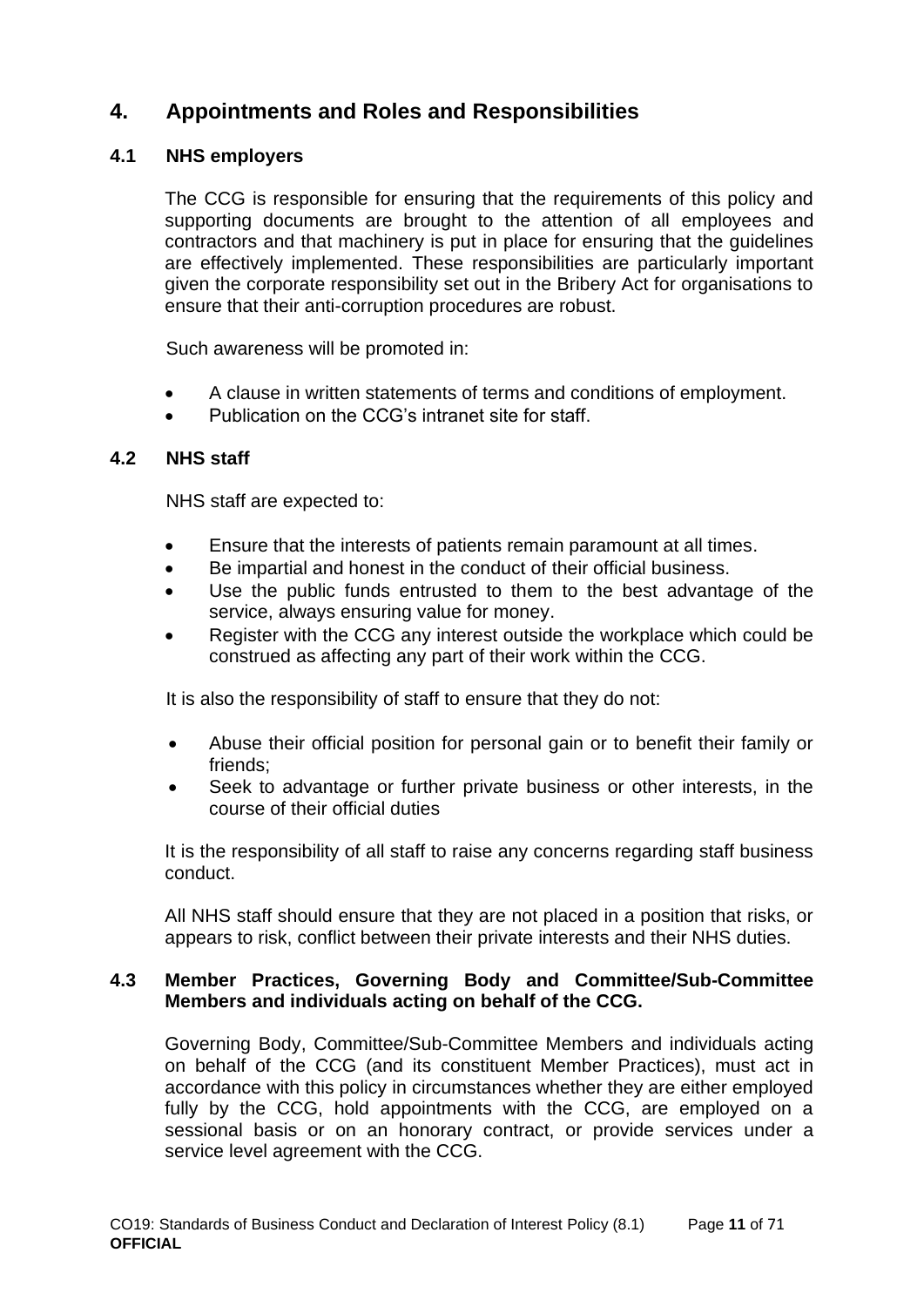Member Practices and individuals of those individual Practices acting on their behalf in exercise of the CCG's commissioning functions must act in accordance with this policy.

### **4.4 CSU Staff**

Whilst working on behalf of the CCG, CSU staff will be expected to comply with all policies, procedures and expected standards of behaviour within the CCG, however they will continue to be governed by all policies and procedures.

## **4.5 Candidates for appointment**

Candidates for any appointment with the CCG must disclose in writing if they are related to or in a significant relationship with (e.g. spouse or partner) any Governing Body member or employee of the CCG. The NHS Jobs application form requests this information and therefore must be disclosed before submission.

A member of an appointment panel which is to consider the employment of a person to whom he/she is related must declare the relationship before an interview is held.

Candidates for any appointment with the CCG shall, when applying, also disclose cases where they or their close relatives or associates have a controlling and/or significant financial interest in a business (including a private company, public sector organisation, other NHS employer and/or voluntary organisation), or in any other activity or pursuit, which may compete for an NHS contract to supply either goods or services to the CCG.

### **4.6 Canvassing for appointments**

It is acknowledged that informal discussions concerning an advertised post can be part of the recruitment process, canvassing or lobbying of CCG employees, Governing Body members or any members of an appointments committee, either directly or indirectly, shall disqualify a candidate. This shall not preclude a member from giving a written reference or testimonial of a candidate's ability, experience or character for submission to an appointments panel. Jobs will be awarded on the merit of the individual candidate and not through any such canvassing or lobbying.

## **4.7 Appointing governing body or committee members and senior employees**

On appointing governing body, committee or sub-committee members and senior staff, the CCG will, on a case by case basis, consider whether conflicts of interest should exclude individuals from being appointed to the relevant role. General principles are reflected in the CCG's Constitution.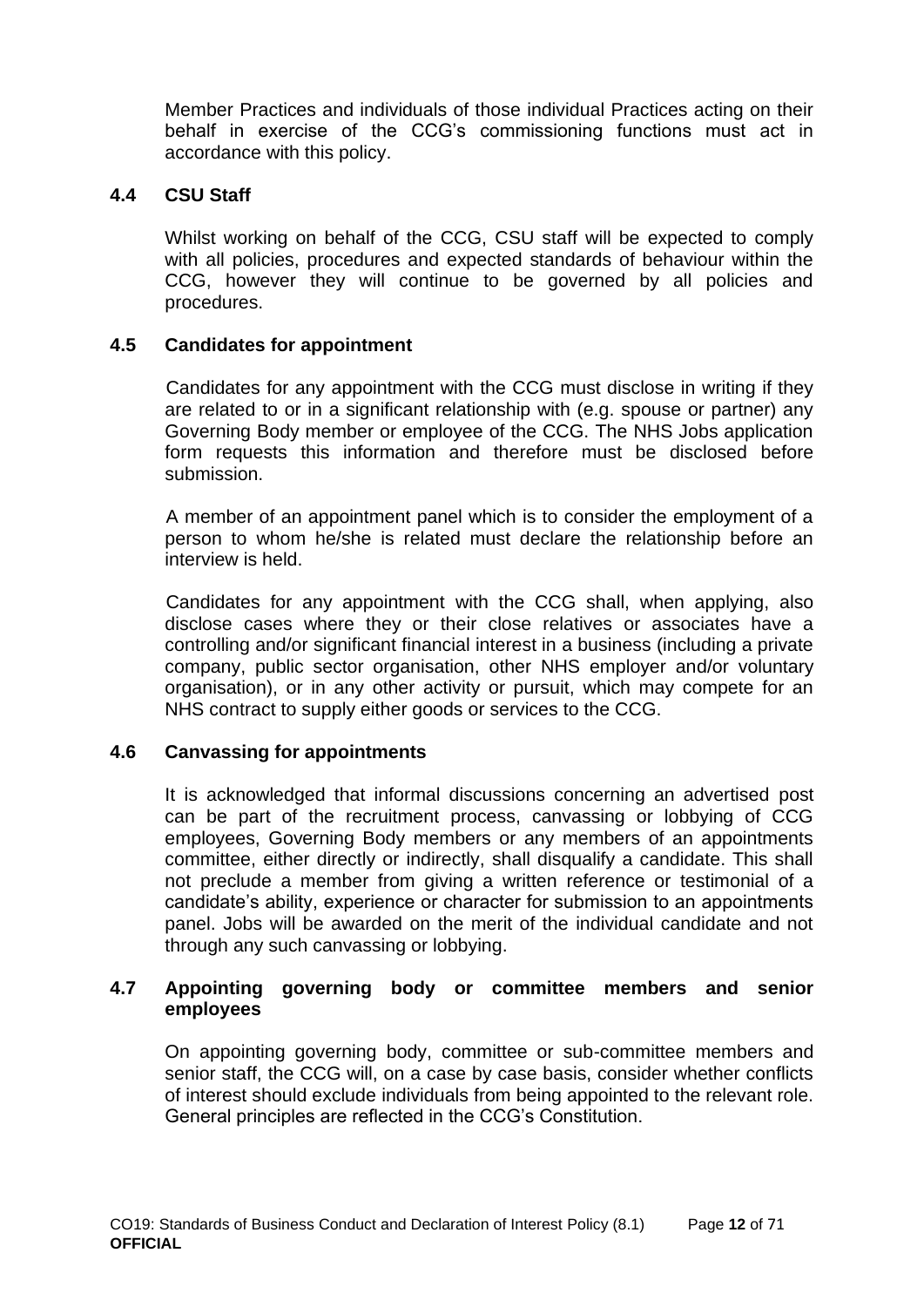The CCG will need to assess the materiality of the interest, in particular whether the individual (or any person with whom they have a close association, e.g. spouse/partner, close relative or friend, business partner) could benefit (whether financially or otherwise) from any decisions the CCG might make. This will be particularly relevant for governing body, committee and sub-committee appointments, but should also be considered for all employees and especially those operating at senior level.

The CCG will also need to determine the extent of the interest and the nature of the appointee's proposed role within the CCG. For example, if the interest is related to an area of business significant enough that the individual would be unable to operate effectively and make a full and proper contribution in the proposed role, then the individual should not be appointed to the role.

Any individual who has a material interest in an organisation which provides, or is likely to provide, substantial services to a CCG (whether as a provider of healthcare or commissioning support services, or otherwise) should recognise the inherent conflict of interest risk that may arise and should not be a member of the governing body or a committee or sub-committee of the CCG, in particular if the nature and extent of their interest and the nature of their proposed role is such that they are likely to need to exclude themselves from decision-making on so regular a basis that it significantly limits their ability to effectively perform that role.

## **4.8 Lay Members**

By statute the CCG is required to have at least two lay members on the Governing Body. The Managing Conflicts of Interest: Revised Statutory Guidance for CCGs 2016 now recommends a minimum of 3 lay members particularly in view of greater primary care commissioning responsibilities; this is the case for NHS South Tyneside CCG.

# **4.9 Conflicts of Interest Guardian**

To further strengthen scrutiny and transparency of the CCG's decision-making processes, the CCG has appointed a Conflicts of Interest Guardian. This role is undertaken by the CCG audit chair and is supported by the CCG's Governance lead who has responsibility for the day-to-day management of conflicts of interest matters and queries. The CCG Governance lead keeps the Conflicts of Interest Guardian well briefed on conflicts of interest matters and issues arising.

The Conflicts of Interest Guardian, in collaboration with the CCG's governance lead:

- Acts as a conduit for GP practice staff, members of the public and healthcare professionals who have any concerns with regards to conflicts of interest;
- Is a safe point of contact for employees or workers of the CCG to raise any concerns in relation to this policy;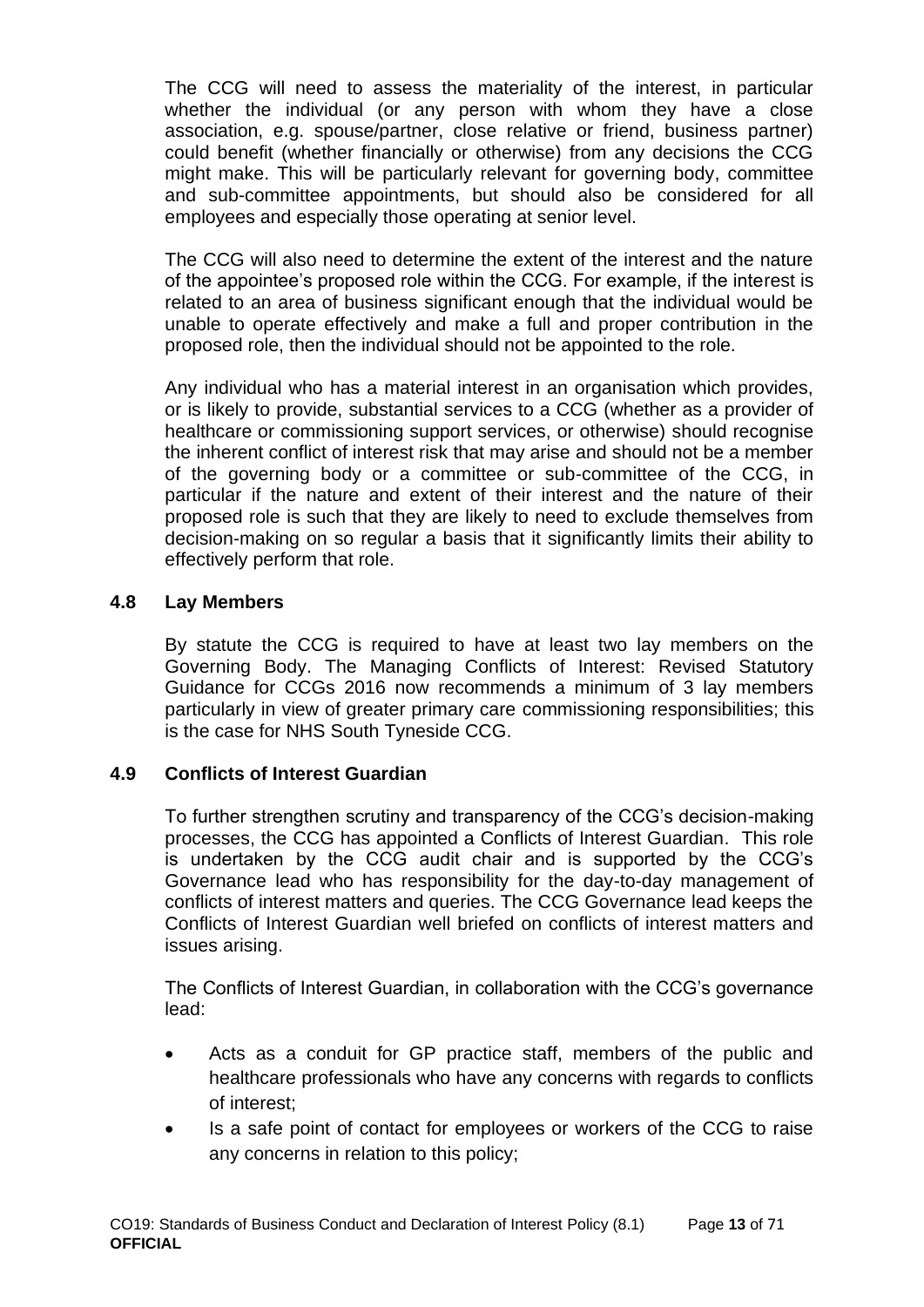- Supports the rigorous application of conflict of interest principles and policies;
- Provides independent advice and judgment where there is any doubt about how to apply conflicts of interest policies and principles in an individual situation;
- Provides advice on minimising the risks of conflicts of interest.

Whilst the Conflicts of Interest Guardian has an important role within the management of conflicts of interest, executive members of the CCG's governing body have an on-going responsibility for ensuring the robust management of conflicts of interest, and all CCG employees, governing body and committee members and member practices will continue to have individual responsibility in playing their part on an ongoing and daily basis.

# **4.10 Primary Care Commissioning Committee Chair**

The primary care commissioning committee is chaired by a lay chair and lay vice chair in accordance with requirements. To ensure appropriate oversight and assurance and to ensure the CCG audit chair's position as Conflicts of Interest Guardian is not compromised, the audit chair should not hold the position of chair of the primary care commissioning committee. This is because CCG audit chairs would conceivably be conflicted in this role due to the requirement that they attest annually to the NHS England Board that the CCG has:

- Had due regard to the statutory guidance on managing conflicts of interest; and
- Implemented and maintained sufficient safeguards for the commissioning of primary care.

<span id="page-13-0"></span>CCG audit chairs can however serve on the primary care commissioning committee provided appropriate safeguards are put in place to avoid compromising their role as Conflicts of Interest Guardian. Ideally the CCG audit chair would also not serve as vice chair of the primary care commissioning committee. However, if this is required due to specific local circumstances (for example where there is a lack of other suitable lay candidates for the role), this will need to be clearly recorded and appropriate further safeguards may need to be put in place to maintain the integrity of their role as Conflicts of Interest Guardian in circumstances where they chair all or part of any meetings in the absence of the primary care commissioning committee chair.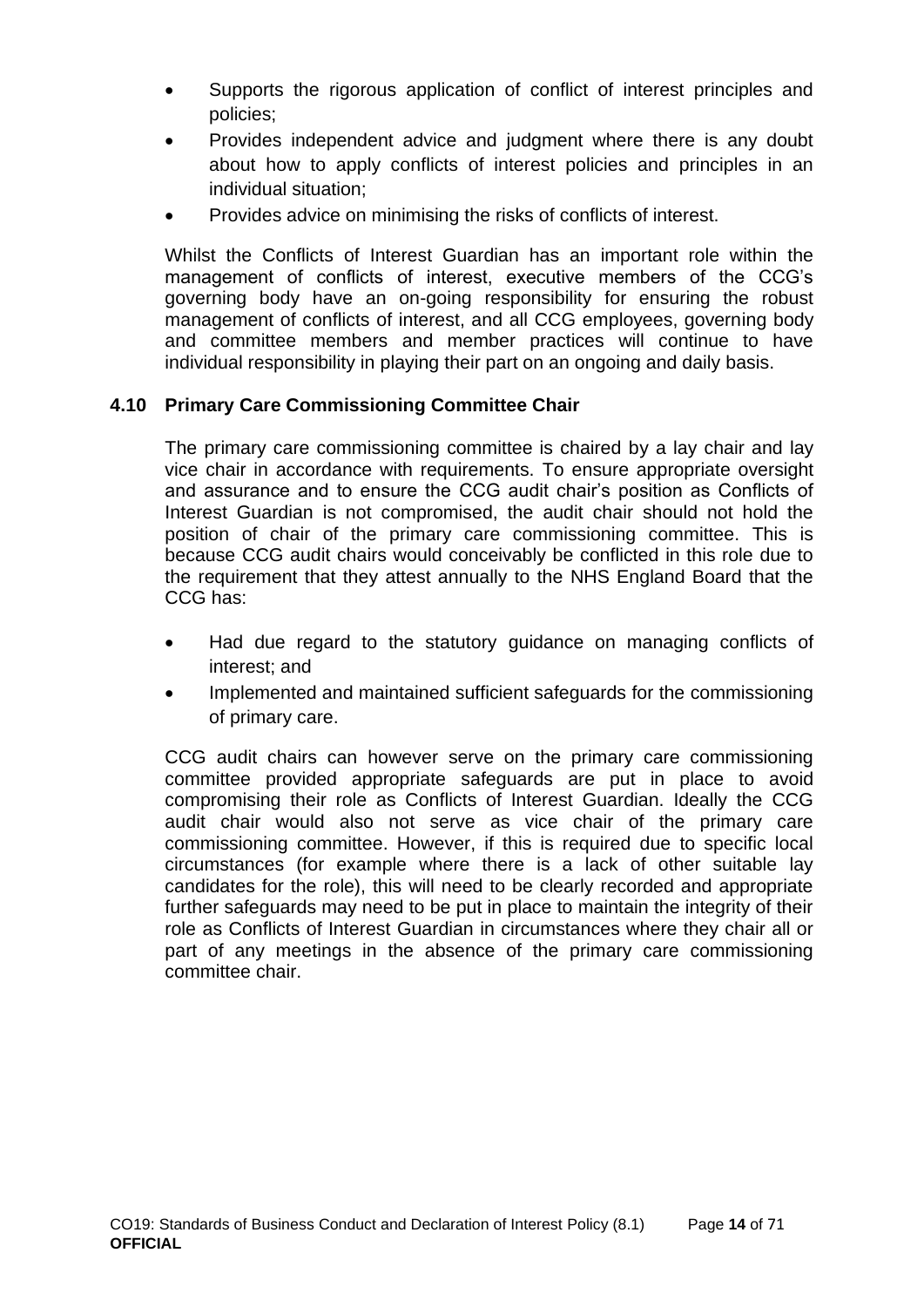# **5. The Guidance in Practice**

# **5.1 Gifts**

Staff in the NHS offer support during significant events in people's lives. For this work they may sometimes receive gifts as a legitimate expression of gratitude. We should be proud that our services are so valued. But situations where the acceptance of gifts could give rise to conflicts of interest should be avoided. CCG staff and members should be mindful that even gifts of a small value may give rise to perceptions of impropriety and might influence behaviour if not handled in an appropriate way.

5.1.1 A 'gift' is defined as any item of cash or goods, or any service, which is provided for personal benefit, free of charge or at less than its commercial value.

## 5.1.2 **Overarching principles:**

- CCG staff should not accept gifts that may affect, or be seen to affect, their professional judgement. This overarching principle should apply in all circumstances;
- Any personal gift of cash or cash equivalents (e.g. vouchers, tokens, offers of remuneration to attend meetings whilst in a capacity working for or representing the CCG) must always be declined, whatever their value and whatever their source, and the offer which has been declined must be declared to the team or individual who has designated responsibility for maintaining the register of gifts and hospitality and recorded on the register.

### 5.1.3 **Gifts from suppliers or contractors:**

• Gifts from suppliers or contractors doing business (or likely to do business) with the CCG should be declined, whatever their value (subject to this, low cost branded promotional aids may be accepted and not declared where they are under the value of a common industry standard of £6<sup>17</sup>). The person to whom the gifts were offered should also declare the offer to the team or individual who has designated responsibility for maintaining the register of gifts and hospitality so the offer which has been declined can be recorded on the register.

### 5.1.4 **Gifts from other sources** (e.g. patients, families, service users):

- CCG staff should not ask for any gifts;
- Modest gifts under a value of £50 may be accepted and do not need to be declared;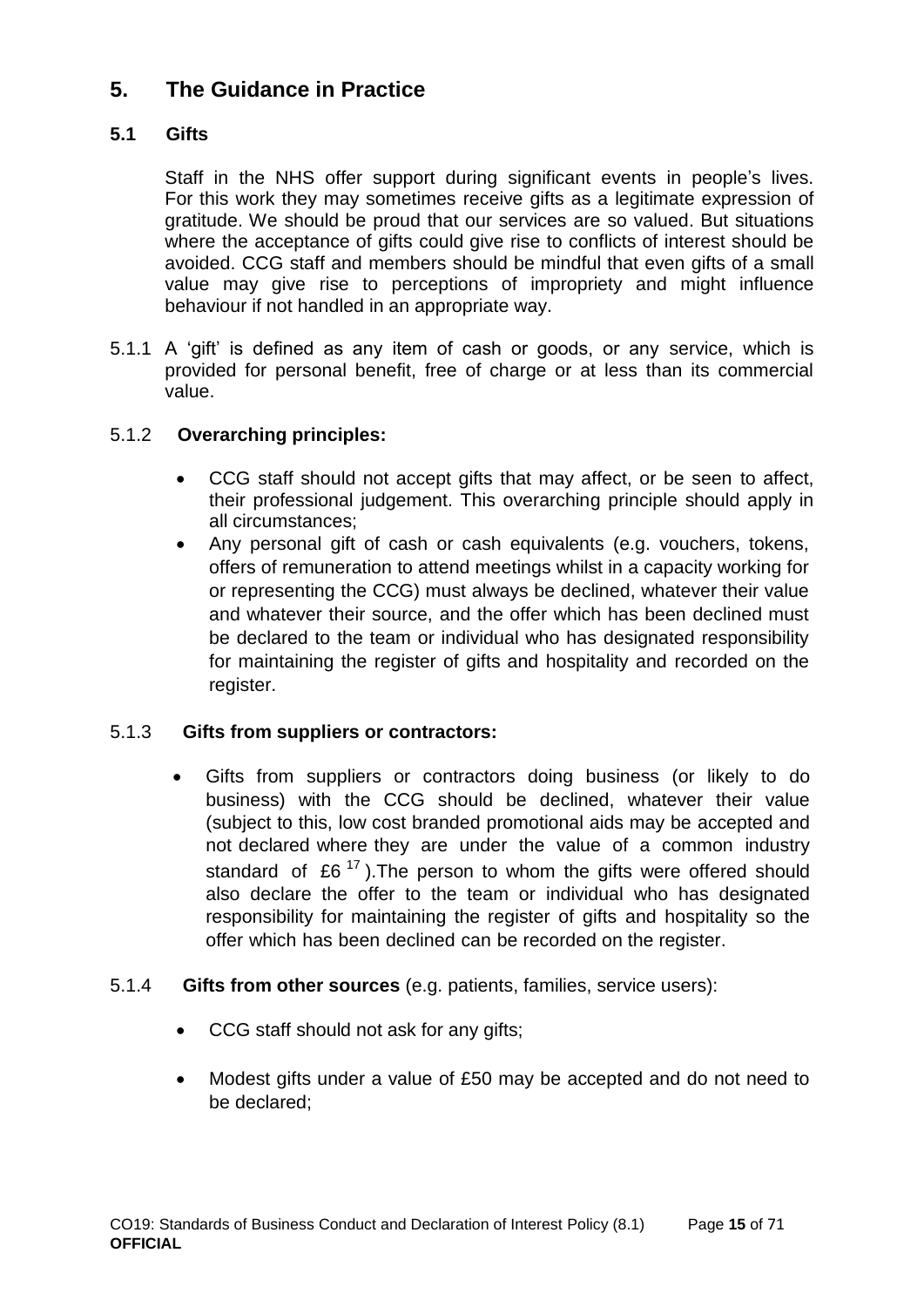- Gifts valued at over £50 should be treated with caution and only be accepted on behalf of an organisation (i.e. to an organisation's charitable funds), not in a personal capacity. These should be declared by staff;
- A common sense approach should be applied to the valuing of gifts (using an actual amount, if known, or an estimate that a reasonable person would make as to its value);
- Multiple gifts from the same source over a 12 month period should be treated in the same way as single gifts over £50 where the cumulative value exceeds £50.

# **5.2 Hospitality**

- 5.2.1Delivery of services across the NHS relies on working with a wide range of partners (including industry and academia) in different places and, sometimes, outside of 'traditional' working hours. As a result, CCG staff will sometimes appropriately receive hospitality. Staff receiving hospitality should always be prepared to justify why it has been accepted, and be mindful that even hospitality of a small value may give rise to perceptions of impropriety and might influence behaviour.
- 5.2.2 Hospitality means offers of meals, refreshments, travel, accommodation, and other expenses in relation to attendance at meetings, conferences, education and training events etc.

# 5.2.3 **Overarching principles:**

- CCG staff should not ask for or accept hospitality that may affect, or be seen to affect, their professional judgement;
- Hospitality must only be accepted when there is a legitimate business reason and it is proportionate to the nature and purpose of the event;
- Particular caution should be exercised when hospitality is offered by actual or potential suppliers or contractors, these can be accepted if modest and reasonable, but individuals should always obtain senior approval and declare these.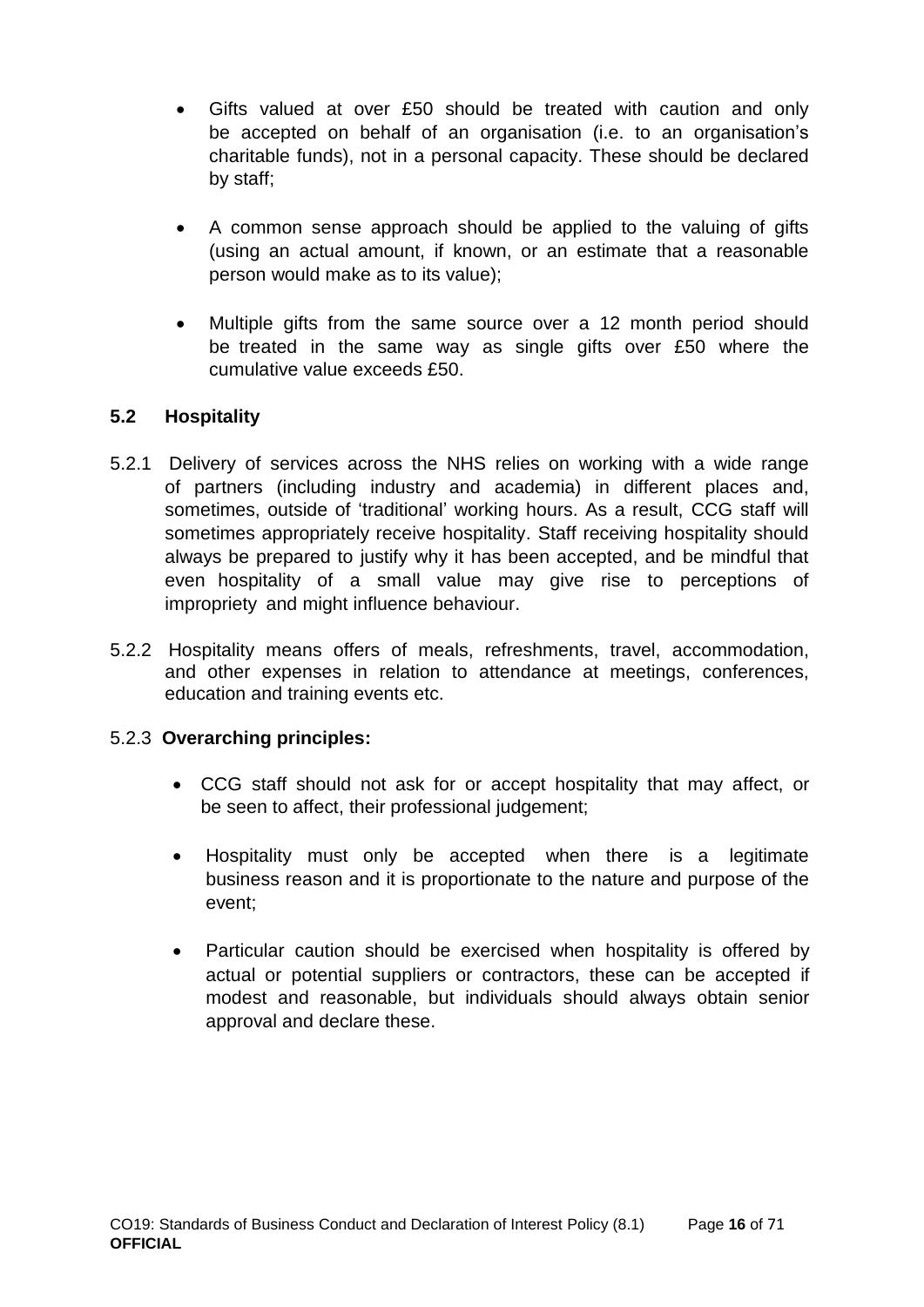## 5.2.4 **Meals and Refreshments**

- Under a value of £25 may be accepted and need not be declared;
- Of a value between £25 and £75<sup>18</sup> may be accepted and must be declared;
- Over a value of £75 should be refused unless (in exceptional circumstances) senior approval is given. A clear reason should be recorded on an organisation's register(s) of interest as to why it was permissible to accept;
- A common sense approach should be applied to the valuing of meals and refreshments (using an actual amount, if known, or an estimate that a reasonable person would make as to its value).

## 5.2.5 **Travel and accommodation**

- Modest offers to pay some or all of the travel and accommodation costs related to attendance at events may be accepted and must be declared;
- Offers which go beyond modest, or are of a type that the CCG itself might not usually offer, need approval by senior staff (e.g. the CCG governance lead or equivalent), should only be accepted in exceptional circumstances, and must be declared. A clear reason should be recorded on an organisation's register(s) of interest as to why it was permissible to accept travel and accommodation of this type;
- A non-exhaustive list of examples includes:
- Offers of business class or first class travel and accommodation (including domestic travel); and
- Offers of foreign travel and accommodation.

### **5.3 Sponsored Events**

5.3.1 Sponsorship of NHS events by external parties is valued. Offers to meet some or part of the costs of running an event secures their ability to take place, benefiting NHS staff and patients. Without this funding there may be fewer opportunities for learning, development and partnership working. However, there is potential for conflicts of interest between the organiser and the sponsor, particularly regarding the ability to market commercial products or services. As a result there should be proper safeguards in place to prevent conflicts occurring.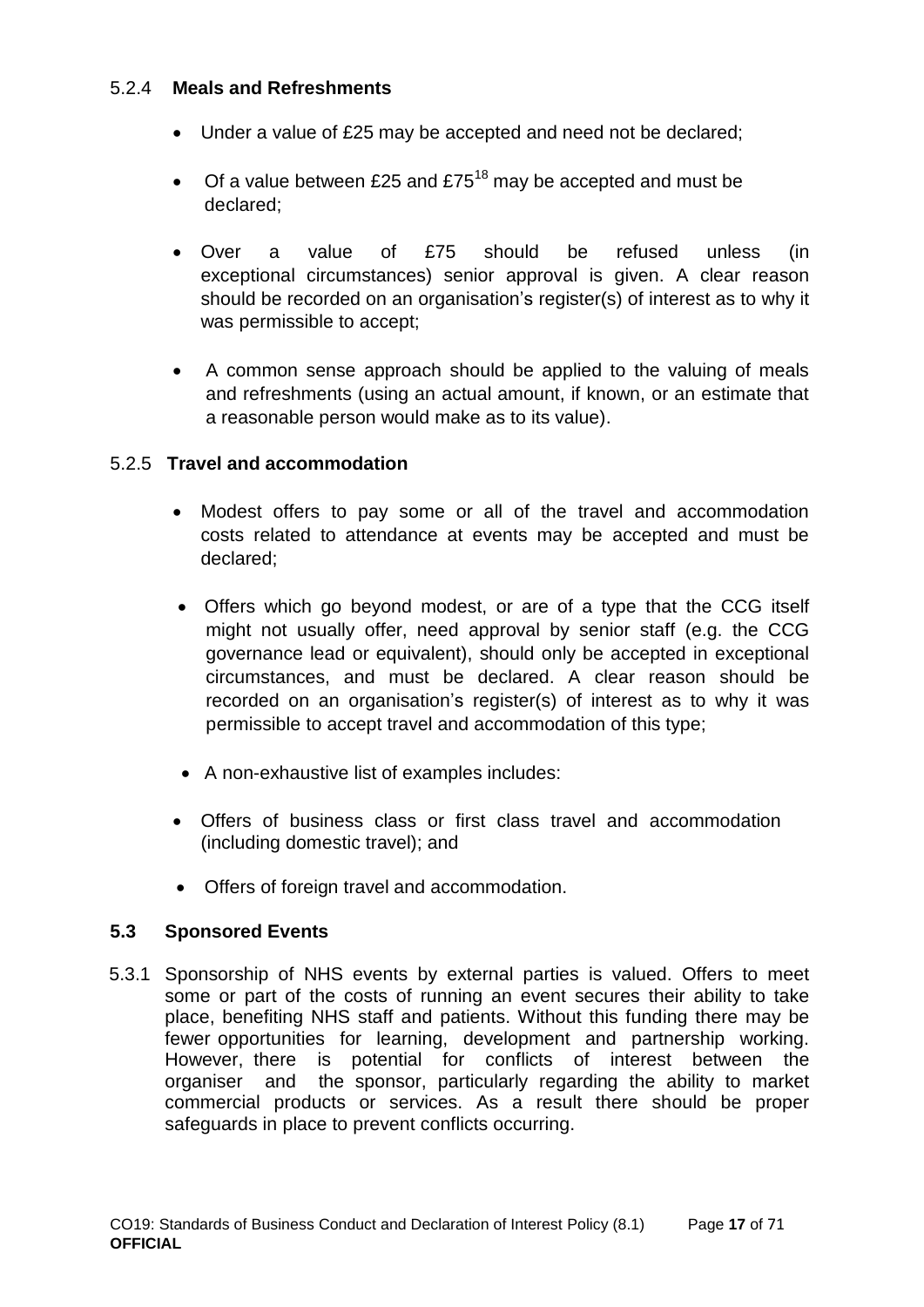- 5.3.2 For the purpose of this policy, commercial sponsorship is defined as including: *"[NHS funding] from an external source, including funding of all, or part of, the costs of a member of staff, NHS research, staff training, pharmaceuticals, equipment, meeting rooms, costs associated with meetings, meals, gifts, hospitality, hotel and transport costs (including trips abroad), provision of free services (speakers), buildings or premises".*
- 5.3.3 When sponsorships are offered, the following principles must be adhered to:
	- CCG staff, governing body and committee members, and GP member practices may be offered commercial sponsorship for courses, conferences, post/project funding, meetings and publications in connection with the activities which they carry out for or on behalf of the CCG. All such offers (whether accepted or declined) must be declared and recorded, and the team or individual designated by the CCG to provide advice, support and guidance on how conflicts of interest should be managed should provide advice on whether or not it would be appropriate to accept any such offers;
	- As a general rule, sponsorship arrangements involving the CCG will be at a corporate, rather than an individual level;
	- Sponsorship of CCG events by appropriate external bodies should only be approved if a reasonable person would conclude that the event will result in clear benefit for the CCG and the NHS;
	- During dealings with sponsors there must be no breach of patient or individual confidentiality or data protection rules and legislation;
	- No information should be supplied to the sponsor from which they could gain a commercial advantage, and information which is not in the public domain should not normally be supplied;
	- Acceptance of commercial sponsorship must not in any way compromise commissioning decisions of the CCG or be dependent on the supply of goods or services. Under no circumstances will the CCG agree to 'linked deals' whereby sponsorship is linked to future purchase of particular products or to supply from particular sources. Sponsors should have no influence over the content of an event, meeting, seminar, publication or training. The company logo can be displayed on materials, but no advertising or promotional information should be displayed;
	- At the CCG's discretion, sponsors or their representatives may attend or take part in the event but they should not have a dominant influence over the content or the main purpose of the event;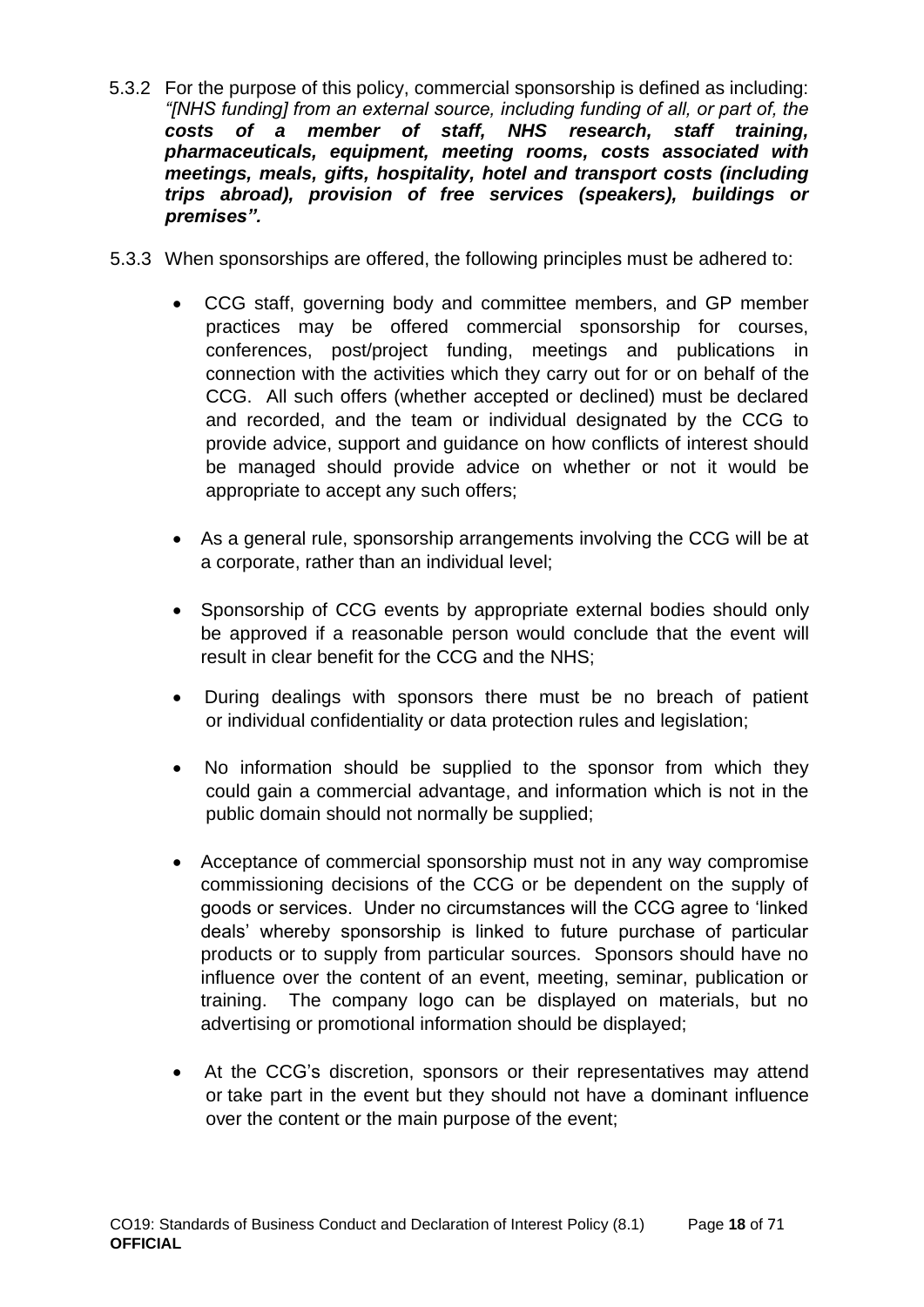- The involvement of a sponsor in an event should always be clearly identified in the interest of transparency;
- CCGs should make it clear that sponsorship does not equate to endorsement of a company or its products and this should be made visibly clear on any promotional or other materials relating to the event;
- Staff should declare involvement with arranging sponsored events to their CCG;
- All CCG employees, member practices, governing body and committee members and individuals acting on behalf of the CCG should discuss the implications, with their manager, before accepting an invitation to speak at a meeting organised by a pharmaceutical company. The company should have no influence over the content of any presentation made by the CCG's employee/representative. It should be made clear that the CCG's presence does not imply that the CCG endorses any of the company's products or services.
- Before entering into any sponsorship agreement, reference should be made to the Department of Health's Policy, 'Commercial Sponsorship – Ethical Standards for the NHS'.

# **5.4 Other forms of sponsorship:**

5.4.1Organisations external to the CCG or NHS may also sponsor posts or research. However, there is potential for conflicts of interest to occur, particularly when research funding by external bodies does or could lead to a real or perceived commercial advantage, or if sponsored posts cause a conflict of interest between the aims of the sponsor and the aims of the organisation, particularly in relation to procurement and competition. There needs to be transparency and any conflicts of interest should be well managed. For further information, please see [Managing](https://www.england.nhs.uk/ourwork/coi/) Conflicts of Interest in the NHS: [Guidance](https://www.england.nhs.uk/ourwork/coi/) for staff and [organisations.](https://www.england.nhs.uk/ourwork/coi/)

### **5.5 Payment for speaking at a meeting/conference**

Should a member of staff, Member Practices, Governing Body and Committee members and individuals acting on behalf of the CCG, be asked to speak at an event relating to CCG business for which a payment is offered and it is delivered in working hours then there are two choices open to the member of staff which must be agreed with their line manager:

• The payment should be credited to the CCG.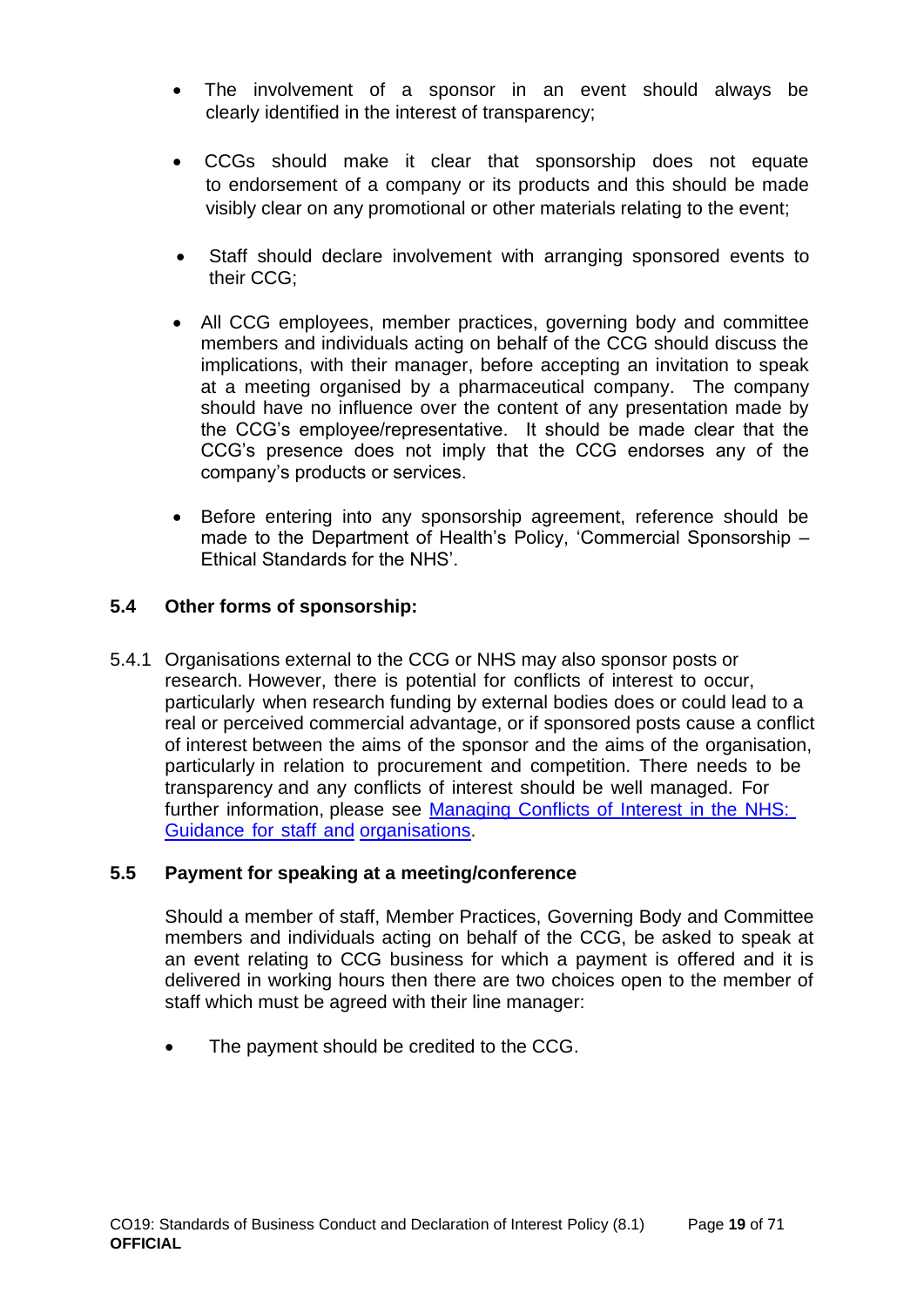The member of staff takes annual leave or unpaid leave and the payment is made to the member of staff as a private matter between the organisation making the payment and the individual member of staff. The member of staff remains responsible for any tax liability which arises.

## **5.6 Placing of orders and contracts**

- 5.6.1 Fair and open competition between prospective contractors or suppliers for CCG contracts (including where the CCG is commissioning a service through Any Qualified Provider) is a requirement of NHS Standing Orders and of EC Directives on Public Purchasing for Works and Supplies. This means that:
	- No private, public or voluntary organisation or company which may bid for CCG business should be given any advantage over its competitors, such as advance notice of CCG requirements. This applies to all potential contractors, whether or not there is a relationship between them and the CCG, such as a long-running series of previous contracts.
	- Each new contract should be awarded solely on merit, taking into account the requirements of the CCG and the ability of the contractors to fulfil them.
	- No special favour is to be shown to current or former employees or their close relatives or associates in awarding contracts to private or other businesses run by them or employing them in any capacity. Contracts may be awarded to such businesses when they are won in fair competition against other tenders, but scrupulous care must be taken to ensure that the selection process is conducted impartially, and that staff who are known to have a relevant interest play no part in the selection.
- 5.6.2 All staff, Member Practices, Governing Body, Committee members and individuals acting on behalf of the CCG, in contact with suppliers and contractors (including external consultants), and in particular those who are authorised to sign orders or place contracts for goods, materials or services, are expected to adhere to professional standards of a kind set out in the ethical code of the Institute of Purchasing and Supply (attached at Appendix B). They are also required to declare any interest if they are participating in a specific procurement and tendering processes.

# **5.7 Partnership Governance**

The CCG should ensure effective arrangements are put in place for the governance of partnerships. The increasing development of partnership based approaches to the commissioning and delivery of care place further emphasis on the necessity for strong governance and performance management in partnership working arrangements. In this respect, there needs to be a clear approach to ensure and demonstrate that investment in partnerships delivers effective and appropriate outcomes for the local population.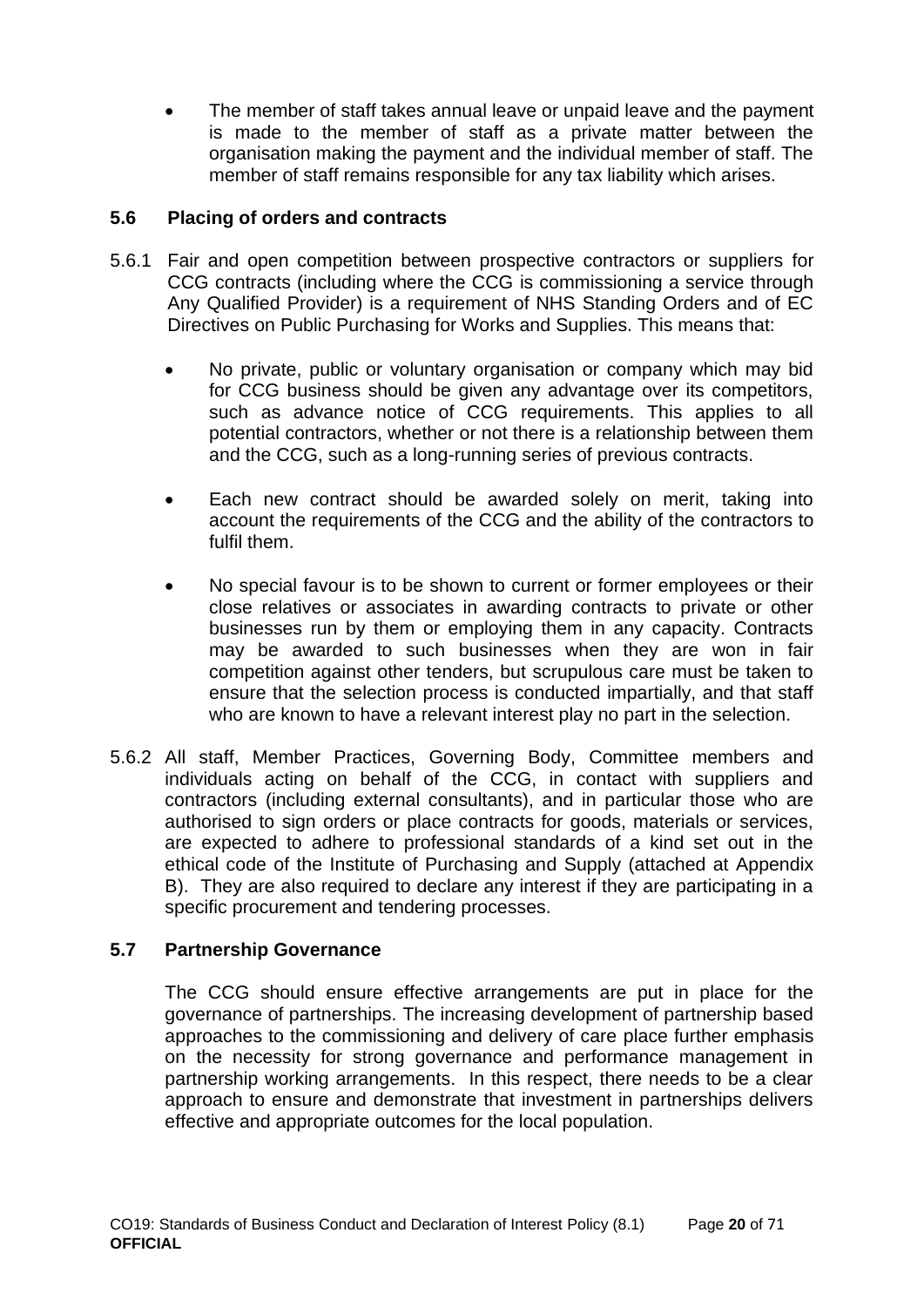As part of an effective governance and assurance process the CCG should satisfy itself that managing conflicts of interests and the principles of this policy are applied to partnership working.

## **5.8 Private Transactions**

Individual staff, Member Practices, Governing Body and Committee members and individuals acting on behalf of the CCG, must not seek or accept preferential rates or benefits in kind for private transactions carried out with companies with which they have had, or may have, official dealings on behalf of the CCG. (This does not apply to concessionary agreements negotiated with companies by NHS management, or by recognised staff interests, on behalf of all staff – for example, NHS staff benefits schemes).

## **5.9 Employees' outside employment**

- 5.9.1 The standard contract used across the CCG sets out terms concerning outside employment: 'You shall not be employed by any other person, firm or company, without the express permission of the CCG. If you have employment other than your employment with the CCG, you must write to your Manager giving details of the hours and days worked and duties carried out, seeking agreement that this work will not be detrimental to your employment within the CCG.
- 5.9.2 Any employee who may be considering outside employment should discuss this in the first instance with their Manager before undertaking the employment.
- 5.9.3 Employees should be advised not to engage in outside employment during any periods of sickness absence from the CCG. To do so may lead to a referral being made to the Local Counter Fraud Specialist for investigation which may lead to criminal and/or disciplinary action in accordance with the CCG's Anti-Fraud Policy.
- 5.9.4 Outside employment means employment and other engagements, outside of formal employment arrangements. The CCG will take all reasonable steps to ensure that employees, committee members, contractors and others engaged under contract are aware of the requirement to inform the CCG if they are employed or engaged in, or wish to be employed or engage in, any employment or consultancy work in addition to their work with the CCG (for example, in relation to new care model arrangements). The purpose of this is to ensure that the CCG is aware of any potential conflict of interest. Examples of work which might conflict with the business of the CCG, including part-time, temporary and fixed term contract work, include:
	- Employment with another NHS body;
	- Employment with another organisation which might be in a position to supply goods/services to the CCG including paid advisory positions and paid honorariums which relate to bodies likely to do business with the CCG;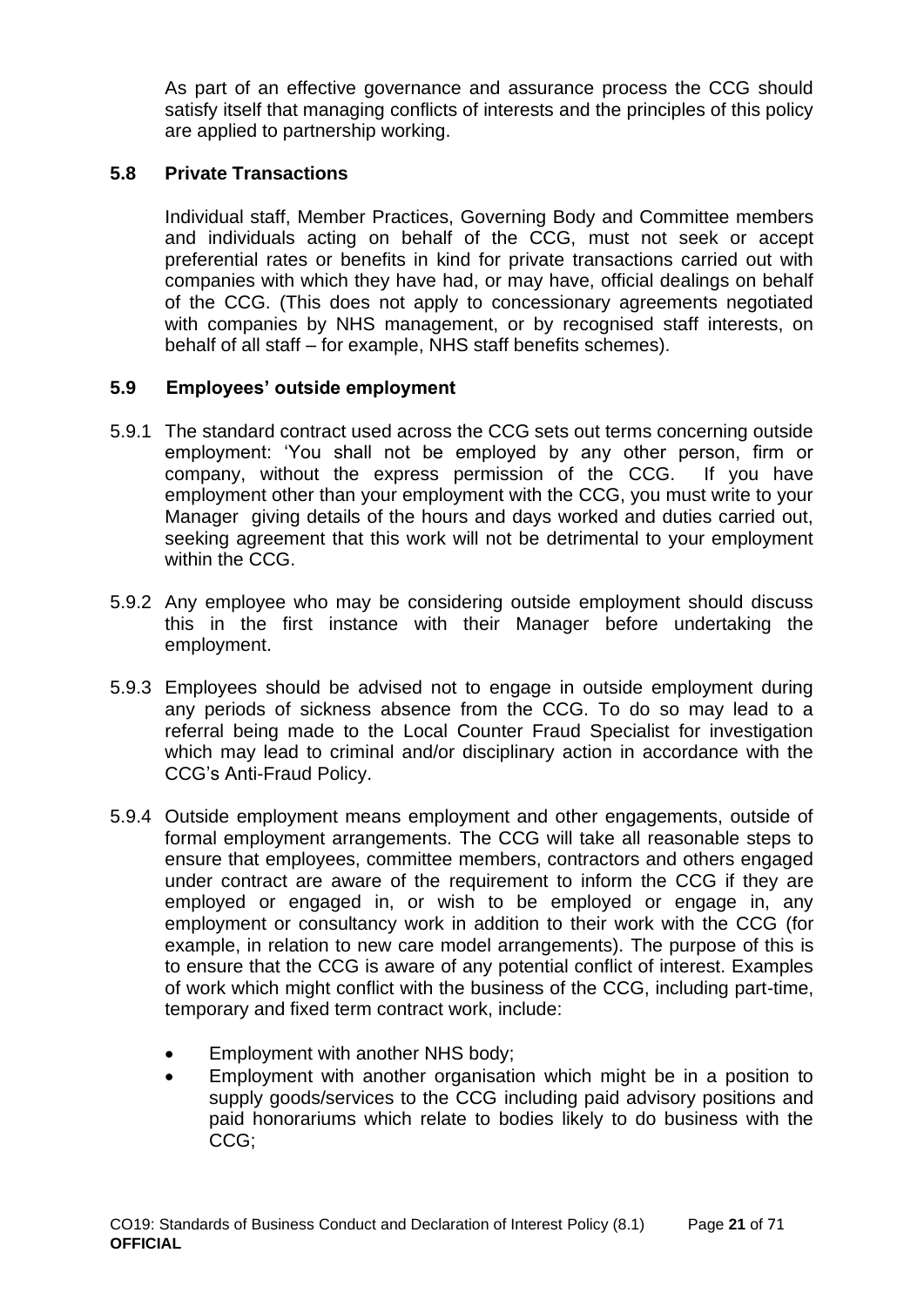- Directorship of a GP federation; and
- Self-employment, including private practice, charitable trustee roles, political roles and consultancy work, in a capacity which might conflict with the work of the CCG or which might be in a position to supply goods/services to the CCG.
- 5.9.5 It is a requirement of the CCG that individuals obtain prior permission to engage in secondary employment, reserving the right to refuse permission where it believes a contract conflict may arise which cannot be effectively managed.
- 5.9.6 Staff should declare any existing outside employment on appointment, and any new outside employment when it arises.
- 5.9.7 The CCG may also have legitimate reasons within employment law for knowing about outside employment of staff; even if this does not give rise to risk of a conflict. Nothing in this guidance prevents such enquiries being made.
- 5.9.8 In particular, it is unacceptable for pharmacy advisers or other advisers, employees or consultants to the CCG on matters of procurement to themselves be in receipt of payments from the pharmaceutical or devices sector.

## **5.10 Donations in relation to the organisation**

- 5.10.1Employees must check with their line manager or director before making any requests for donations to clarify appropriateness and/or financial or contractual consequences of acquisition. Requests for equipment or services should not be made without the express permission of a senior manager.
- 5.10.2 Donations/Gifts from individuals, charities, companies (as long as they are not associated with known health-damaging products) – often related to individual pieces of equipment or items – provide additional benefits to patients but may have resource implications for the CCG. Further guidance regarding charitable funds and gifts and donations can be requested from the Chief Finance Officer.
- 5.10.3Any gifts to the organisation should be receipted and a letter of thanks should be sent.

### **5.11 Donations to an individual**

5.11.1Personal monetary gifts to an employee or appointed member should be politely but firmly declined. Where a member of staff is a beneficiary to a Will of a patient who has been under their care, the member of staff must inform their line manager of the gift or gifts so that consideration can be given to whether or not it is appropriate in all the circumstances for that member of staff to retain the gift or gifts in order to avoid subsequent claims by the beneficiaries to the Estate of inducement, reward or corruption.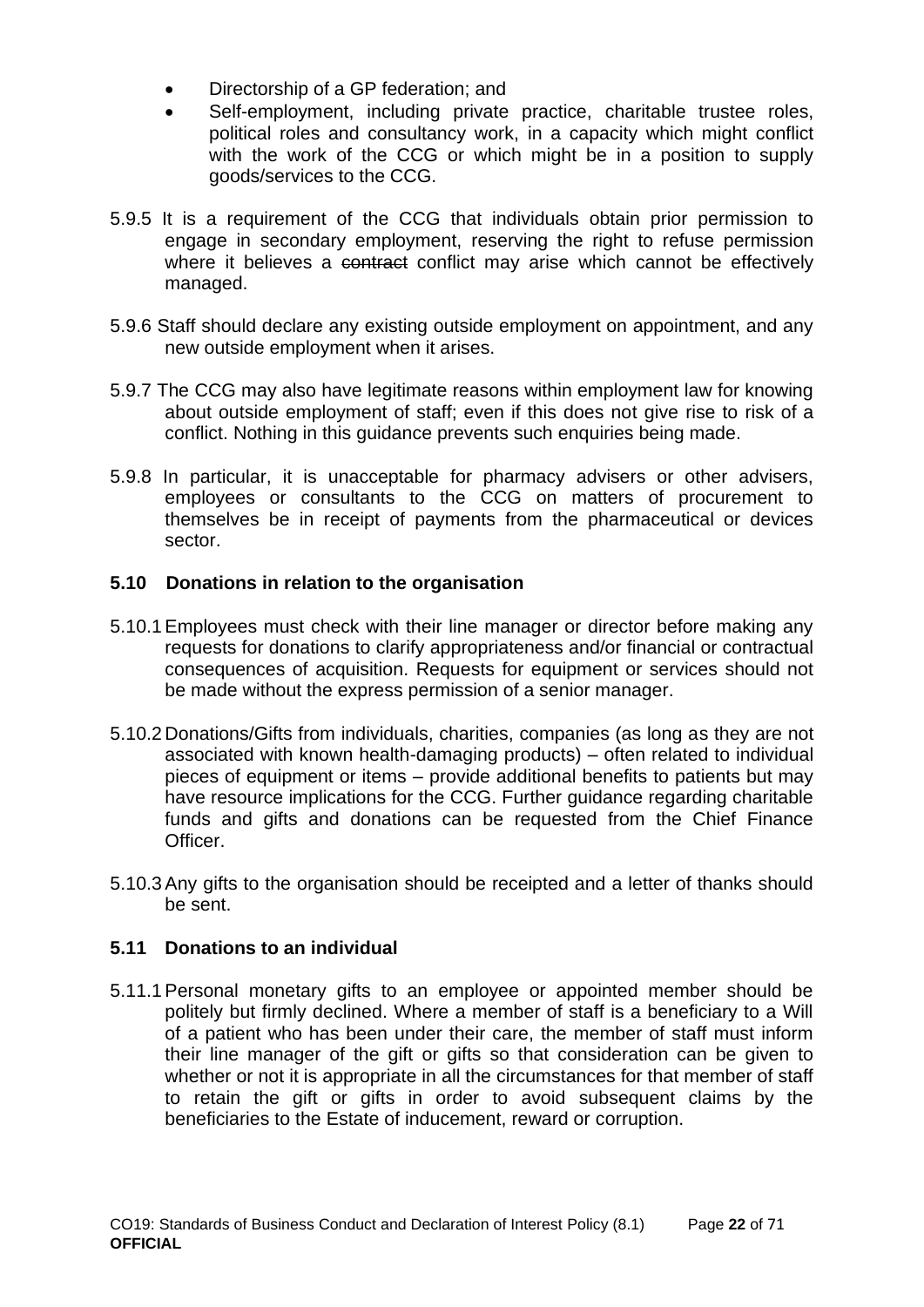5.11.2 In order to determine whether the bequest should be accepted it may be necessary to have the gift valued and where the gift has a value over a certain amount for the gift to either be returned to the Estate or the gift to be donated to a Charity of the member of staff's choice. Where the gift is to be returned to the Estate and the Trustees of the Estate are of the view having regards to all the circumstances that the member of staff should retain the gift regardless of its value, it may be appropriate for the Trustees to provide a disclaimer for future claims against the gift to avoid subsequent claims on the gift or allegations of inducement or reward being made against the member of staff or the CCG at some point in the future.

### **5.12 Rewards for Initiative**

- 5.12.1 The CCG will identify potential intellectual property rights (IPR), as and when they arise, so that they can protect and exploit them properly, and thereby ensure that they receive any rewards or benefits (such as royalties), in respect of work commissioned from third parties, or work carried out by individuals in the course of their NHS duties. Most IPR are protected by statute; e.g. patents are protected under the Patents Act 1977 and copyright (which includes software programmes) under the Copyright Designs and Patents Act 1988. To achieve this, NHS organisations and employers should build appropriate specifications and provisions into the contractual arrangements which they enter into before the work is commissioned, or begins. They should always seek legal advice if in any doubt, in specific cases.
- 5.12.2 With regard to patents and inventions, in certain defined circumstances the Patents Act gives employees or individuals in the course of their duties a right to obtain some reward for their efforts, and the CCG will see that this is effected. Other rewards may be given voluntarily to employees or other individuals who, within the course of their employment or duties, have produced innovative work of outstanding benefit to the NHS.
- 5.12.3 In the case of collaborative research and evaluative exercises with manufacturers, the CCG will obtain a fair reward for the input it provides. If such an exercise involves additional work for a CCG employee or individual outside that paid for by the CCG under his or her contract of employment, or sessional arrangements, arrangements will be made for some share of any rewards or benefits to be passed on to the employee(s) or individuals concerned from the collaborating parties. Care will, however, be taken that involvement in this type of arrangement with a manufacturer does not influence the purchase of other supplies from that manufacturer.
- <span id="page-22-0"></span>5.12.4 The CCG's Intellectual Property Policy should be adhered to.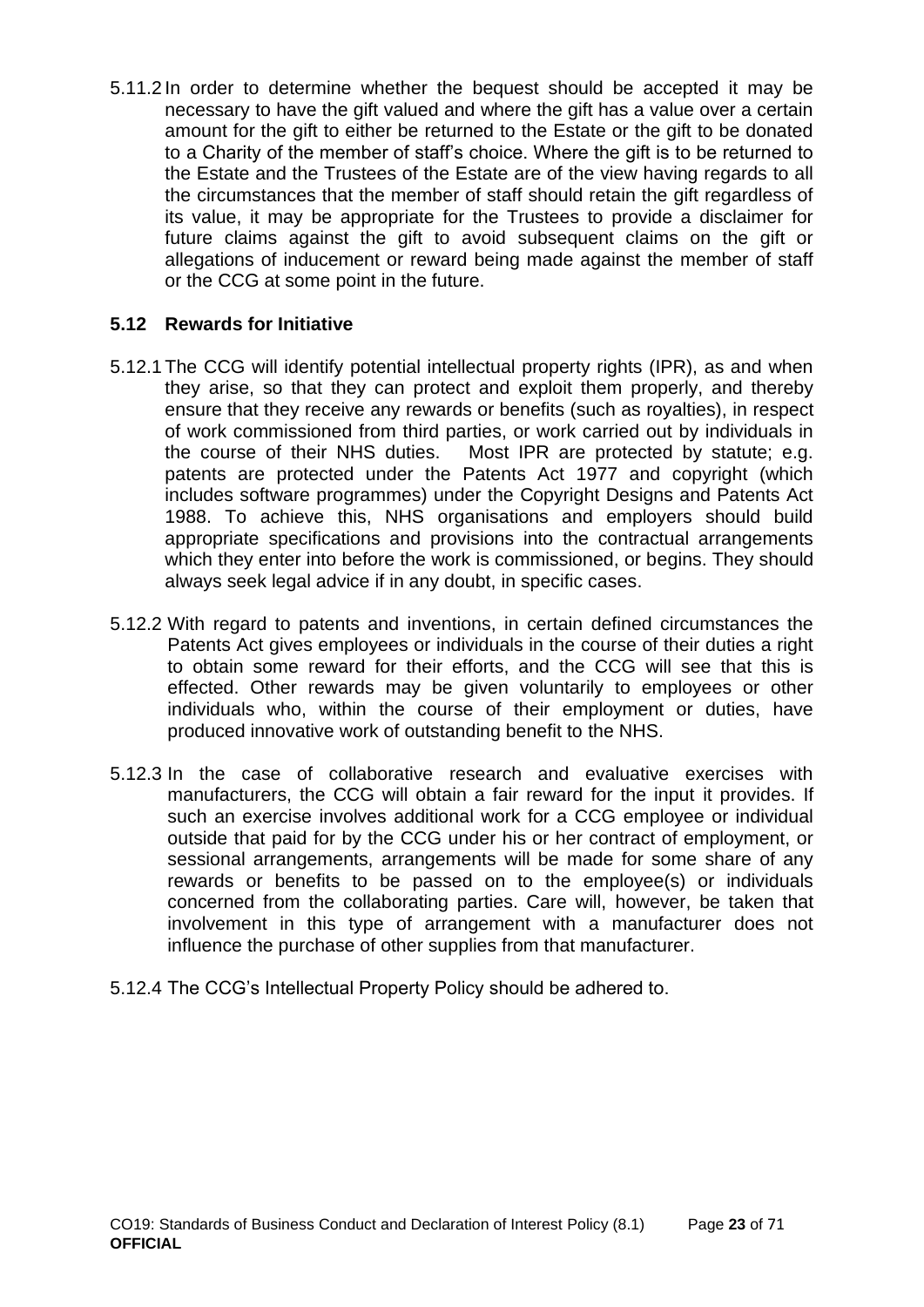# **6. Recording of gifts, hospitality and sponsorship**

- 6.1 All offers of gifts from sources other than suppliers or contractors (e.g. patients, families, suppliers) with a value in excess of £50.00 must be declared and recorded. Gifts from suppliers and contractors should be declined whatever their value with the exception of a low value items below £6.00 in value. Multiple gifts from the same source over a 12 month period should be treated in the same way as single gifts over £50.00 where the cumulative value exceeds £50.00. Offers of hospitality between £25.00 and £75.00 must be declared, with offers of hospitality over a value of £75.00 having been declined unless senior approval has been given.
- 6.2 Gifts, hospitality and sponsorship will be recorded in a central register in accordance with the guidelines. The form at Appendix C should be completed and returned to the relevant governance lead promptly so that the details can be recorded on the central Register. Failure to notify the CCG may lead to disciplinary action against a member of staff.
- 6.3 Where gifts, hospitality or sponsorship are offered, but declined, the offer should still be recorded using the form at Appendix C.
- 6.4 All hospitality or gifts declared must be transferred to a register of gifts and hospitality using the template at appendix E. As a minimum the following information should be recorded:
	- Recipient's name;
	- Current position(s) held by the individual (within the CCG);
	- Date of offer and/or receipt:
	- Details of the gift of hospitality;
	- The estimated value of the gift(s) or hospitality;
	- Details of the supplier/offeror (e.g. their name and nature of their business);
	- Details of previous gifts or hospitality offered or accepted from this supplier/offeror;
	- Action taken to mitigate against a conflict, details of any approvals given and details of the officer reviewing/approving the declaration made and date;
	- Whether the offer was accepted or not; and
	- Reasons for accepting or declining the offer.
- 6.5 It is acknowledged that there may be circumstances where hospitality may be offered by an organisation, as an integral element of a strategic partnership relationship. A fund should be established so that the CCG may meet the costs of that hospitality, thus enabling the benefits to the strategic relationship, but not compromising compliance with the Standards of Business Conduct. Acceptance of such hospitality and associated funding agreement will be authorised by the Chief Officer and recorded in the Register of Hospitality, Gifts and Sponsorship.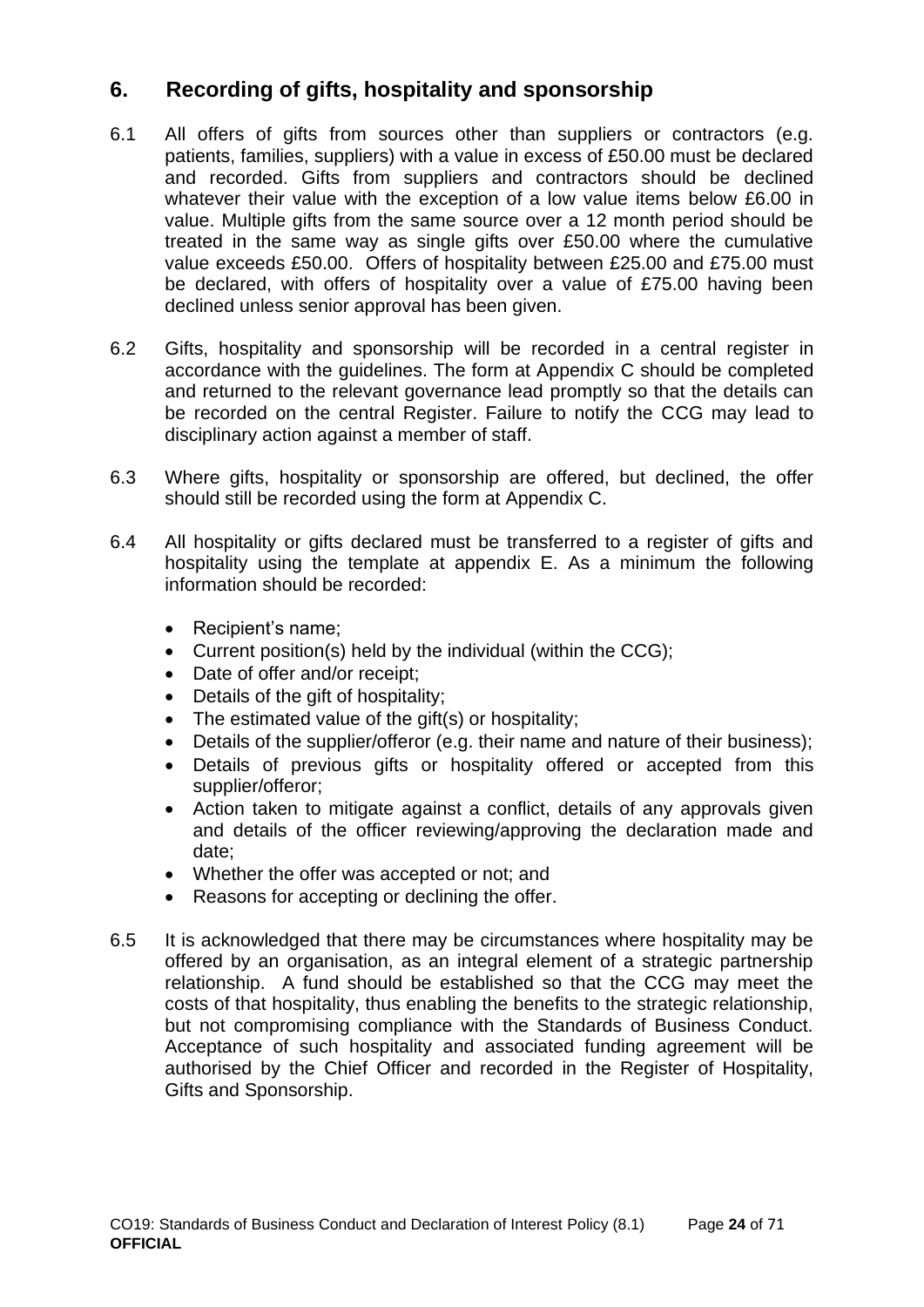# <span id="page-24-0"></span>**7. Declaration of Interests**

## **7.1 Identification and definition of conflicts of interest**

- 7.1.1 For the purposes of this guidance a conflict is defined as "a set of circumstances by which a reasonable person would consider that an individual's ability to apply judgement or act, in the context of delivering, commissioning, or assuring taxpayer funded health and care services is, or could be, impaired or influenced by another interest they hold".
- 7.1.2 A conflict of interest may be:

| <b>Actual</b>                                                      | <b>Potential</b>                 |  |  |  |
|--------------------------------------------------------------------|----------------------------------|--|--|--|
| There is a material conflict between There is the possibility of a |                                  |  |  |  |
| one or more interests.                                             | material conflict between one or |  |  |  |
|                                                                    | more interests in the future.    |  |  |  |

- 7.1.3 Staff may hold interests for which they cannot see potential conflict. However, caution is always advisable because others may see it differently. It will be important to exercise judgement and to declare such interests where there is otherwise a risk of imputation of improper conduct. The perception of an interest can be as damaging as an actual conflict of interest.
- 7.1.4 Conflicts of interest can arise in many situations, environments and forms of commissioning, with an increased risk in primary care commissioning, out-ofhours commissioning and involvement with integrated care organisations, as clinical commissioners may here find themselves in a position of being both commissioner and provider of services. Conflicts of interest can arise throughout the whole commissioning cycle from needs assessment to procurement exercises, to contract monitoring. Where in this guidance 'new care models' id referred to, Multi-specialty Community Providers (MCP), Primary and Acute Care Systems (PACS) or other arrangements of a similar scale or scope are being referred to.
- 7.1.5 Where an individual, i.e. an employee, member of the Clinical Commissioning Group, a member of the Governing Body, or a member of its committees or sub-committees has an interest, or becomes aware of an interest which could lead to a conflict of interest in the event of the CCG considering an action or decision in relation to that interest, that must be considered as a potential conflict, and is subject to the provisions of the CCG's Constitution and this Policy.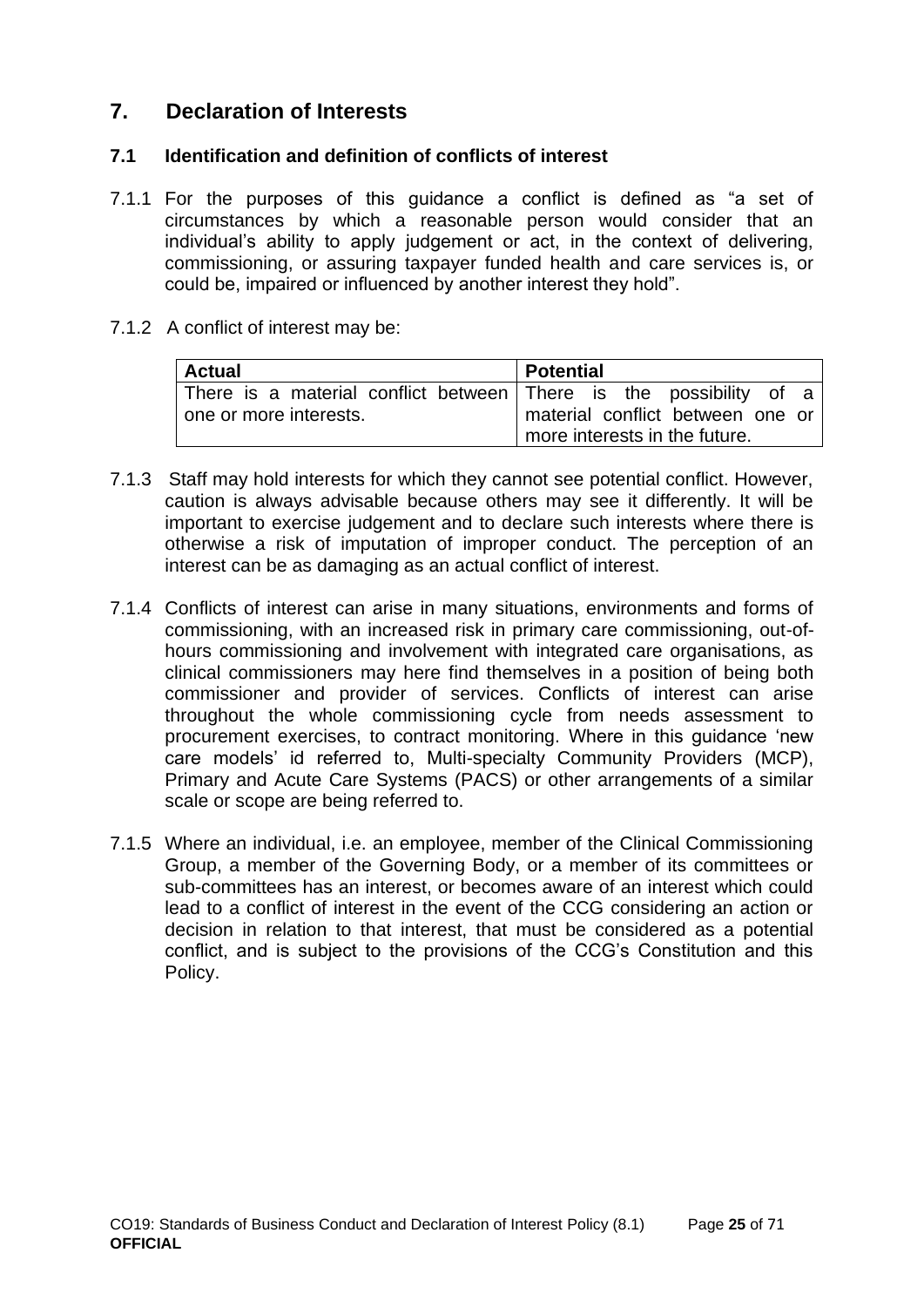- 7.1.6 Interests can be captured in four different categories:
- i. **Financial interests:** This is where an individual may get direct financial benefits from the consequences of a commissioning decision. This could, for example, include being:
	- A director, including a non-executive director, or senior employee in a private company or public limited company or other organisation which is doing, or which is likely, or possibly seeking to do, business with health or social care organisations. This includes involvement with a potential provider of a new care model;
	- A shareholder (or similar ownership interests), a partner or owner of a private or not-for-profit company, business, partnership or consultancy which is doing, or which is likely, or possibly seeking to do, business with health or social care organisations.
	- A management consultant for a provider; or
	- A provider of clinical private practice

This could also include an individual being:

- In employment outside of the CCG (see paragraphs);
- In receipt of secondary income;
- In receipt of a grant from a provider;
- In receipt of any payments (for example honoraria, one-off payments, day allowances or travel or subsistence) from a provider;
- In receipt of research funding, including grants that may be received by the individual or any organisation in which they have an interest or role; and
- Having a pension that is funded by a provider (where the value of this might be affected by the success or failure of the provider).
- ii. **Non-financial professional interests:** This is where an individual may obtain a non-financial professional benefit from the consequences of a commissioning decision, such as increasing their professional reputation or status or promoting their professional career. This may, for example, include situations where the individual is:
	- An advocate for a particular group of patients;
	- A GP with special interests e.g., in dermatology, acupuncture etc.
	- A member of a particular specialist professional body (although routine GP membership of the RCGP, British Medical Association (BMA) or a medical defence organisation would not usually by itself amount to an interest which needed to be declared);
	- An advisor for the Care Quality Commission (CQC) or the National Institute for Health and Care Excellence (NICE);
	- Engaged in a research role;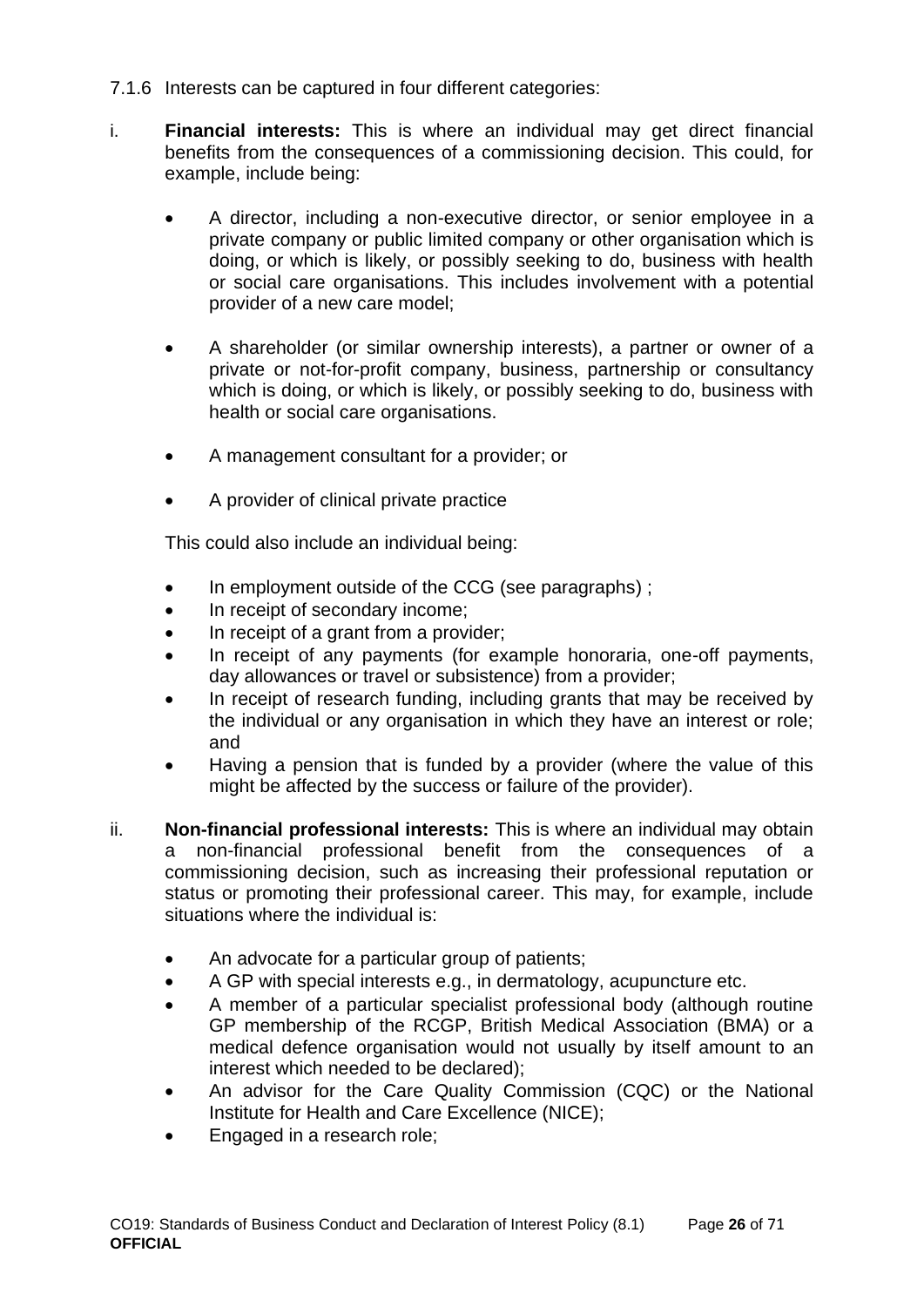- The development and holding of patents and other intellectual property rights which allow staff to protect something that they create, preventing unauthorised use of products or the copying of protected ideas; or
- GPs and practice managers, who are members of the governing body or committees of the CCG, should declare details of their roles and responsibilities held within their GP practices.
- iii. **Non-financial personal interests:** This is where an individual may benefit personally in ways which are not directly linked to their professional career and do not give rise to a direct financial benefit. This could include, for example, where the individual is:
	- A voluntary sector champion for a provider;
	- A volunteer for a provider;
	- A member of a voluntary sector board or has any other position of authority in or connection with a voluntary sector organisation;
	- Suffering from a particular condition requiring individually funded treatment;
	- A member of a lobby or pressure group with an interest in health.
- iv**. Indirect interests:** This is where an individual has a close association with an individual who has a financial interest, a non-financial professional interest or a non-financial personal interest in a commissioning decision (as those categories are described above) for example, a:
	- Spouse / partner
	- Close relative e.g., parent, grandparent, child, grandchild or sibling
	- Close friend or associate; or
	- Business partner.

A declaration of interest for a "business partner" in a GP partnership should include all relevant collective interests of the partnership, and all interests of their fellow GP partners (which could be done by cross referring to the separate declarations made by those GP partners, rather than by repeating the same information verbatim).

Whether an interest held by another person gives rise to a conflict of interests will depend upon the nature of the relationship between that person and the individual, and the role of the individual within the CCG. Paragraphs 13 to 17 of the Statutory Guidance provide further information.

Note that the Declaration of Interest Form in use sets out the range of interests as a reminder of the types of interests which should be declared.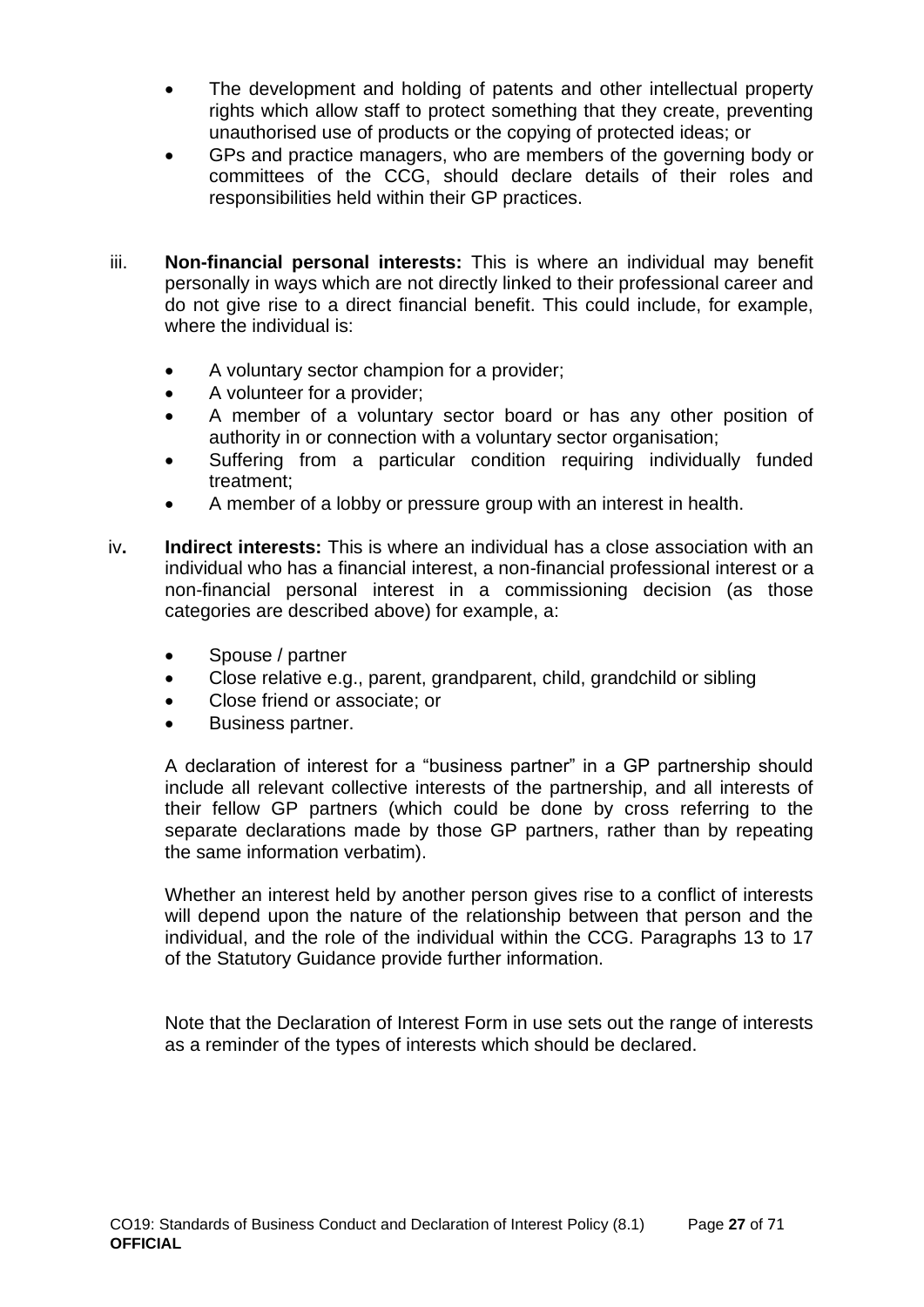7.1.7 There will be occasions where the conflict of interest is profound and acute. In such circumstances (such as where an individual has as a direct financial interest which gives rise to a conflict, e.g. secondary employment or involvement with an organisation which benefits financially from contracts for the supply of goods and services to a CCG) it is likely that the CCG will want to to consider whether, practically, such an interest is manageable at all. If it is not, the appropriate course of action may be to refuse to allow the circumstances which gave rise to the conflict to persist.

## **7.2 Questions to ask when declaring Interests**

In determining what needs to be declared, individuals should ask themselves the following questions:

- Am I, or might I be, in a position where I or my family or associates gain from the connection between my private interests and my employment with the CCG?
- Do I have access to information which could influence purchasing decisions?
- Could my outside interest be in any way detrimental to the CCG or to patient's interests?
- Do I have any other reason to think I may be risking a conflict of Interest?

If in doubt, the individual concerned should assume that a potential conflict of interest exists.

## **7.3 Declaring and Registering Interests and gifts and hospitality**

- 7.3.1 It is a requirement of the relevant legislation (Section 14O(3) of the 2006 Act, as amended by the Health and Social Care Act 2012) for the CCG to make arrangements to ensure individuals declare any conflict or potential conflict in relation to a decision to be made by the group as soon as they become aware of it, and in any event within 28 days and to maintain registers of the interests of:
	- All CCG employees, including:
	- All full and part time staff;
	- Any staff on sessional or short term contracts;
	- Any students and trainees (including apprentices);
	- Agency staff; and
	- Seconded staff

In addition, any self-employed consultants or other individuals working for the CCG under a contract for services should make a declaration of interest in accordance with this policy, as if they were CCG employees.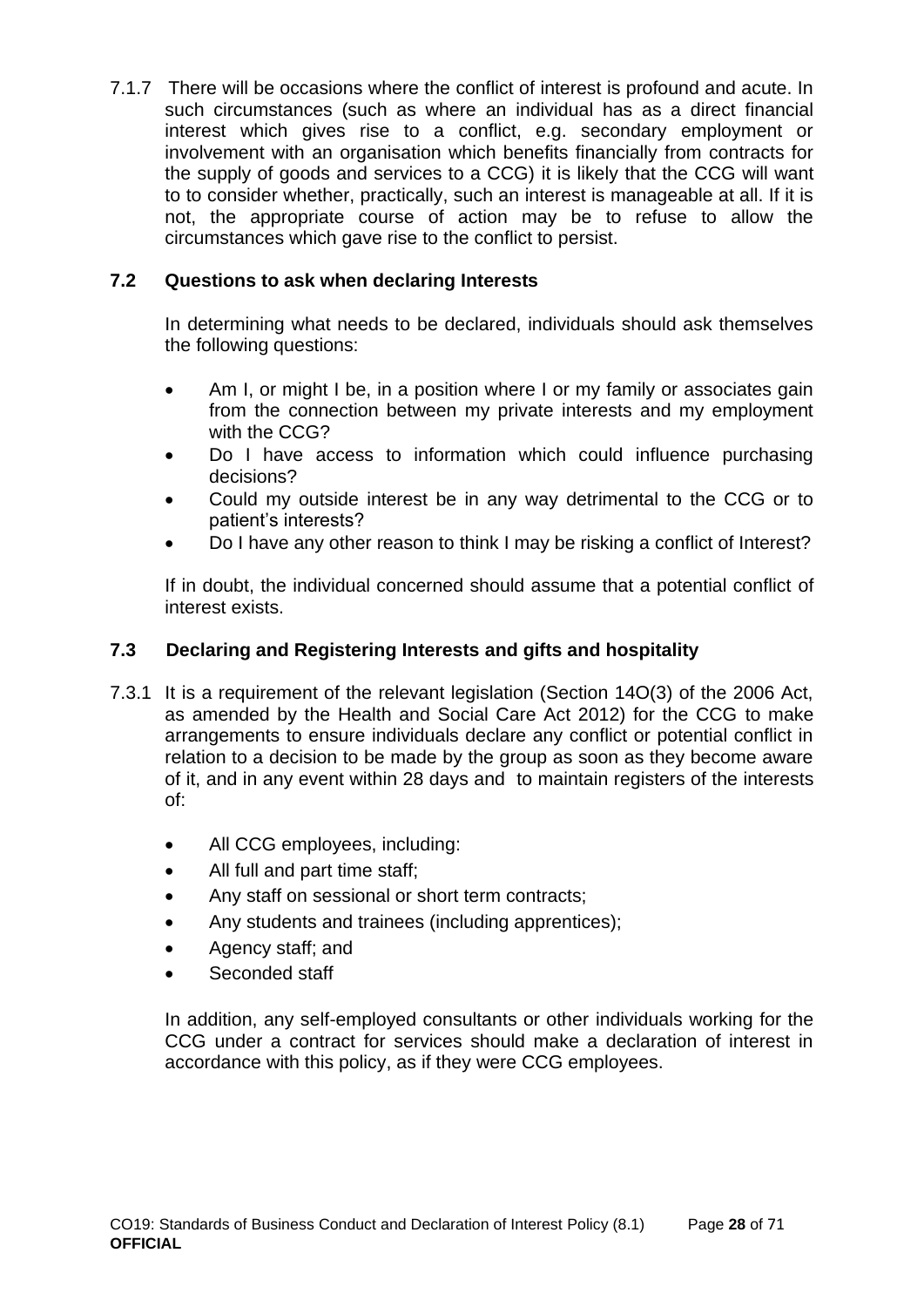**Members of the governing body:** All members of the CCG's committees, sub-committees/sub-groups, including:

- Co-opted members;
- Appointed deputies; and
- Any members of committees/groups from other organisations.

Where the CCG is participating in a joint committee alongside other CCGs, any interests which are declared by the committee members should be recorded on the register(s) of interest of each participating CCG.

### **All members of the CCG (i.e., each practice)**

This includes each provider of primary medical services which is a member of the CCG under Section 14O (1) of the 2006 Act.

Declarations should be made by the following groups:

- GP partners (or where the practice is a company, each director);
- Any individual directly involved with the business or decision-making of the CCG.
- 7.3.2 GPs and other staff within the CCG's member practices are not required to declare offers/receipt of gifts and hospitality to the CCG which are unconnected with their role or involvement with the CCG, and the statutory guidance does not apply to such situations. However, GPs will need to adhere to other relevant guidance issued by their professional bodies.
- 7.3.3 The CCG will need to ensure that, as a matter of course, declarations of interest are made and regularly confirmed or updated. All persons referred to above must declare any interests as soon as reasonable practicable and within 28 days after the interest arises. Further opportunities include;

### • **On appointment:**

Applicants for any appointment to the CCG or its governing body or any committees should be asked to declare any relevant interests. When an appointment is made, a formal declaration of interests should again be made and recorded.

#### • **At least annually:**

Declarations of interest should be obtained from all relevant individuals at least annually and where there are no interests or changes to declare, a "nil return" should be recorded.

#### • **At meetings:**

All attendees should be asked to declare any interest they have in any agenda item before it is discussed or as soon as it becomes apparent. Even if an interest is declared in the register of interests, it should be declared in meetings where matters relating to that interest are discussed. Declarations of interest and action taken to manage that conflict of interest at the meeting should be recorded in minutes of meetings.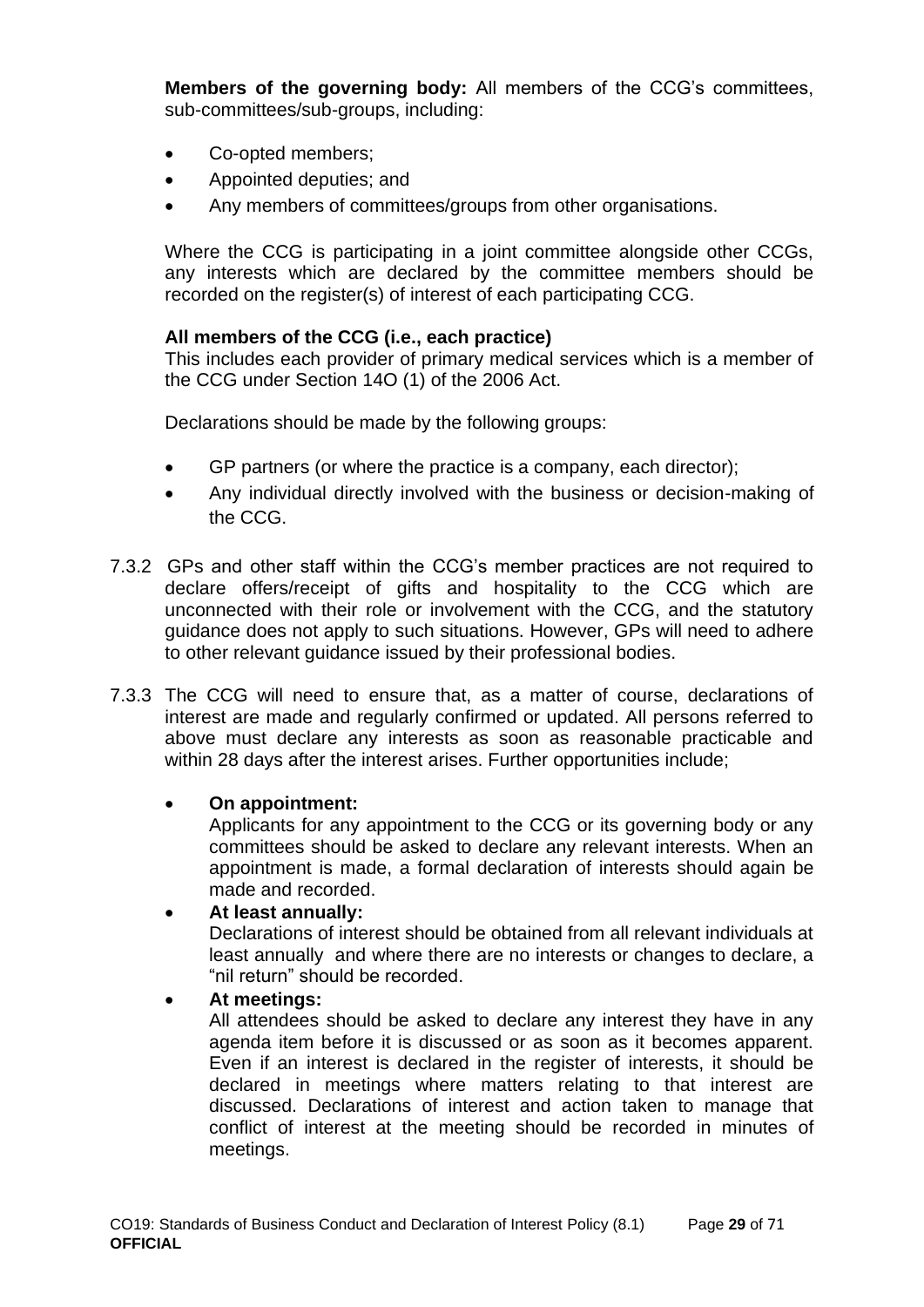## • **On changing role, responsibility or circumstances:**

Whenever an individual's role, responsibility or circumstances change in a way that affects the individual's interests (e.g., where an individual takes on a new role outside the CCG or enters into a new business or relationship), a further declaration should be made to reflect the change in circumstances as soon as possible, and in any event within 28 days. This could involve a conflict of interest ceasing to exist or a new one materialising. In the situation where the individuals circumstances change, it is the responsibility of the individual to make a further declaration as soon as possible and in any event within 28 days, rather than waiting to be asked.

- 7.3.4 Individuals will declare any interest that they have, in relation to a decision to be made in the exercise of the commissioning functions of the CCG, in writing to the Chief Officer, as soon as they are aware of it and in any event no later than 28 days after becoming aware. The CCG must record the interest in the appropriate registers as soon as the CCG becomes aware of it.
- 7.3.5 The CCG must ensure that, when members declare interests, this includes the interests of all relevant individuals within their own organisations (e.g. partners in a GP practice), who have a relationship with the CCG and who would potentially be in a position to benefit from the CCG's decisions.
- 7.3.6 Where an individual is unable to provide a declaration in writing, for example, if a conflict becomes apparent in the course of a meeting, they will make an oral declaration, and provide a written declaration as soon as possible thereafter.
- 7.3.7 The Chief Officer will ensure that the registers of interest are reviewed sixmonthly and updated as necessary.
- 7.3.8 In addition, all CCG Governing Body and Executive members' appointments are offered on the understanding that they subscribe to the "Codes of Conduct and Accountability in the NHS".
- 7.3.9 The Declaration of Interest proforma for completion by members of the group, Governing Body members, members of a committee or sub-committee of the group or Governing Body, and employees within the CCG is available at Appendix D.
- 7.3.10 Failure to notify the CCG of an appropriate conflict of interest, additional employment or business may lead to disciplinary action against the member of staff and/or criminal action (including prosecution) under the relevant legislation.

### **7.4 Managing Conflicts of Interest: general**

7.4.1 Members of the groups, committees or sub-committees of the group, the Governing Body and its committees or sub-committees and employees will comply with the arrangements determined by the CCG for managing conflicts or potential conflicts of interest as set out in this Policy.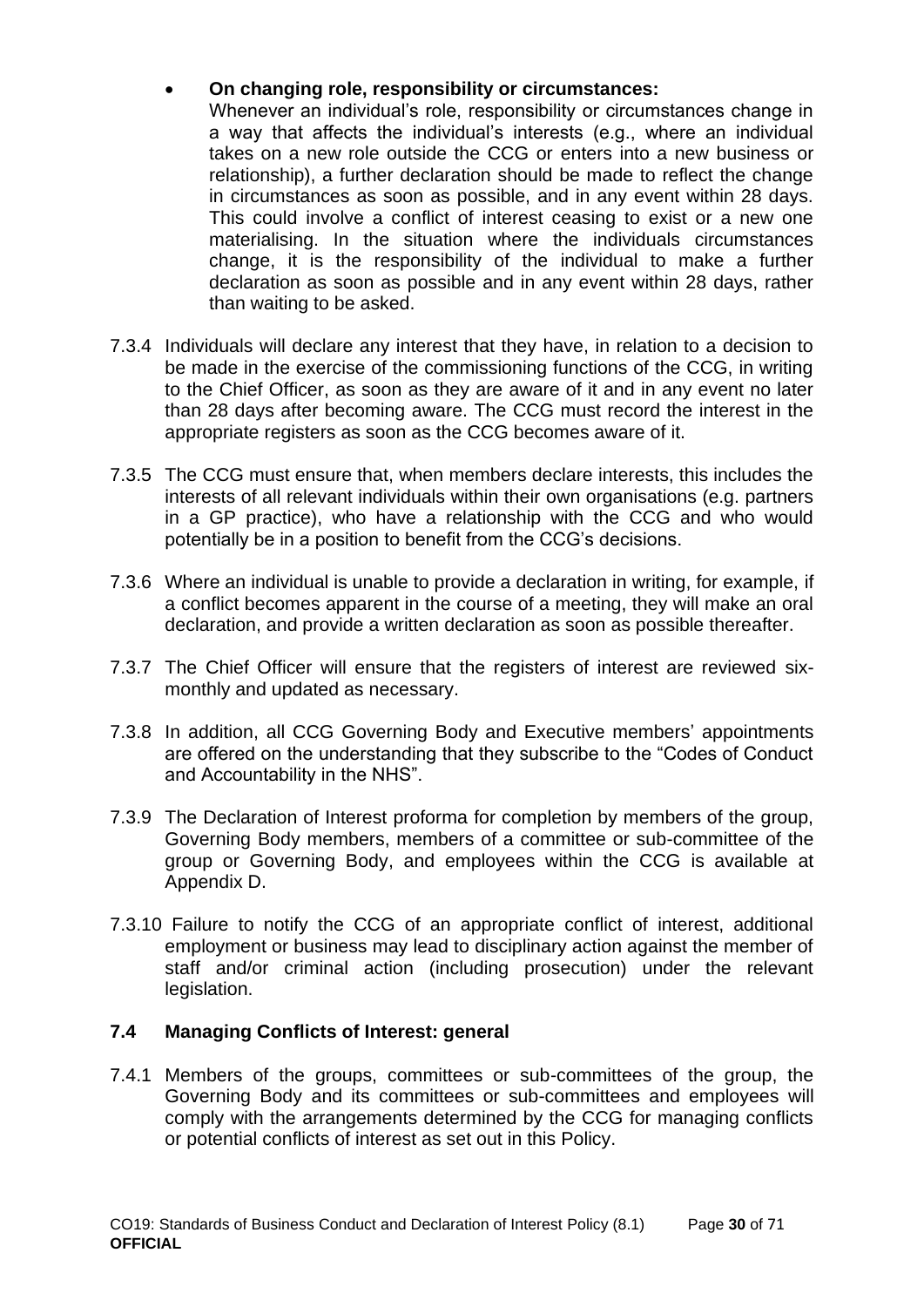- 7.4.2 The Chief Officer will ensure that for every interest declared, either in writing or by oral declaration, arrangements are in place to manage the conflict of interests or potential conflict of interests, to ensure the integrity of the group's decision making processes.
- 7.4.3 They will write to the relevant individual with the arrangements for managing the specific conflict of interest or potential conflicts of interest, within a week of declaration. The arrangements will confirm the following:
	- when an individual should withdraw from a specified activity, on a temporary or permanent basis;
	- monitoring of the specified activity undertaken by the individual, either by a line manager, colleague or other designated individual.
- 7.4.4 Where an interest has been declared, either in writing or by oral declaration, the declarer will ensure that before participating in any activity connected with the CCG's exercise of its commissioning functions, they have received confirmation of the arrangements to manage the conflict of interest or potential conflict of interest from the Chief Officer.
- 7.4.5 Declaration of Interests is, in addition, an agenda item on all Governing Body and Committee agendas. Declarations should be made with regard to any specific agenda items. If a conflict of interest is established with regard to a specific agenda item, the conflict of interest should be recorded in the minutes and published in the registers.
- 7.4.6 Where an individual member, employee or person providing services to the CCG is aware of an interest which:
	- i. Has not been declared, either in the register or orally, they will declare this at the start of the meeting;
	- ii. Has previously been declared, in relation to the scheduled or likely business of the meeting, the individual concerned will bring this to the attention of the chair of the meeting, together with details of arrangements which have been confirmed for the management of the conflict of interests or potential conflict of interests.
- 7.4.7 The chair of the meeting will then determine how this should be managed and inform the member of their decision. Where no arrangements have been confirmed, the chair of the meeting may require the individual to withdraw from the meeting or part of it. They will not be able to vote on the issue under any circumstances. Where a prejudicial interest is identified, that person must leave the room during the discussion of the relevant item, and cannot seek to improperly influence the decision in which they have a prejudicial interest. The Chair's decision will be final in the matter and the individual will then comply with these arrangements, which must be recorded in the minutes of the meeting.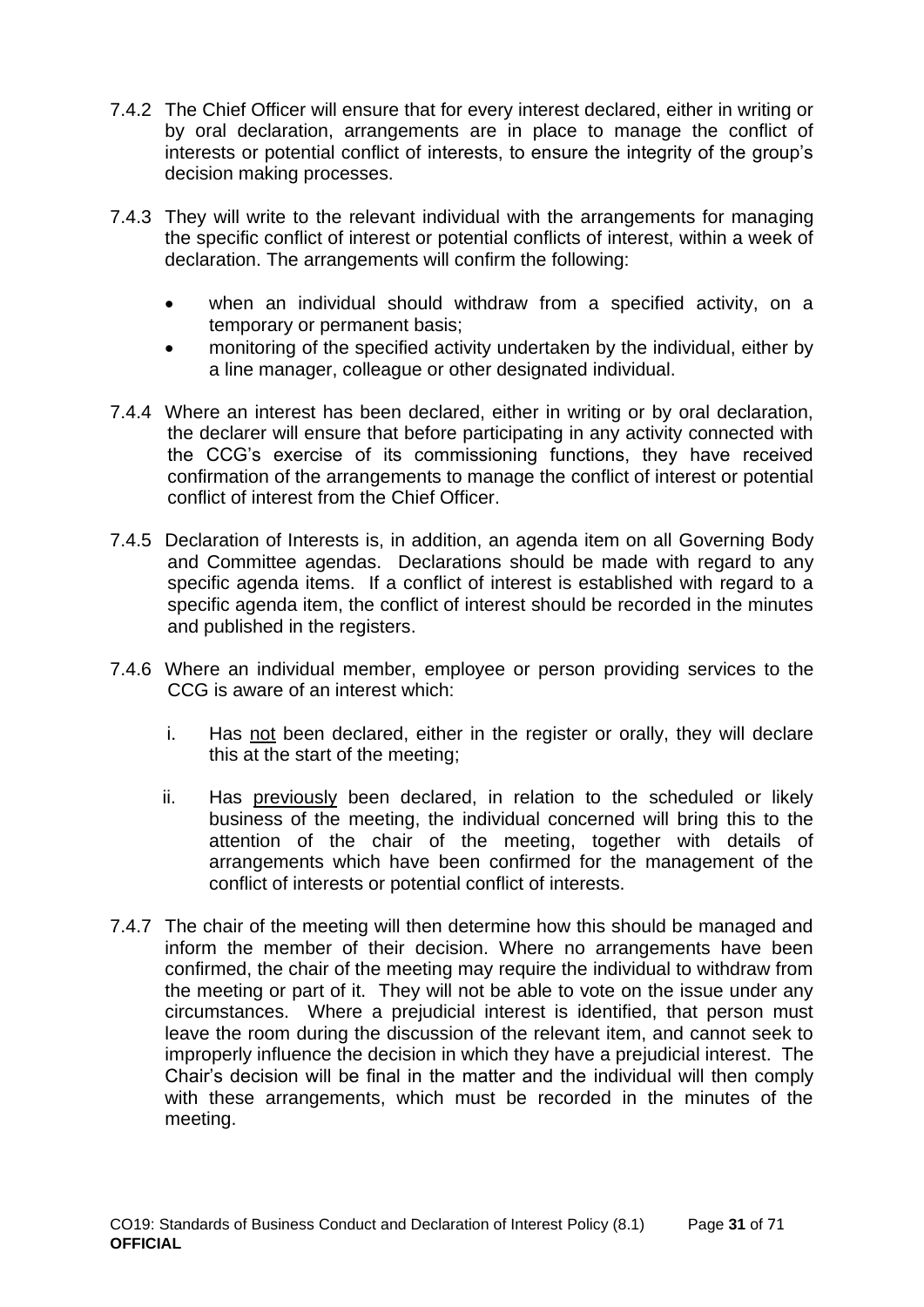- 7.4.8 Where the chair of any meeting of the groups, including committees or subcommittees, or the Governing Body, including committees and subcommittees of the Governing Body, has a personal interest, previously declared or otherwise, in relation to the scheduled or likely business of the meeting, they must make a declaration and the deputy chair will act as chair for the relevant part of the meeting. Where arrangements have been confirmed for the management of the conflict of interests or potential conflicts of interests in relation to the chair, the meeting must ensure these are followed. Where no arrangements have been confirmed, the deputy chair may require the chair to withdraw from the meeting or part of it. Where there is no deputy chair, the members of the meeting will select one.
- 7.4.9 Any declarations of interests, and arrangements agreed in any meeting of the groups, including committees or sub-committees, or the Governing Body, including committees and sub-committees of the Governing Body, will be recorded in the minutes. The interest must be subsequently reported to the designated governance lead for recording in the Register.
- 7.4.10 Where more than 50% of the members of a meeting are required to withdraw from a meeting or part of it, owing to the arrangements agreed for the management of conflicts of interests or potential conflicts of interests, the chair (or deputy) will determine whether or not the discussion can proceed in accordance with the provisions of the Constitution.
- 7.4.11 In making this decision the chair will consider whether the meeting is quorate, in accordance with the number and balance of membership set out in the CCG standing orders. Where the meeting is not quorate, owing to the absence of certain members, the discussion will be deferred until such time as a quorum can be convened. Where a quorum cannot be convened from the membership of the meeting, owing to the arrangements for managing conflicts of interest or potential conflicts of interests, the chair of the meeting shall consult with the Chief Officer on the action to be taken.
- 7.4.12 In any transaction undertaken in support of the CCG's exercise of its commissioning functions (including conversations between two or more individuals, e-mails, correspondence and other communications), individuals must ensure, where they are aware of an interest, that they conform to the arrangements confirmed for the management of that interest. Where an individual has not had confirmation of arrangements for managing the interest, they must declare their interest at the earliest possible opportunity in the course of that transaction, and declare that interest as soon as possible thereafter. The individual must also inform either their line manager (in the case of employees), or the Chief Officer of the transaction.
- 7.4.13 The Chief Officer will take such steps as deemed appropriate, and request information deemed appropriate from individuals, to ensure that all conflicts of interest and potential conflicts of interest are declared.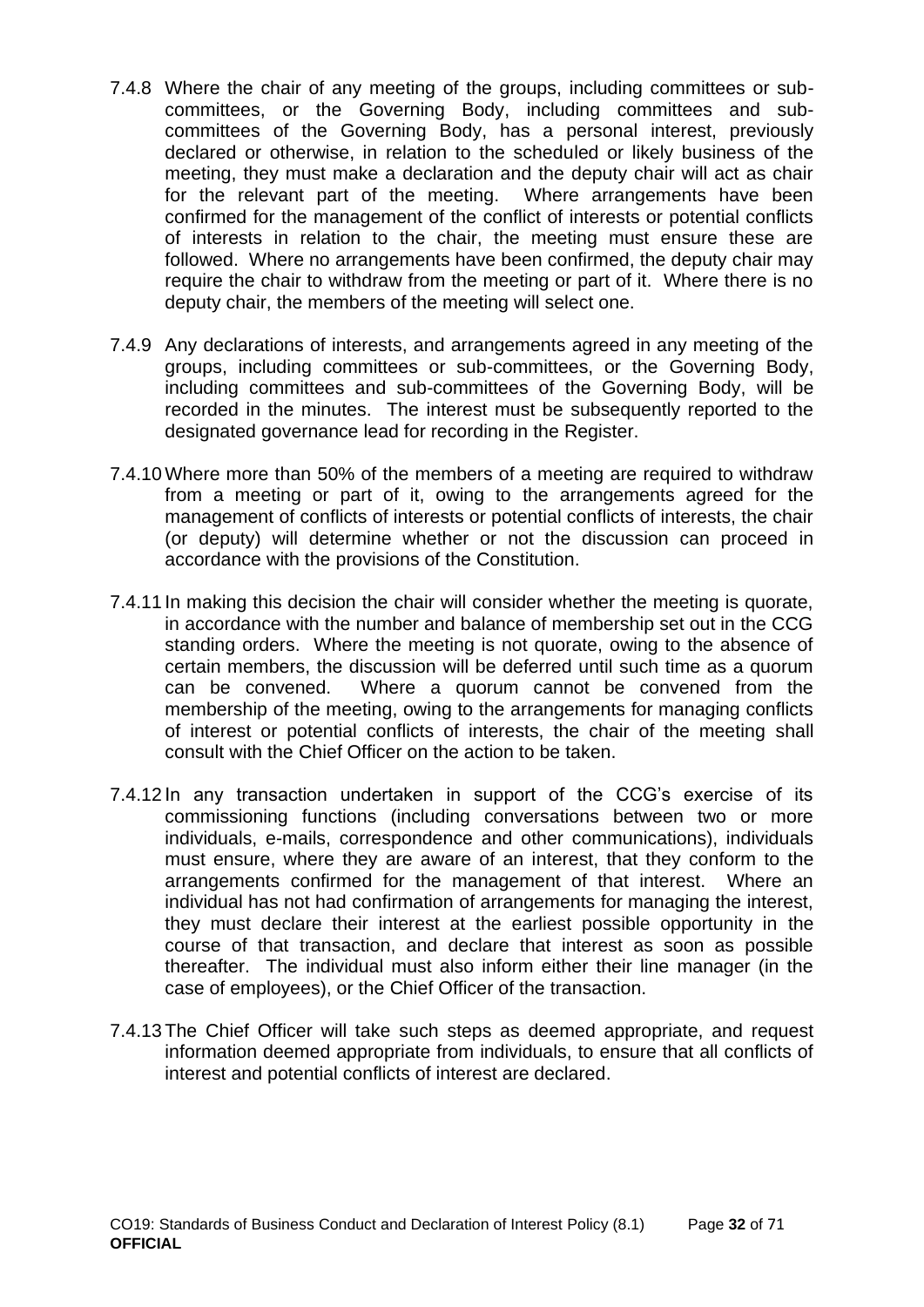## **7.5 Managing Conflicts of Interest throughout the commissioning cycle**

- 7.5.1 Conflicts of interest need to be managed appropriately throughout the whole commissioning cycle. At the outset of a commissioning process, the relevant interests of all individuals involved should be identified and clear arrangements put in place to manage any conflicts of interest. This includes consideration as to which stages of the process a conflicted individual should not participate in, and, in some circumstances, whether that individual should be involved in the process at all. CCGs should identify and appropriately manage any conflicts of interest that may arise where staff are involved in both the management of existing contracts and the procurement of related/replacement contracts.
- 7.5.2 CCGs should also identify as soon as possible where staff might transfer to a provider (or their role may materially change) following the award of a contract. This should be treated as a relevant interest, and CCGs should ensure they manage the potential contract.
- 7.5.3 The way in which services are designed can either increase or decrease the extent of perceived or actual conflicts of interest. In designing service requirements attention should be given to public and patient involvement at every stage of the commissioning cycle. Public involvement supports transparent and credible commissioning decisions. It should happen at every stage of the commissioning cycle from needs assessment, planning and prioritisation to service design, procurement and monitoring.
- 7.5.4 It is good practice to engage relevant providers, especially clinicians, in confirming that the design of service specifications will meet patient needs. Provider engagement should follow the three main principles of procurement law, namely equal treatment, non-discrimination and transparency. This includes ensuring that the same information is given to all at the same time and procedures are transparent. This mitigates the risk of potential legal challenge. CCGs should be particularly mindful of these issues when engaging with existing/potential providers in relation to the development of new care models.
- 7.5.5 Specifications should be clear and transparent, reflecting the depth of engagement, and set out the basis on which any contract will be awarded.
- 7.5.6 Anyone seeking information in relation to procurement, or participating in a procurement, or otherwise engaging with the CCG in relation to the potential provision of services or facilities to the CCG, will be required to make a declaration of any relevant conflict / potential conflict of interest.
- 7.5.7 Anyone contracted to provide services or facilities directly to the CCG will be subject to the same provisions of the CCG's Constitution and this policy in relation to managing conflicts of interests. This requirement will be set out in the contract for their services.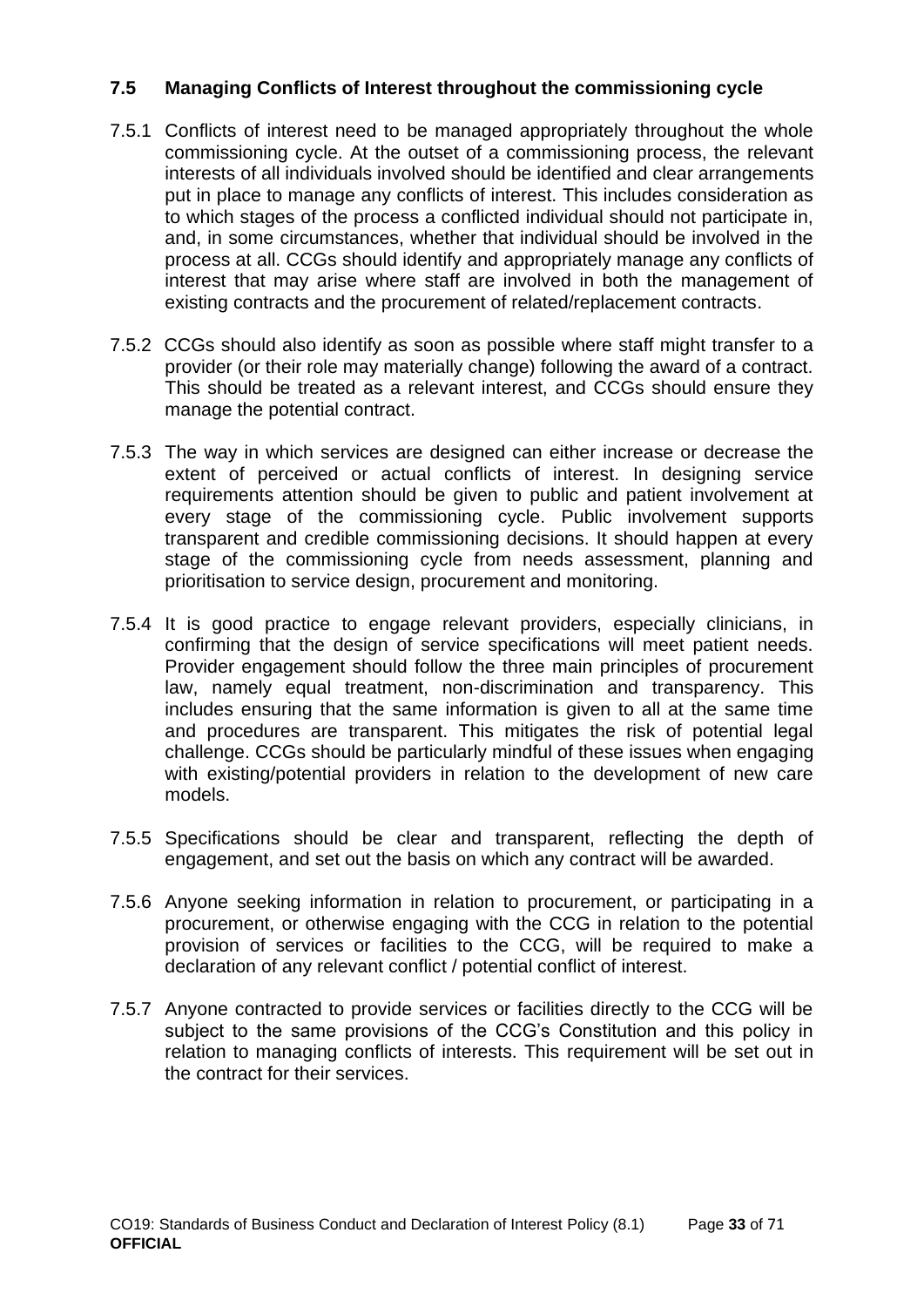- 7.5.8 The CCG must comply with two different regimes of procurement law and regulation when commissioning healthcare services: the NHS procurement regime, and the European procurement regime:
	- The NHS procurement regime the NHS (Procurement, Patient Choice and Competition (No.2)) Regulations 2013: made under S75 of the 2012 Act; apply only to NHS England and CCGs; enforced by NHS Improvement; and
	- The European procurement regime Public Contracts Regulations 2015 (PCR 2105): incorporate the European Public Contracts Directive into national law; apply to all public contracts over the threshold value (€750,000, currently £589,148); enforced through the Courts.
- 7.5.9 The procurement template (appendix I) should be used to complete the register of procurement decisions and to provide evidence of the CCG's deliberations on conflicts of interest.
- 7.5.10 The CCG must maintain a register of procurement decisions taken, including;
	- The details of the decision
	- Who was involved in making the decision
	- A summary of any conflicts of interest in relation to the decision and how this was managed
	- The award decision taken
- 7.5.11 The register should be updated whenever a procurement decision is taken and must be made publically available by;
	- Ensuring that the register is available in a prominent place on the web site and
	- Making the register available upon request for inspection at the CCG's headquarters
- 7.5.12 The management of conflicts of interest applies to all aspects of the commissioning cycle, including contract management.
- 7.5.13 Any contract monitoring meeting needs to consider conflicts of interest as part of the process i.e., the chair of a contract management meeting should invite declarations of interests; record any declared interests in the minutes of the meeting; and manage any conflicts appropriately and in line with this guidance. This equally applies where a contract is held jointly with another organisation such as the Local Authority or with other CCGs under lead commissioner arrangements. A template for recording minutes of contract meetings is at Appendix H.
- 7.5.14 The individuals involved in the monitoring of a contract should not have any direct or indirect financial, professional or personal interest in the incumbent provider or in any other provider that could prevent them, or be perceived to prevent them, from carrying out their role in an impartial, fair and transparent manner.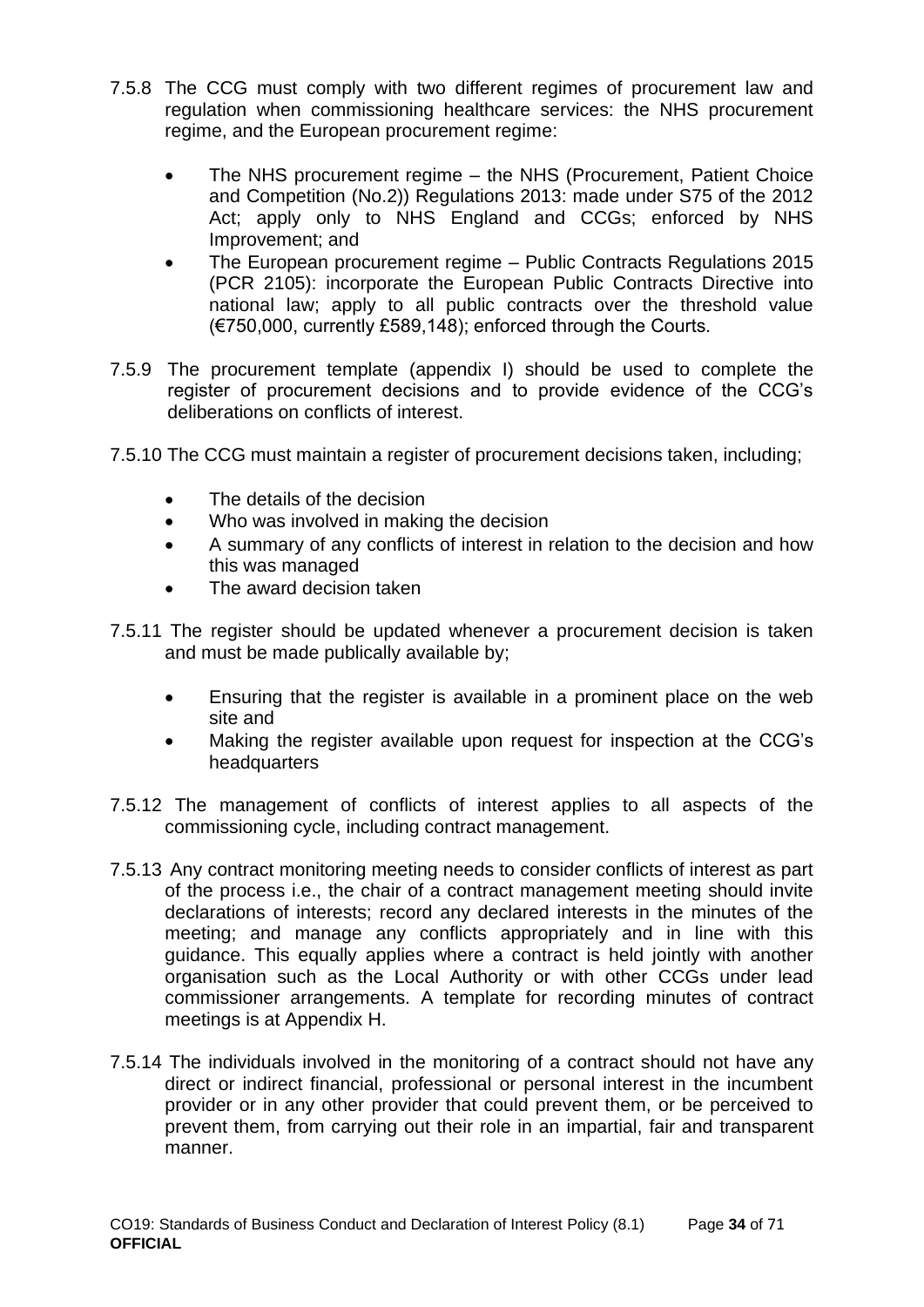## **7.6 Primary Care Commissioning Committees and Sub-Committees**

7.6.1 Each CCG with joint or delegated primary care co-commissioning arrangements must establish a primary care commissioning committee for the discharge of their primary medical services functions. This committee should be separate from the CCG governing body. The interests of all primary care commissioning committee members must be recorded on the CCG's register(s) of interests.

The primary care commissioning committee should:

- For joint commissioning, take the form of a joint committee established between the CCG (or CCGs) and NHS England; and
- In the case of delegated commissioning, be a committee established by the CCG.
- 7.6.2 As a general rule, meetings of the primary care commissioning committee, including the decision-making and deliberations leading up to the decision, should be held in public unless the CCG has concluded it is appropriate to exclude the public where it would be prejudicial to the public interest to hold that part of the meeting in public.
- 7.6.3 CCGs (and NHS England with regards to joint arrangements) can agree the full membership of their primary care commissioning committees, within the following parameters:
	- The primary care commissioning committee must be constituted to have a lay and executive majority, where lay refers to non-clinical. This ensures that the meeting will be quorate if all GPs had to withdraw from the decision-making process due to conflicts of interest.
	- The primary care commissioning committee should have a lay chair and lay vice chair (see section 4.10 for further information).
	- GPs can, and should, be members of the primary care commissioning committee to ensure sufficient clinical input, but must not be in the majority. CCGs may wish to consider appointing retired GPs or out-ofarea GPs to the committee to ensure clinical input whilst minimising the risk of conflicts of interest (and where the primary care commissioning committee is commissioning a new care model, the CCG should consider whether that committee has sufficient clinical expertise taking into account the range of services being commissioned, for example having at least one clinician without an interest in a potential new care model provider (e.g. a recently retired or out of area GP);
	- A standing invitation must be made to the CCG's local Healthwatch representative and a local authority representative from the local Health and Wellbeing Board to join the primary care commissioning committee as non-voting attendees, including, where appropriate, for items where the public is excluded for reasons of confidentiality.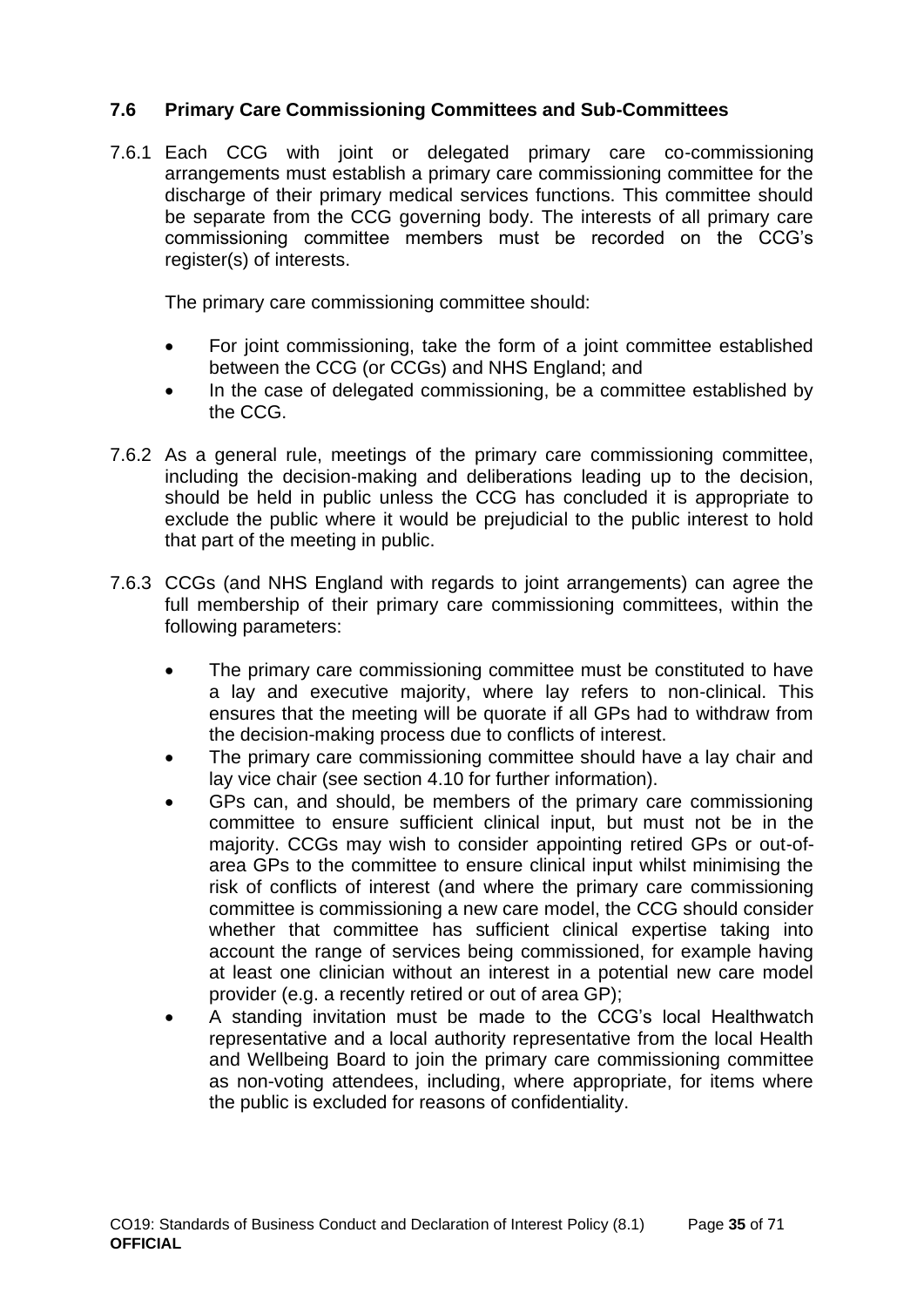- Other individuals could be invited to attend the primary care commissioning committee on an ad-hoc basis to provide expertise to support with the decision-making process.
- 7.6.4 In the interest of minimising the risks of conflicts of interest, it is recommended that GPs do not have voting rights on the primary care commissioning committee. The arrangements do not preclude GP participation in strategic discussions on primary care issues, subject to appropriate management of conflicts of interest. They apply to decision-making on procurement issues and the deliberations leading up to the decision.
- 7.6.5 Whilst sub-committees or sub-groups of the primary care commissioning committee can be established e.g., to develop business cases and options appraisals, ultimate decision-making responsibility for the primary medical services functions must rest with the primary care commissioning committee. CCGs should carefully consider the membership of sub-groups. They should also consider appointing a lay member as the chair of any sub-committee or sub-group. As an additional safeguard, it is recommended that sub-groups submit their minutes to the primary care commissioning committee, detailing any conflicts and how they have been managed. The primary care commissioning committee should be satisfied that conflicts of interest have been managed appropriately in its sub-committees and take action where there are concerns.

### **7.7 Managing Conflicts of Interests: Local CCG Incentive Schemes**

GP Practice members will be required to declare an interest in any discussions at Governing Body or Committee meetings relating to Local Incentive Schemes which relate to their GP Practice. Whilst GP practice members may participate in discussions at those meetings of the CCG regarding the recommendations for development of the Local Incentive Scheme they shall withdraw from any decisions at the Governing Body or Committee regarding approval of the Scheme. Any approval of payments to GP Practices under the Incentive Scheme will be made (as a minimum) by the Chief Officer together with the Chief Finance Officer, or their nominated representatives in line with the CCG's financial scheme of delegation.

### **7.8 Raising Concerns and breaches**

There will be situations when interests will not be identified, declared or managed appropriately and effectively. This may happen innocently, accidentally, or because of the deliberate actions of staff or organisations. For the purposes of this policy these situations are referred to as 'breaches'.

It is the duty of every CCG employee, governing body member, committee or sub-committee member, contractor and GP practice member to speak up about genuine concerns in relation to the administration of the CCG's policy on conflicts of interest management, and to report these concerns. These individuals should not ignore their suspicions or investigate themselves, but rather seek appropriate advice.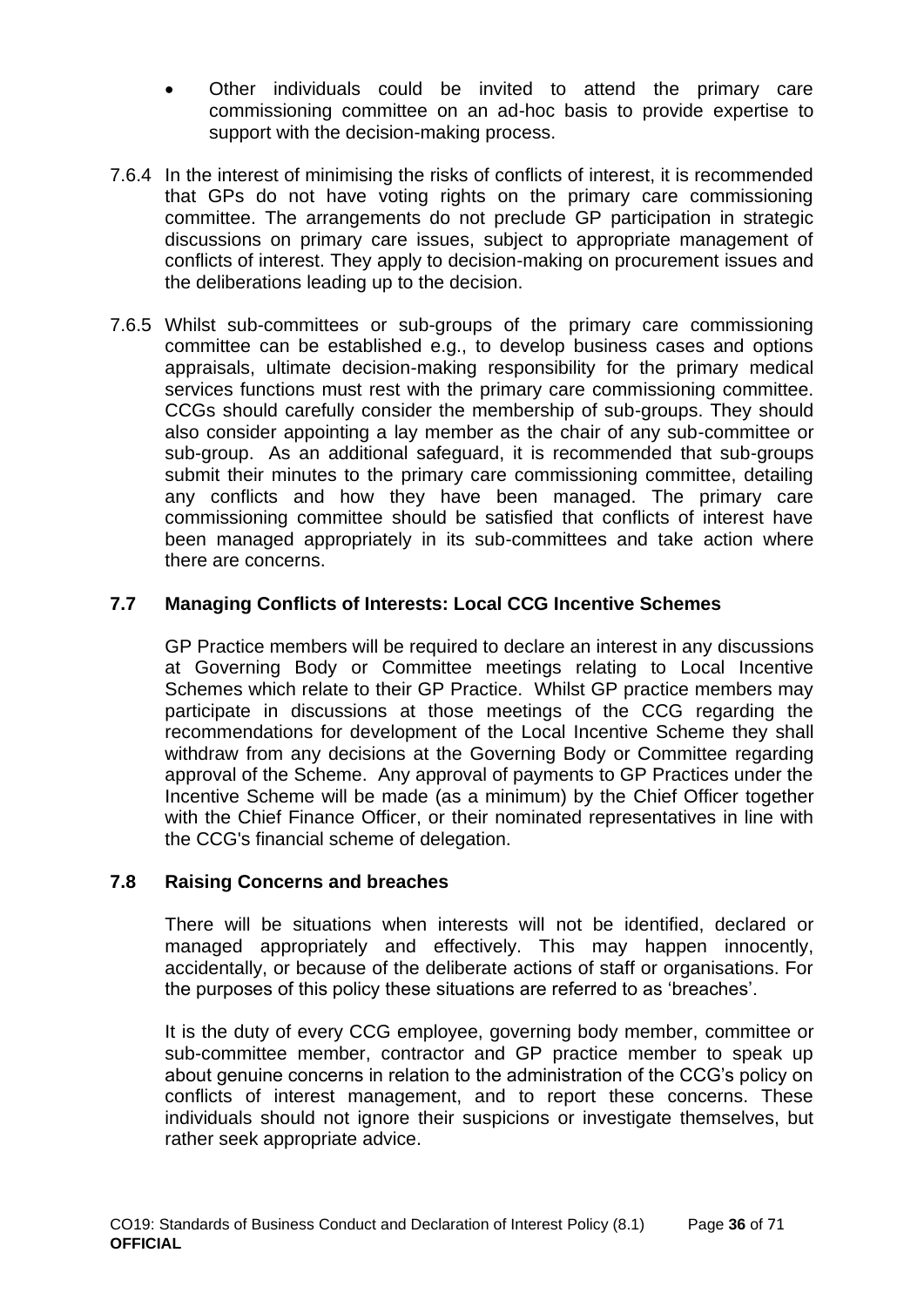Individuals who have concerns regarding conflict of interest or ethical misconduct either in respect of themselves or colleagues, should raise it in the first instance with their line manager. Alternatively, they may choose to raise it with the Conflicts of Interests Guardian or their line manager may choose to do so.

Any non-compliance with the CCG's conflicts of interests policy should be reported in accordance with the CCG's Raising Concerns at Work Policy (where the breach is being reported by an employee of the CCG) or with the whistleblowing policy of the relevant employer organisation (where the breach is being reported by an employee or worker of another organisation).

If the concern relates to any suspected fraudulent practice, staff should follow the advice given in section 10 of this document.

## **7.9 Publication of Registers**

- 7.9.1 All staff listed in paragraph 7.3.1 above should declare interests and offers/receipt of gifts and hospitality, but it is recognised that some staff are more likely than others to have a decision making influence on the use of taxpayers' money, because of the requirements of their role. For the purposes of this policy these individuals are referred to as '**decision making staff'.**
- 7.9.2 As a minimum, the CCG will publish the register(s) of interests and the register(s) of gifts and hospitality of decision making staff at least annually in a prominent place on the CCG's website and also make them available at the Trust's headquarters. In addition, the Register of Procurement Decisions will also be published on the CCG's website and made available at the Trust's headquarters.
- 7.9.3 The following is a non-exhaustive list of those individuals who are likely to be 'decision making staff':
	- All governing body members;
	- Members of advisory groups which contribute to direct or delegated decision making on the commissioning or provision of taxpayer funded services such as working groups involved in service redesign or stakeholder engagement that will affect future provision of services;
	- Members of the Primary Care Commissioning Committee (PCCC);
	- Members of other committees of the CCG e.g., audit committee, remuneration committee etc.;
	- Members of new care models joint provider / commissioner groups /committees;
	- Members of procurement (sub-)committees;
	- Those at Agenda for Change band 8d and above;
	- Management, administrative and clinical staff who have the power to enter into contracts on behalf of the CCG; and
	- Management, administrative and clinical staff involved in decision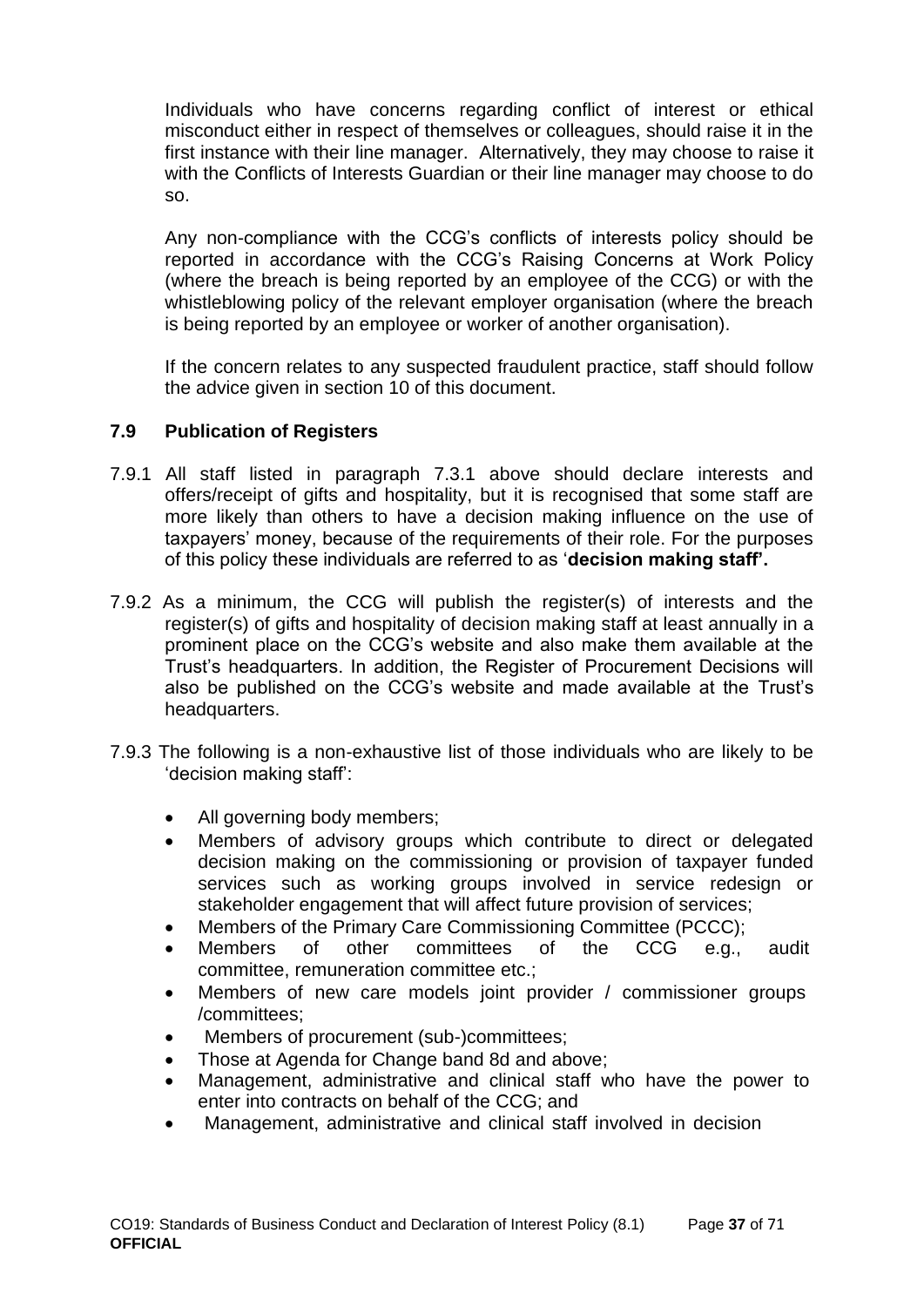- making concerning the commissioning of services, purchasing of good, medicines, medical devices or equipment, and formulary decisions.
- 7.9.4 In exceptional circumstances, where the public disclosure of information could give rise to a real risk of harm or is prohibited by law, an individual's name and/or other information may be redacted from the publicly available register(s). Where an individual believes that substantial damage or distress may be caused, to him/herself or somebody else by the publication of information about them, they are entitled to submit a written request that the information is not published. Decisions must be made by the Conflicts of Interest Guardian for the CCG, who should seek appropriate legal advice where required, and the CCG should retain a confidential un-redacted version of the register(s).
- 7.9.5 It is a requirement of the guidance that all decision making staff are made aware, in advance of publication, that the registers will be kept, how the information on the register(s) may be used or shared and that the register(s) will be published. This will be done by the provision of a fair processing notice that details the identity of the data controller, the purposes for which the registers are held and published, how the information on the register(s) may be used or shared and the contact details of the data protection officer. The information should also be provided to individuals identified in the register(s) because they are in relationship with the person making the declaration.
- 7.9.6 It is a requirement of the guidance that all staff who are not decision making staff but who are still required to make a declaration of interest(s) or a declaration of gifts or hospitality should be made aware, in advance of publication, that the registers will be kept, how the information on the register(s) may be used or shared and that the register(s) will be published. This will be done by the provision of a fair processing notice that details the identity of the data controller, the purposes for which the registers are held and published, how the information on the register(s) may be used or shared and the contact details of the data protection officer. The information should also be provided to individuals identified in the register(s) because they are in relationship with the person making the declaration.
- 7.9.7 An interest should remain on the public register for a minimum of six months after the interest has expired and the CCG will retain a private record of historic interests for a minimum of 6 years after the date on which it expired. The published register will state that historic interests are retained by the CCG for the specified timeframe and details of who to contact to request this information.
- 7.9.8 The register(s) of interests and gifts and hospitality are published as part of the CCG's Annual Report and Annual Governance Statement and are available on the CCG's website.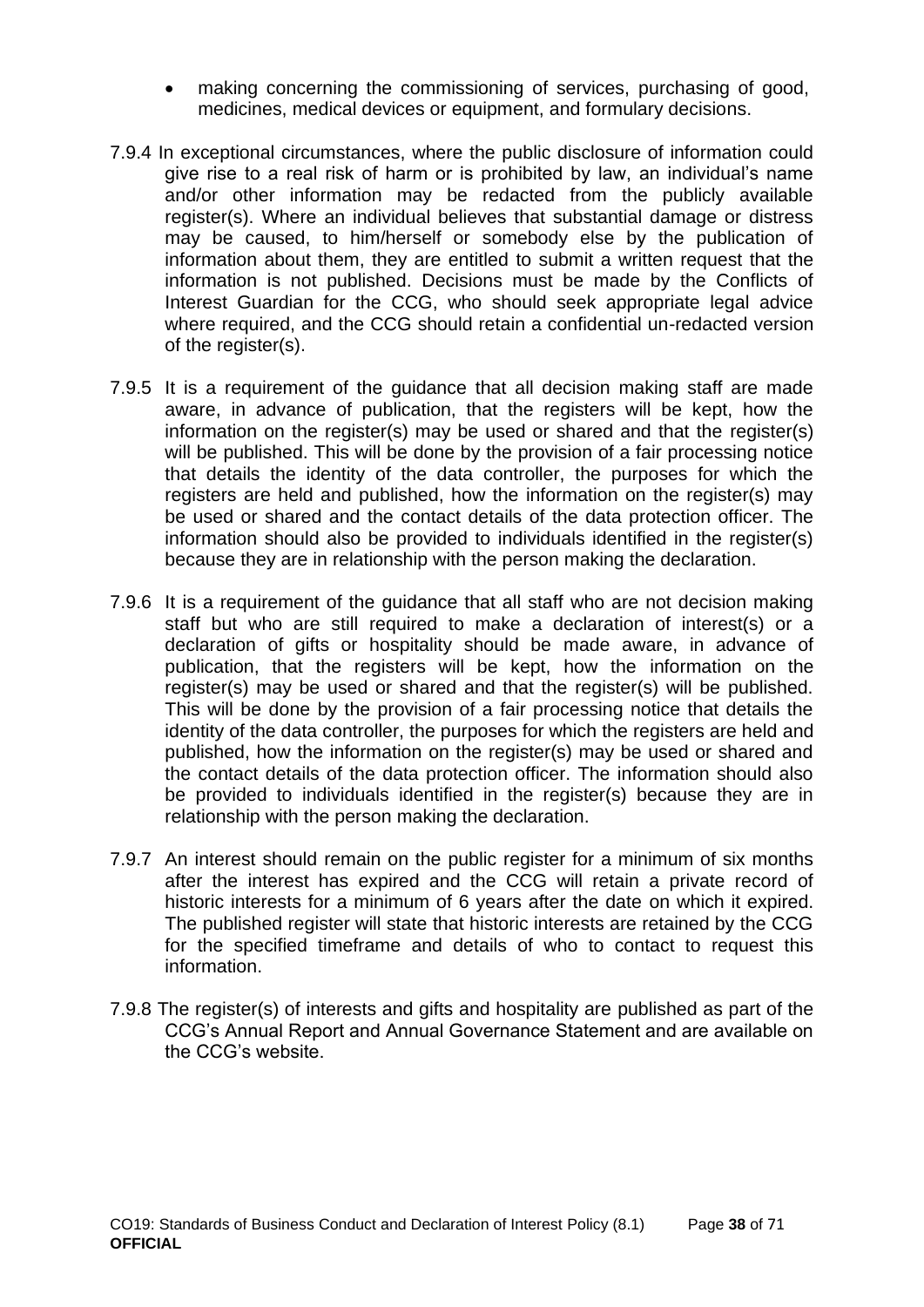# <span id="page-38-0"></span>**8. Confidentiality**

- 8.1 Employees, CCG members, members of the Governing Body, or a member of a committee or a sub-committee of the CCG or its Governing Body should be particularly careful using or making public, internal information of a confidential nature, particularly regarding details covered under the Data Protection Act 1998 or other legislation whether or not disclosure is prompted by the expectation of personal gain.
- 8.2 Disclosure of information which counts as "commercial in confidence" and which might prejudice the principle of a purchasing system based on fair competition may be subject to scrutiny and disciplinary or criminal action or both.
- 8.3 This does not affect the CCG's grievance or complaints procedures in terms of freedom of expression and is not intended to restrict any of the freedoms protected under Article 10 of the Human Rights Act 1998. It is designed to complement professional and ethical rules, guidelines and codes of conduct on an individual's freedom of expression.
- 8.4 An employee or individual who has exhausted all the locally established procedures, including reference to the Raising Concerns at Work Policy, and who has taken account of advice which may have been given, may wish to consult their MP or the Secretary of State for Health in confidence. Extreme caution should be exercised by anyone considering contacting the media.
- 8.5 Section 43B (1) of the Public Interest Disclosure Act 1998 provides protection for disclosure of information where the reasonable belief of the worker making the disclosure, tends to show that:
	- a. A criminal offence has been committed, is being committed or is likely to be committed,
	- b. That a person has failed, is failing or is likely to fail to comply with any legal obligation to which he is subject,
	- c. That a miscarriage of justice has occurred, is occurring or is likely to occur,
	- d. That the health or safety of any individual has been, is being or is likely to be endangered,
	- e. That the environment has been, is being or is likely to be damaged, or
	- f. That information tending to show any matter falling within points a. to e. has been, is being or is likely to be deliberately concealed.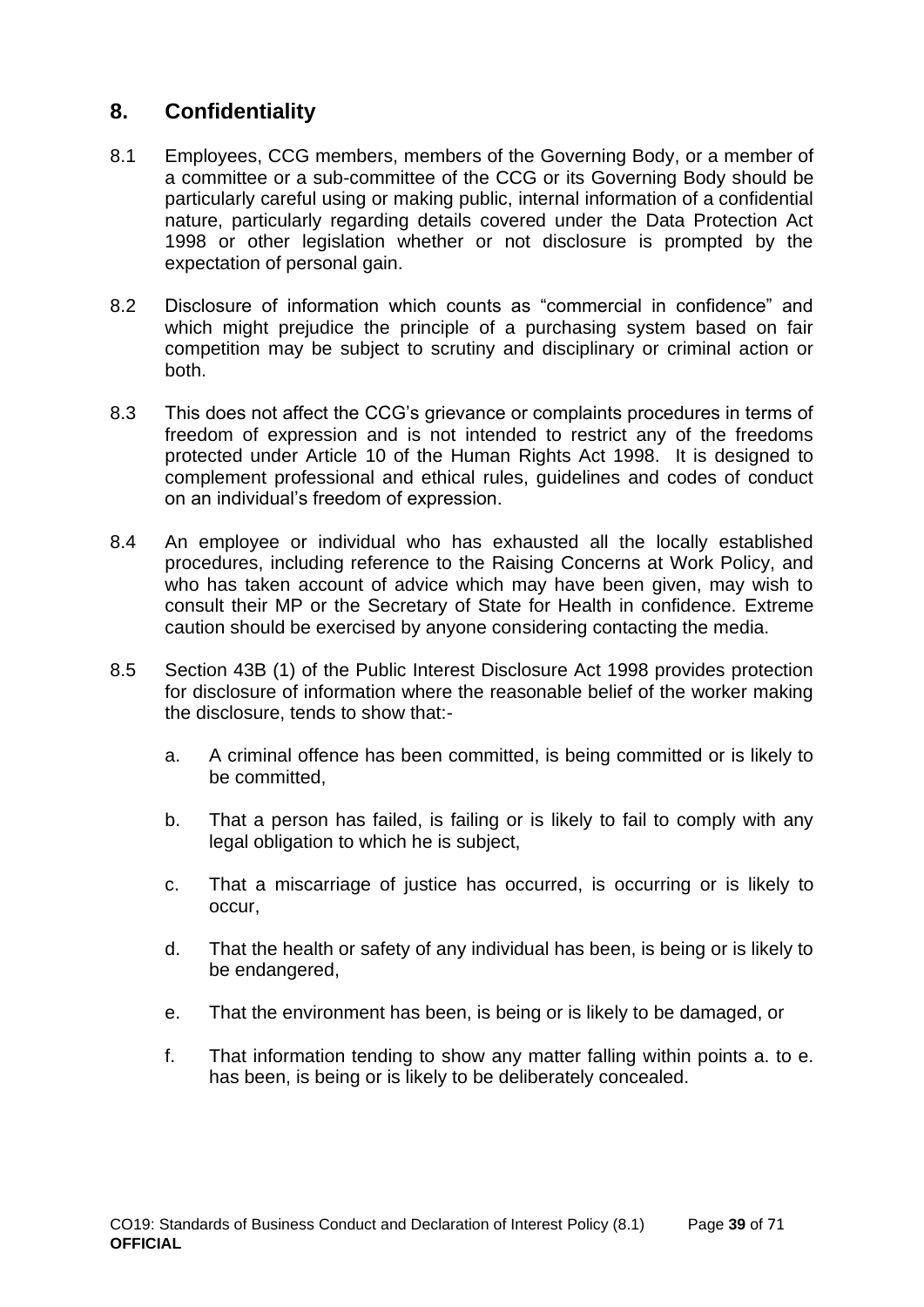- 8.6 Protection from disclosure to the media is highly unlikely to be given, if the person making the disclosure has not exhausted all internal and external avenues.
- 8.7 Any employee, member of the Governing Body, or a member of a committee or a sub-committee of the Governing Body making a disclosure to the media should be mindful that any information that they provide may be misinterpreted thus undermining their genuine concern and potentially wrongly threatening the reputation of colleagues and the CCG. In addition, if they choose to contact the media and the disclosure is not protected by the Public Interest Disclosure Act 1998 their actions might constitute misconduct and will be considered in accordance with the CCG Disciplinary Policy and Procedure.

# <span id="page-39-0"></span>**9. Use of Resources**

All managers are required (under the Code of Conduct for NHS Managers) to use the resources available to them in an effective, efficient and timely manner having proper regard to the best interests of the public and patients.

# <span id="page-39-1"></span>**10. Fraud/Theft**

If you suspect theft, fraud, or other untoward events taking place at work you should:

- Make a note of your concerns and;
- In the case of theft contact your Local Security Management Specialist;
- In the case of fraud contact the Local Counter Fraud Specialist on or the Chief Finance Officer;
- You can also report to the national NHS Fraud and Corruption Reporting Line on 0800 028 40 60 or [www.reportnhsfraud.nhs.uk.](http://www.reportnhsfraud.nhs.uk/)

Staff should not be afraid of raising concerns and will not experience any blame or recrimination as a result of making any reasonably held suspicion known.

If staff have any concerns about any of the issues raised in this document, they should contact their manager or Human Resources Manager.

# <span id="page-39-2"></span>**11. Non-compliance with Policy**

Failure to notify the CCG of an appropriate conflict of interest, additional employment or business may lead to disciplinary action against the individual including potential dismissal or removal from office in accordance with the CCG's Disciplinary Policy and procedure and/or criminal action (including prosecution) under the relevant legislation.

A review of lessons learned will be conducted by the Accountable Officer following any incident of non-compliance with this policy and the report to be reviewed by the CCG's Audit & Risk Committee. The CCG's Audit & Risk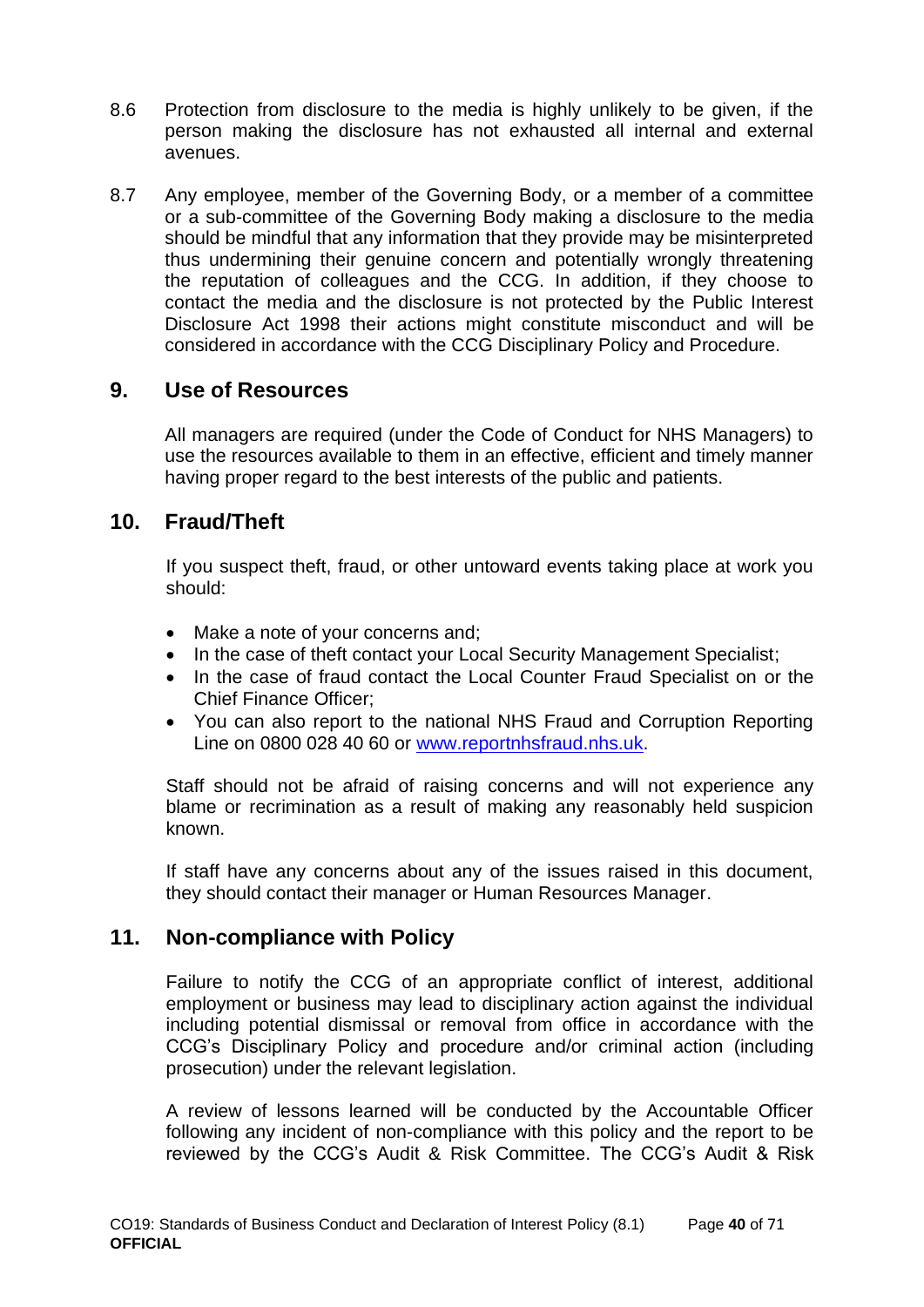Committee is responsible for ensuring that the policy is reviewed and accords with national guidance, and that the required standards are complied with throughout the CCG.

Statutorily regulated healthcare professionals who work for, or are engaged by, organisations are under professional duties imposed by their relevant regulator to act appropriately with regard to conflicts of interest. In circumstances where the CCG believes that a healthcare professional may have acted improperly it may be necessary for the individual to be reported to the appropriate regulator so that the concerns can be investigated.

If conflicts of interest are not effectively managed, CCGs could face civil challenges to decisions they make. In extreme cases, staff and other individuals could face personal civil liability, for example a claim for misfeasance in public office.

Failure to manage conflicts of interest could lead to criminal proceedings including for offences such as fraud, bribery and corruption. This could have implications for CCGs and linked organisations, and the individuals who are engaged by them.

The CCG has agreed a process for managing breaches of this policy, which includes:

- How the breach is recorded
- How it is investigated
- The governance arrangements and reporting mechanisms
- Links to the Raising Concerns at Work Policy and HR policies
- Communications and management of any media interest
- When to notify NHS England and how
- Process for publishing the breach on the CCG web site

The CCG will publish anonymised details of breaches on its web site.

# <span id="page-40-0"></span>**12. Internal Audit**

The CCG will undertake an audit of conflicts of interest management as part of the internal audit, on an annual basis.

The results of the audit will be reflected in the CCG's annual governance statement and should be discussed in the end of year governance meeting with NHS regional teams.

# <span id="page-40-1"></span>**13. Conflicts of Interest Training**

The CCG will ensure that training is offered to all employees, governing body members and members of CCG committees and sub-committees. This training is mandatory and must be completed annually by 31 January each year.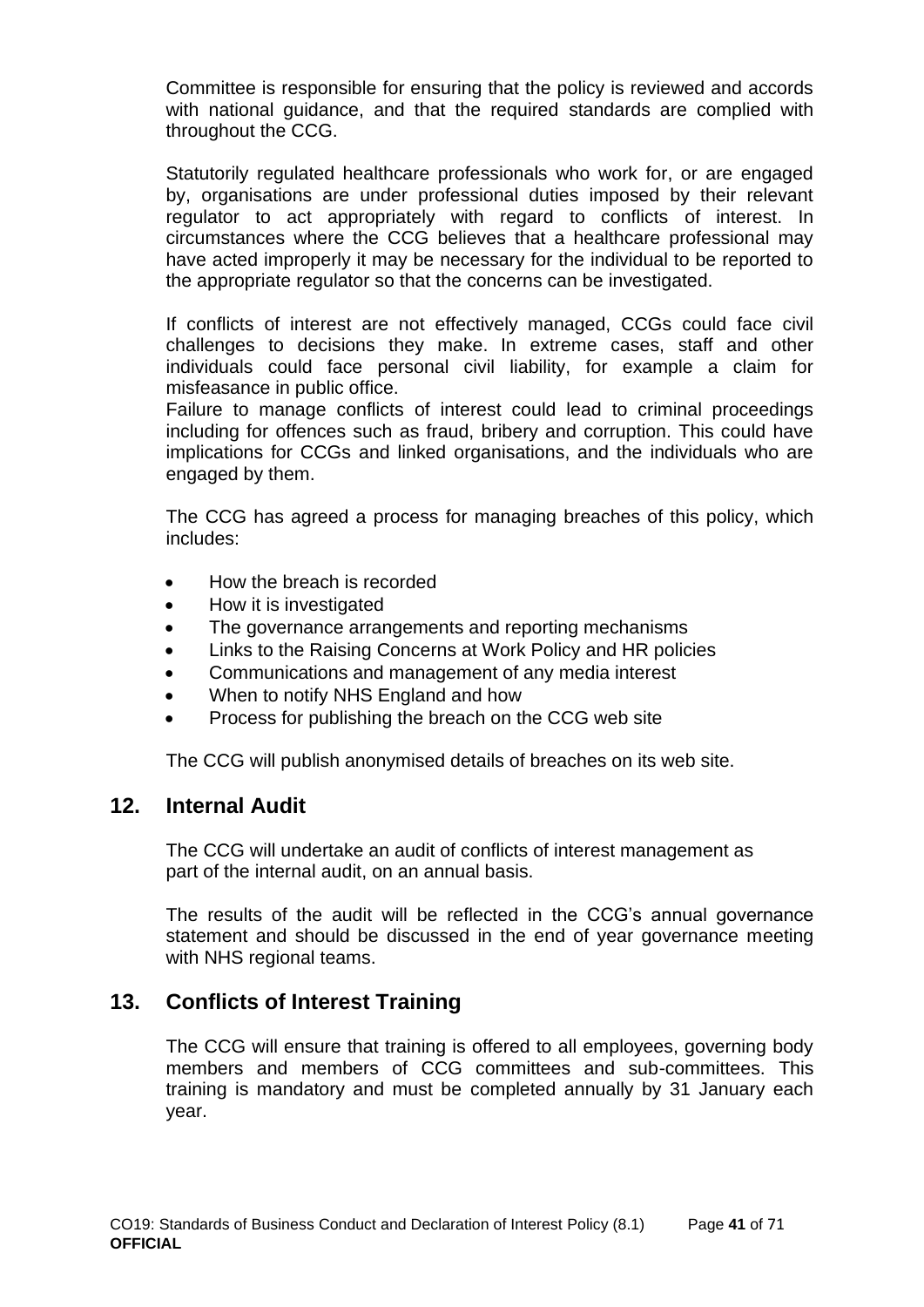Completion rates will be recorded as part of the annual conflicts of interest audit.

# <span id="page-41-0"></span>**14. Linked Policies/Guidance**

- NHS England: Managing Conflicts of Interest: Statutory Guidance for CCGs
- CCG Constitution
- NHS England: Standards of Business Conduct Policy
- Copies of this document are available on the Department of Health website: [http://www.england.nhs.uk/wp-content/uploads/2012/11/stand](http://www.england.nhs.uk/wp-content/uploads/2012/11/stand-bus-cond.pdf)[bus-cond.pdf](http://www.england.nhs.uk/wp-content/uploads/2012/11/stand-bus-cond.pdf)
- Standards for members of NHS Boards and Clinical Commissioning Group governing bodies in England published by the Professional Standards Authority for Health and Social Care [http://www.professionalstandards.org.uk/docs/psa-library/november-2012--](http://www.professionalstandards.org.uk/docs/psa-library/november-2012---standards-for-board-members.pdf?sfvrsn=0) [-standards-for-board-members.pdf?sfvrsn=0A](http://www.professionalstandards.org.uk/docs/psa-library/november-2012---standards-for-board-members.pdf?sfvrsn=0)BPI Code of Professional Conduct relating to hospitality/gifts from pharmaceutical/external industry
- Fraud Policy and Response Plan
- Raising Concerns at Work policy
- Guidance to staff on completion of travel and subsistence claims
- Intellectual Property Policy
- Research Governance Policy
- Commercial Sponsorship and Joint Working with the Pharmaceutical Industry Policy
- Secondary Employment guidance as referred to in the standard contract of employment for staff with their respective CCG
- Code of Conduct and Code of Accountability for NHS Boards
- Institute of Purchasing and Supply A copy of the ethical code of the Institute of Purchasing and Supply is shown in Appendix B.

# <span id="page-41-1"></span>**15. Further Information**

If there are any queries on declaration of interests, acceptance or registering of gifts etc. the Chief Finance Officer or Chief Officer can be contacted for further information.

# <span id="page-41-2"></span>**16. Monitoring, Review and Archiving**

# **16.1 Monitoring**

The Governing Body will ensure there is in place for monitoring the dissemination and implementation of this policy. Monitoring information will be recorded in the policy database.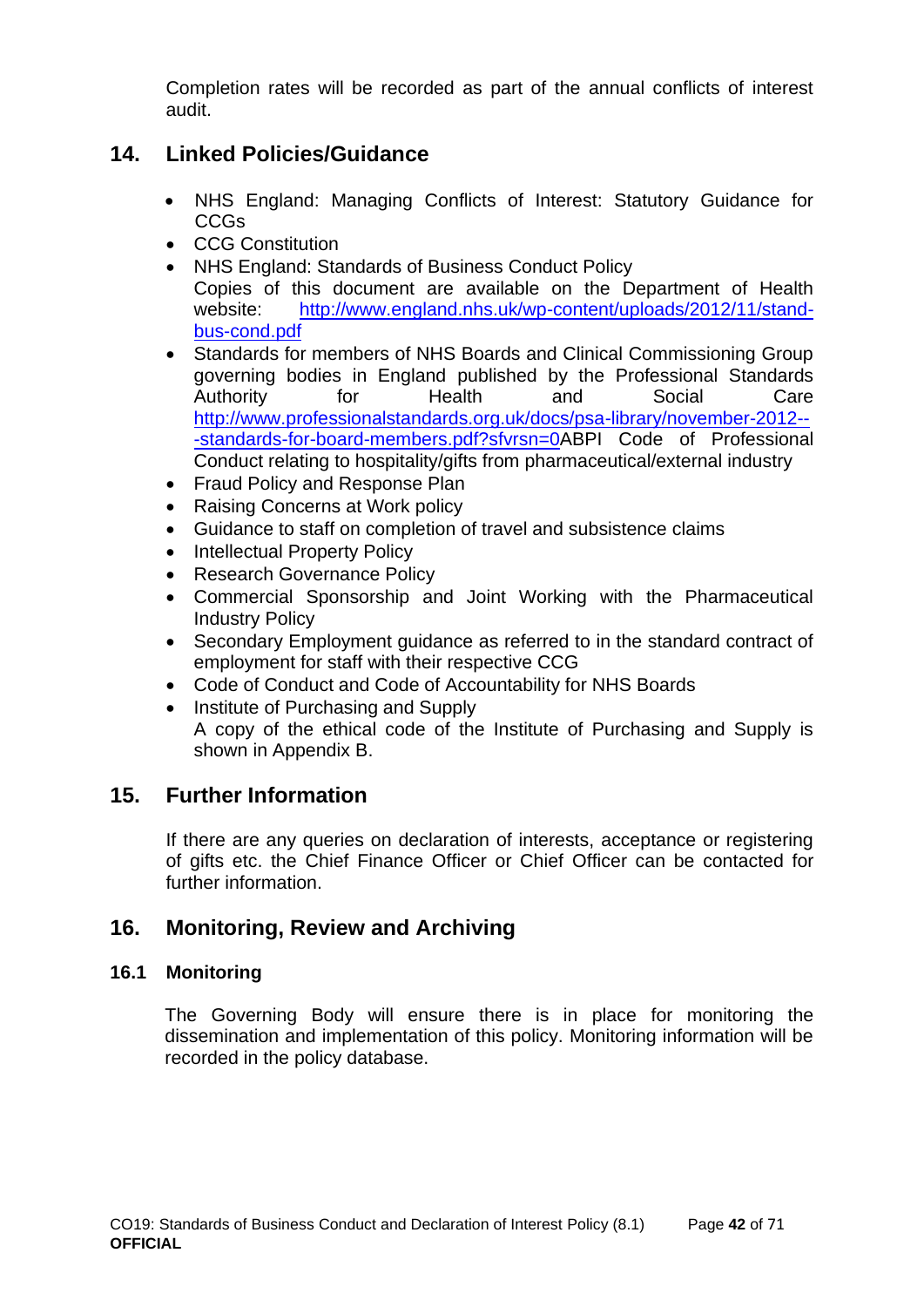### **16.2 Review**

- 16.2.1 The Governing Body will ensure that this policy document is reviewed in accordance with the timescale specified at the time of approval. No policy or procedure will remain operational for a period exceeding three years without a review taking place.
- 16.2.2Staff who become aware of any change which may affect a policy should advise their line manager as soon as possible. The Governing Body will then consider the need to review the policy or procedure outside of the agreed timescale for revision.
- 16.2.3 For ease of reference for reviewers or approval bodies, changes should be noted in the 'version control' table on the second page of this document.
- **NB:** If the review consists of a change to an appendix or procedure document, approval may be given by the sponsor director and a revised document may be issued. Review to the main body of the policy must always follow the original approval process.

## **16.3 Archiving**

The Governing Body will ensure that archived copies of superseded policy documents are retained in accordance with Records Management: Code of Practice for Health and Social Care 2016.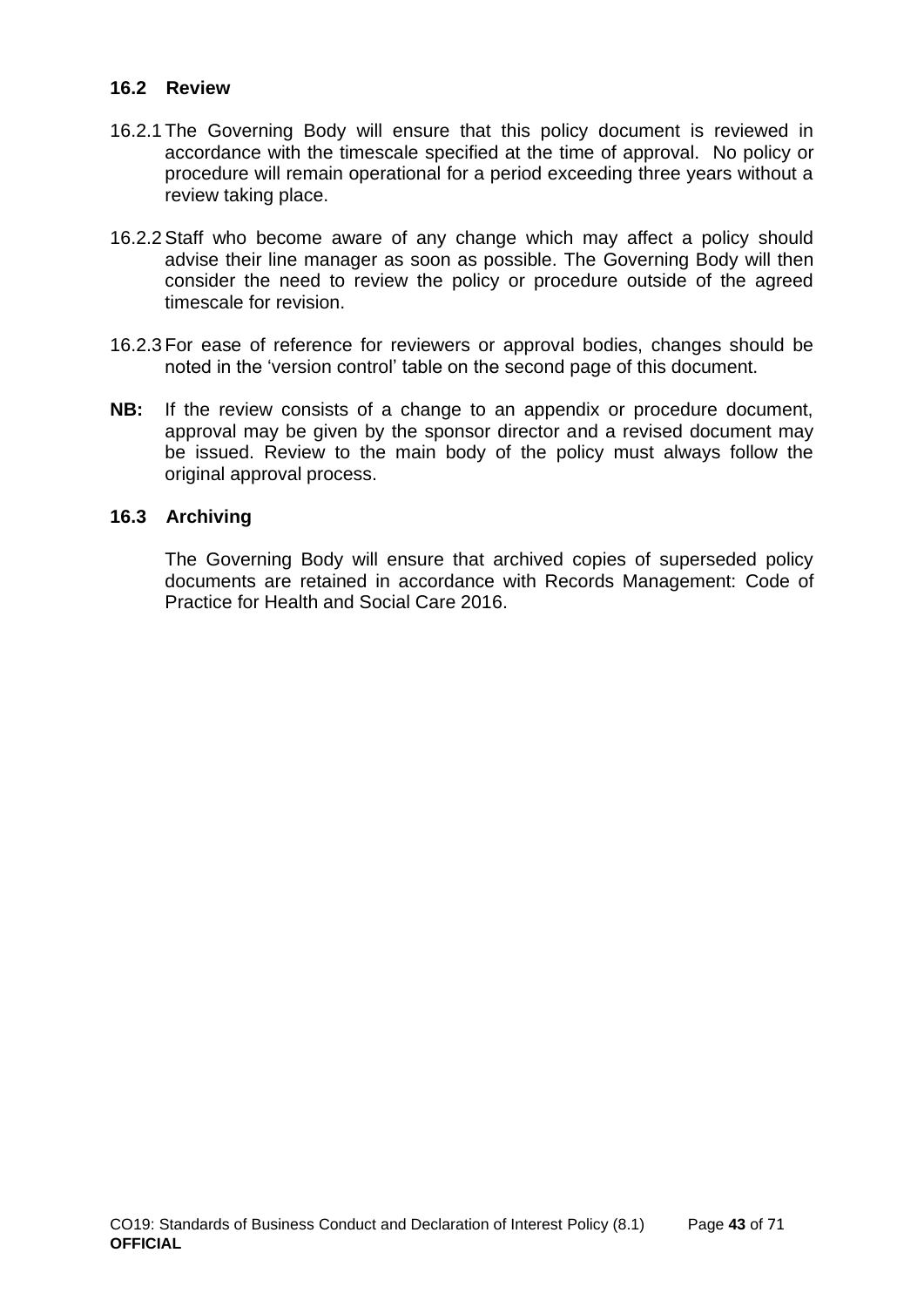# <span id="page-43-0"></span>**17. Equality Analysis**

As a public body organisation we need to ensure that all our strategies, policies, services and functions, both current and proposed have given proper consideration to equality and diversity, do not aid barriers to access or generate discrimination against any protected groups under the Equality Act 2010 (Age, Disability, Gender Reassignment, Pregnancy and Maternity, Race, Religion/Belief, Sex, Sexual Orientation, Marriage and Civil Partnership, Carers and Health Inequalities).

A screening process can help judge relevance and provides a record of both the process and decisions made.

This screening determines relevance for all new and revised strategies, policies, projects, service reviews and functions.

Completed at the earliest opportunity it will help to determine:

- The relevance of proposals and decisions to equality, diversity, cohesion and integration.
- Whether or not equality and diversity is being/has already been considered for due regard to the Equality Act 2010 and the Public Sector Equality Duty (PSED).
- Whether or not it is necessary to carry out a full Equality Impact Assessment.

## **Name(s) and role(s) of person completing this assessment:**

Role: Governance and Assurance Manager, NECS

### **Title of the service/project or policy:**

| <b>Standards of Business Conduct Policy.</b>           |         |  |  |
|--------------------------------------------------------|---------|--|--|
| Is this a:                                             |         |  |  |
| <b>Strategy / Policy</b><br><b>Service Review</b><br>X | Project |  |  |
| If other, please specify:                              |         |  |  |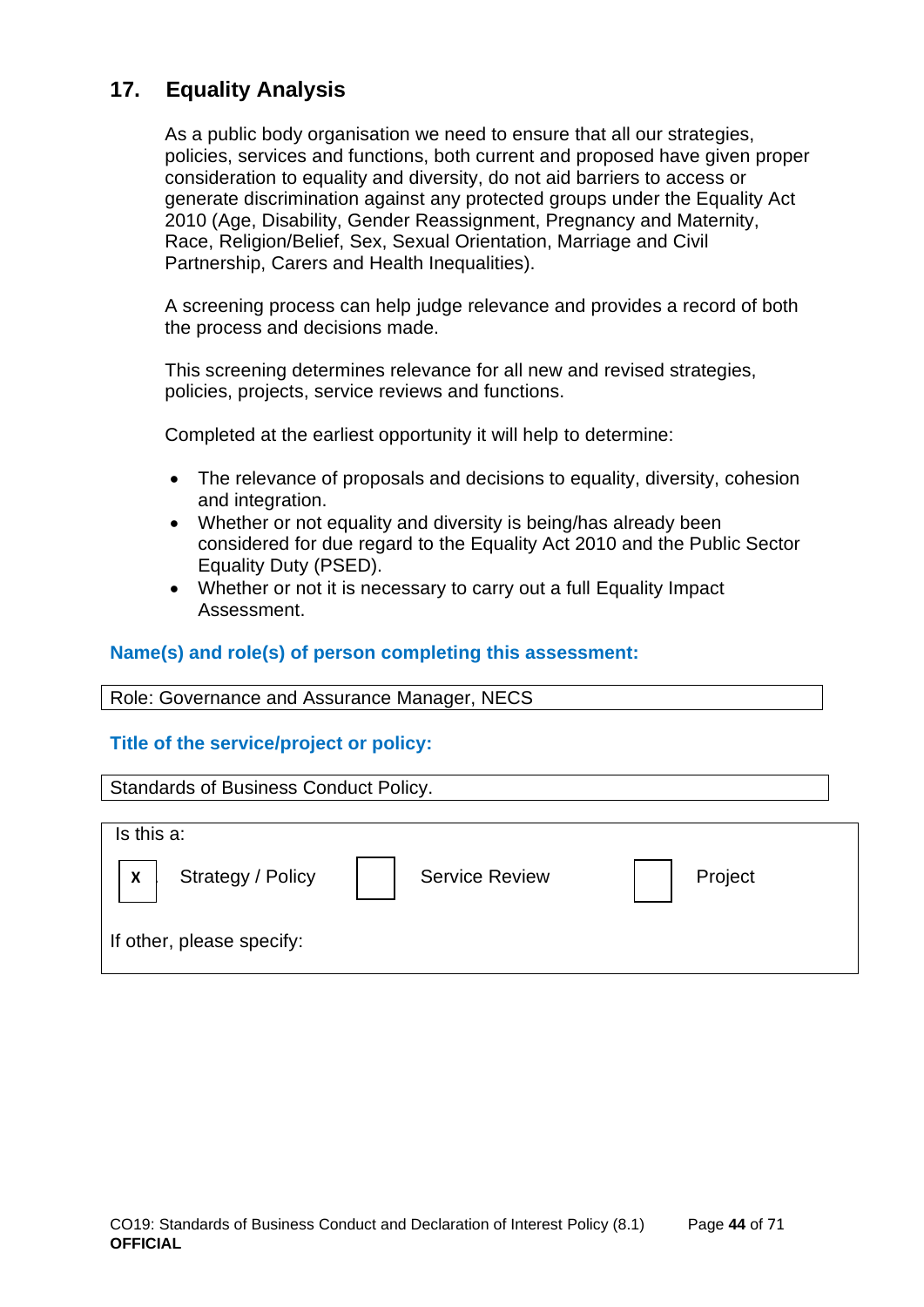# **What are the aim(s) and objectives of the service, project or policy:**

|                           | Who will the project/service /policy / decision impact? |  |  |
|---------------------------|---------------------------------------------------------|--|--|
|                           | Consider the actual and potential impacts:              |  |  |
| $\boldsymbol{\mathsf{X}}$ | <b>Staff</b>                                            |  |  |
| X                         | service users/patients                                  |  |  |
| $\boldsymbol{\mathsf{x}}$ | other public sector organisations                       |  |  |
|                           | voluntary / community groups / trade unions             |  |  |
|                           | others, please specify:                                 |  |  |
|                           |                                                         |  |  |

The purpose of this policy is to ensure exemplary standards of business conduct are adhered to, as public servants, by Governing Body members, committee and subcommittee members and employees of the CCG (as well as individuals contracted to work on behalf of the CCG or otherwise providing services or facilities to the CCG such as those within commissioning support services). The policy covers managing conflicts of interest in accordance with statutory guidance.

| <b>Yes</b> | <b>No</b> |
|------------|-----------|
|            | X         |
|            |           |
|            | X         |
|            | X         |
|            |           |
|            |           |
|            | X         |
|            |           |
|            | X         |
|            |           |
|            |           |
|            |           |
|            |           |
|            |           |

### **If you have answered no to the above and conclude that there will not be a**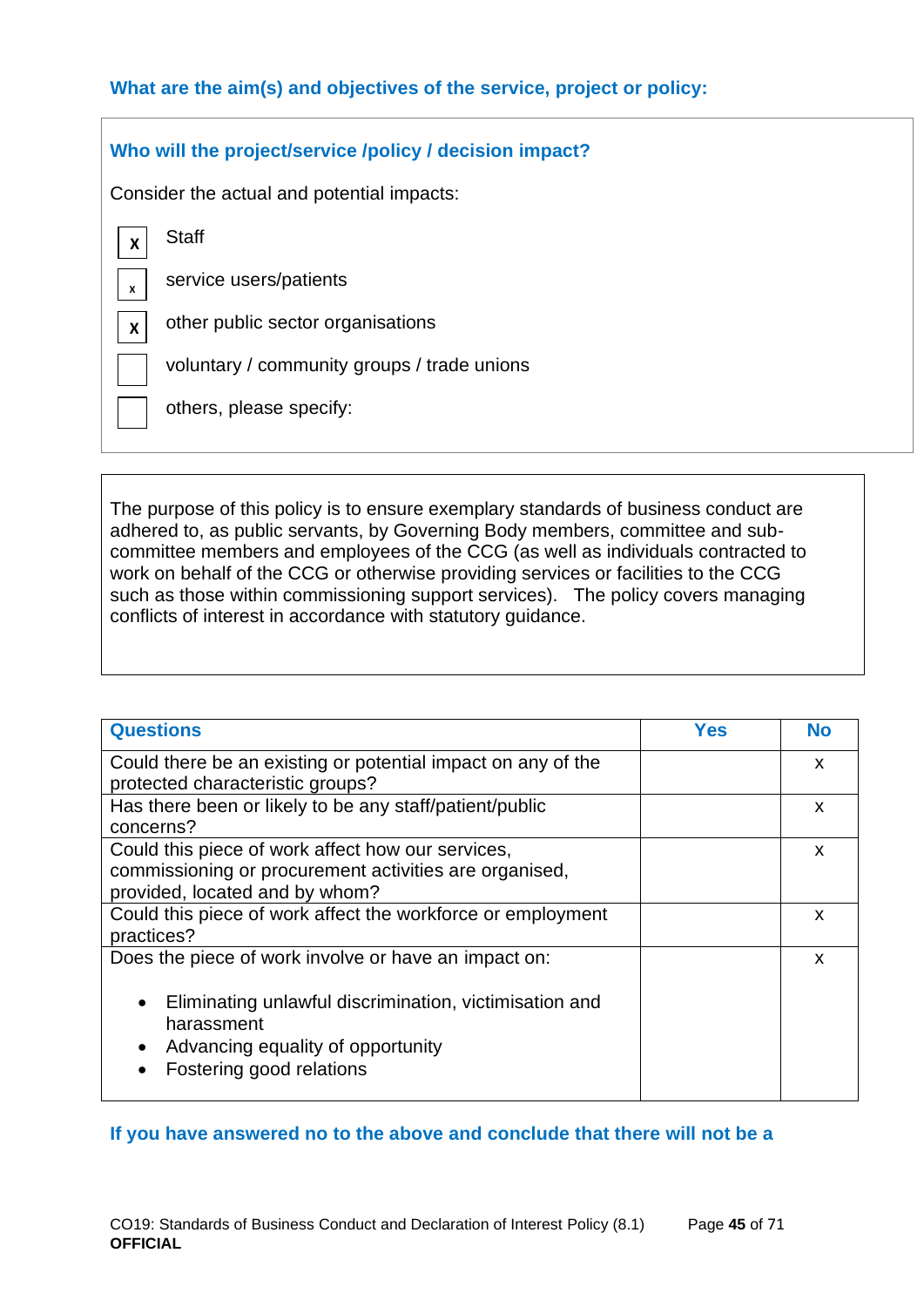### **detrimental impact on any equality group caused by the proposed policy/project/service change, please state how you have reached that conclusion below:**

This policy outlines the process of managing conflicts of interest in accordance with statutory guidance.

# **Governance, ownership and approval**

| Please state here who has approved the actions and outcomes of the screening |     |                 |  |
|------------------------------------------------------------------------------|-----|-----------------|--|
| <b>Name</b><br>Job title<br><b>Date</b>                                      |     |                 |  |
| Governnig Body                                                               | N/A | 5 November 2019 |  |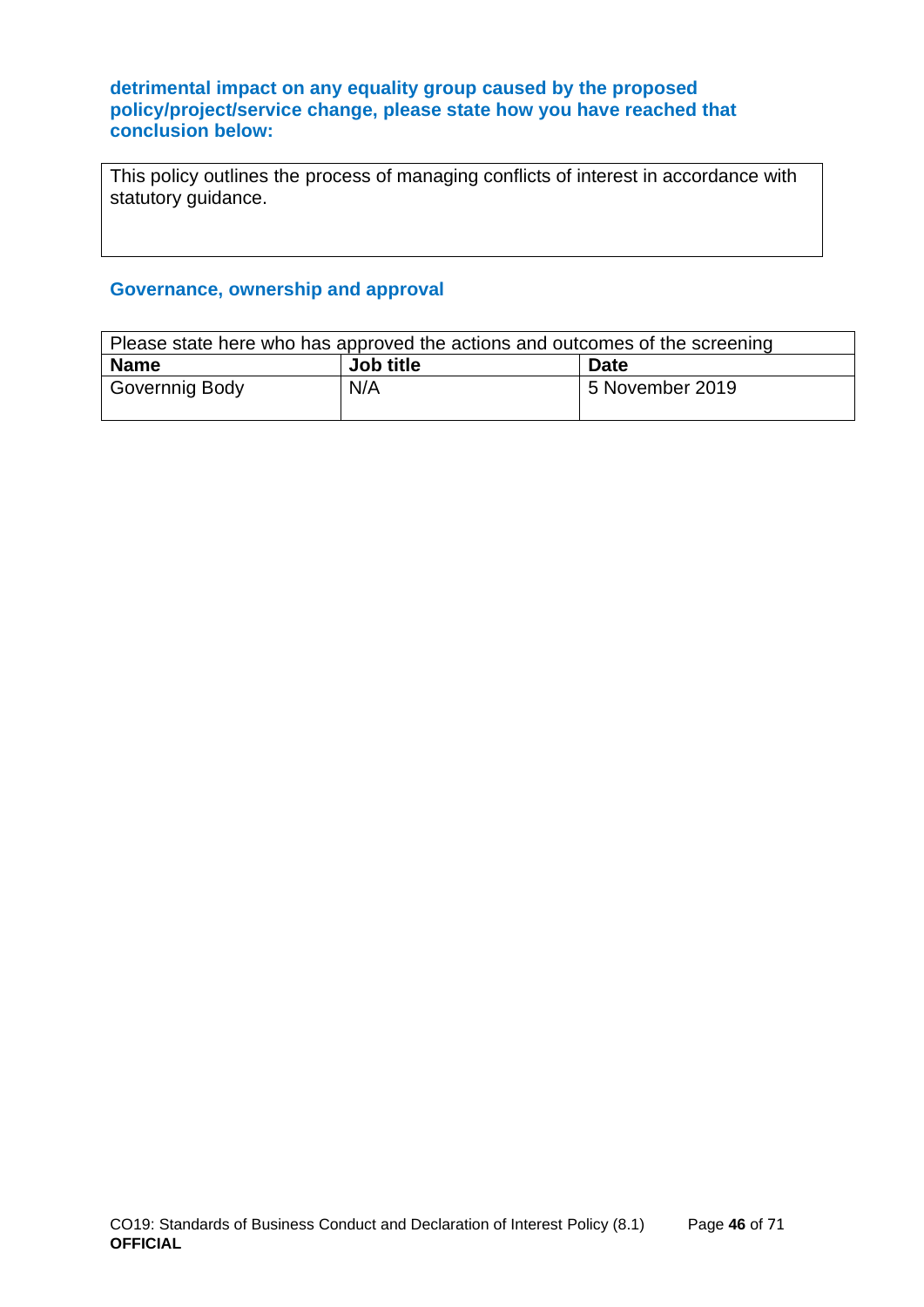# <span id="page-46-0"></span>**Appendix A**

### **The Nolan Principles on Standards in Public Life**

The Nolan Committee was set up in 1994 to examine concerns about standards of conduct of all holders of public office, including arrangements relating to financial and commercial activities, and make recommendations as to any changes in arrangements which might be required to ensure the highest standards of propriety in public life. The committee published *"seven principles of Public Life"*, which it believes should apply to all those operating in the public sector. These principles should be adopted by CCG staff and are as follows:

#### **Selflessness**

Holders of public office should act solely in terms of the public interest. They should not do so in order to gain financial or other benefits for themselves, their family or their friends.

#### **Integrity**

Holders of public office should not place themselves under any financial or other obligation to outside individuals or organisations that might seek to influence them in the performance of their official duties.

#### **Objectivity**

In carrying out public business, including making public appointments, awarding contracts, or recommending individuals for rewards and benefits, holders of public office should make choices on merit.

#### **Accountability**

Holders of public office are accountable for their decisions and actions to the public and must submit themselves to whatever scrutiny is appropriate to their office.

#### **Openness**

Holders of public office should be as open as possible about all the decisions and actions that they take. They should give reasons for their decisions and restrict information only when the wider public interest clearly demands.

#### **Honesty**

Holders of public office have a duty to declare any private interests relating to their public duties and to take steps to resolve any conflicts arising in a way that protects the public interest.

#### **Leadership**

Holders of public office should promote and support these principles by leadership and example.

All staff will be expected to adopt these principles when conducting official business for and on behalf of the CCG so that appropriate ethical standards can be demonstrated at all times.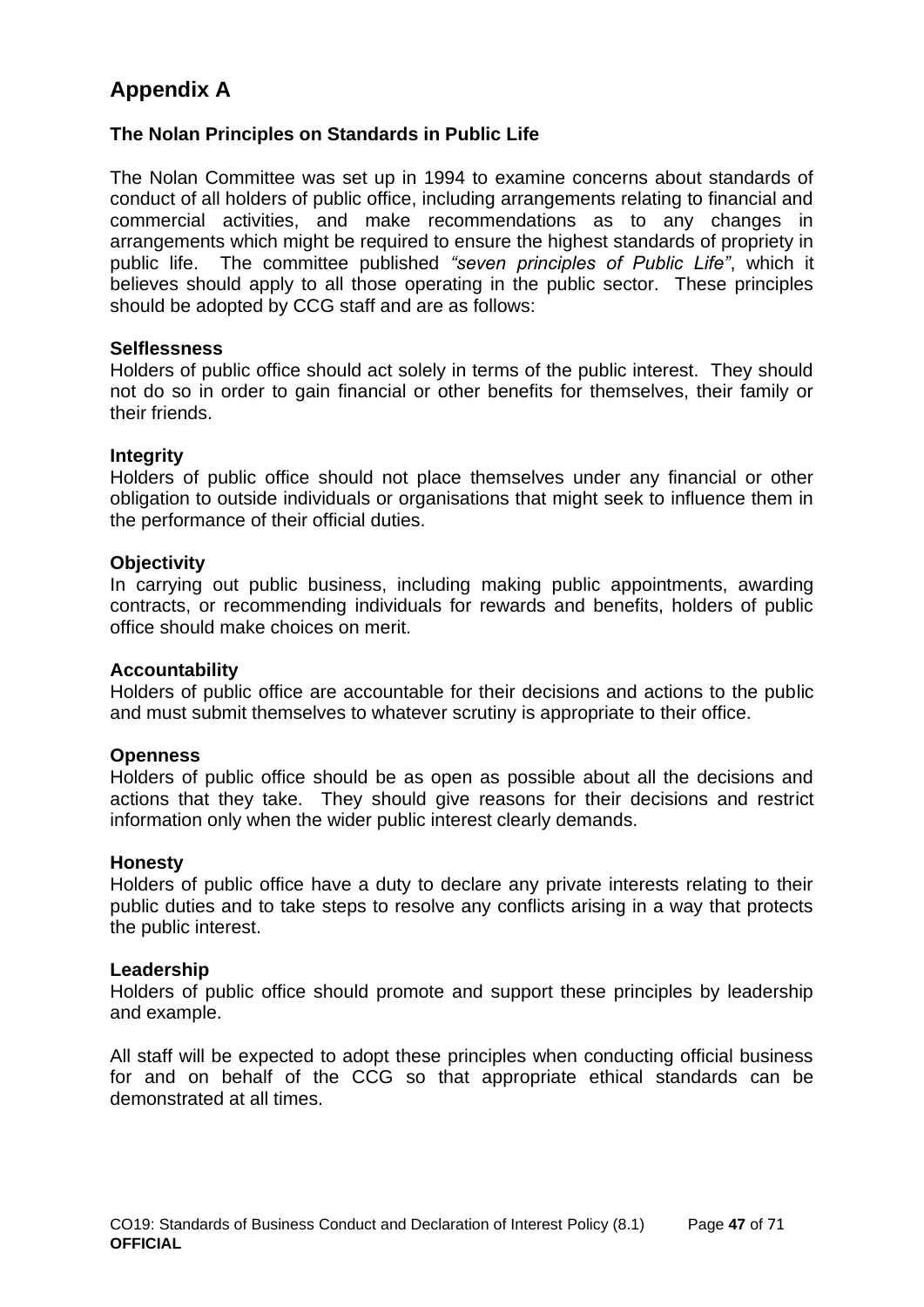# <span id="page-47-0"></span>**Appendix B**

## **Institute of Purchasing and Supply (IPS) – Ethical Code**

(Reproduced by kind permission of IPS)

### **1. Introduction**

The code set out below was approved by the Institute's Council on 26 February 1977 and is binding on IPS members.

### **2. Precepts**

Members shall never use their authority or office for personal gain and shall seek to uphold and enhance the standing of the Purchasing and Supply profession and the Institute by:

- a. maintaining an unimpeachable standard of integrity in all their business relationships both inside and outside the organisations in which they are employed;
- b. fostering (the highest possible standards of professional competence amongst those for whom they are responsible;
- c. optimising the use of resources [or which they are responsible to provide the maximum benefit to their employing organisation;
- d. complying both with the letter and the spirit of;
	- i. the law of the country in which they practise;
	- ii. such guidance on professional practice as may be issued by the Institute from time to time;
	- iii. contractual obligations;
- e. rejecting any business practice which might reasonably be deemed improper.

#### **3. Guidance**

In applying these precepts, members should follow the guidance set out below:

- a. Declaration of interest. Any personal interest which may impinge or might reasonably be deemed by others to impinge on a member's impartiality in any matter relevant to his or her duties should be declared.
- b. Confidentiality and accuracy of information The confidentiality of information received in the course of duty should be respected and should never be used for personal gain; information given in the course of duty should be true and fair and never designed to mislead.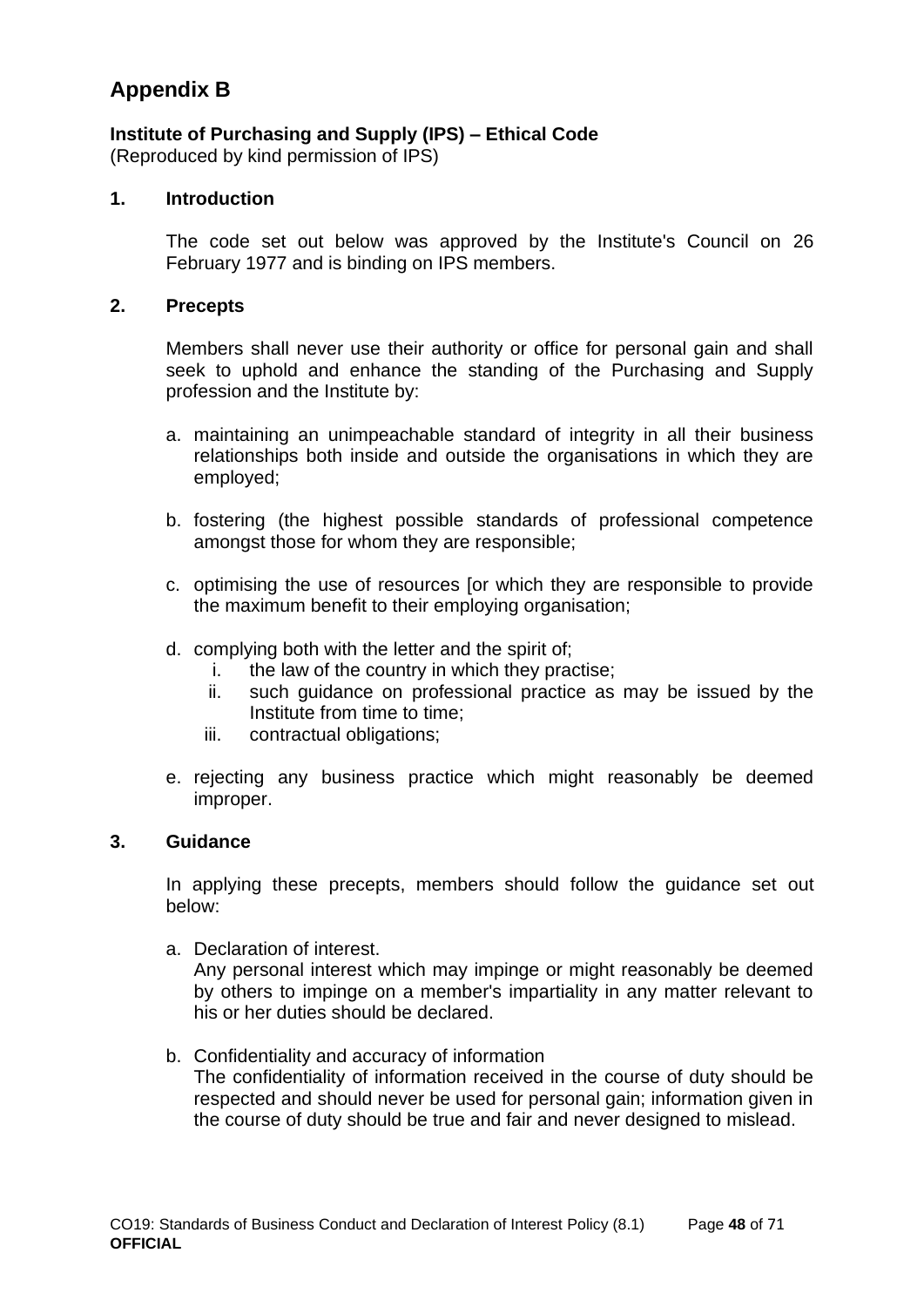c. Competition.

While bearing in mind the advantages to the member's employing organisation of maintaining a continuing relationship with a supplier, any relationship which might, in the long term, prevent the effective operation of fair competition should be avoided.

d. Business Gifts.

Business gifts other than items of very small intrinsic value such as business diaries or calendars should not be accepted.

e. Hospitality.

Modest hospitality is an accepted courtesy of a business relationship. However, the recipient should not allow him or herself to reach a position whereby he or she might be deemed by others to have been influenced in making a business decision as a consequence of accepting such hospitality; the frequency and scale of hospitality accepted should not be significantly greater than the recipient's employer would be likely to provide in return.

f. When it is not easy to decide between what is and is not acceptable in terms of gifts or hospitality, the offer should be declined or advice sought from the member's superior.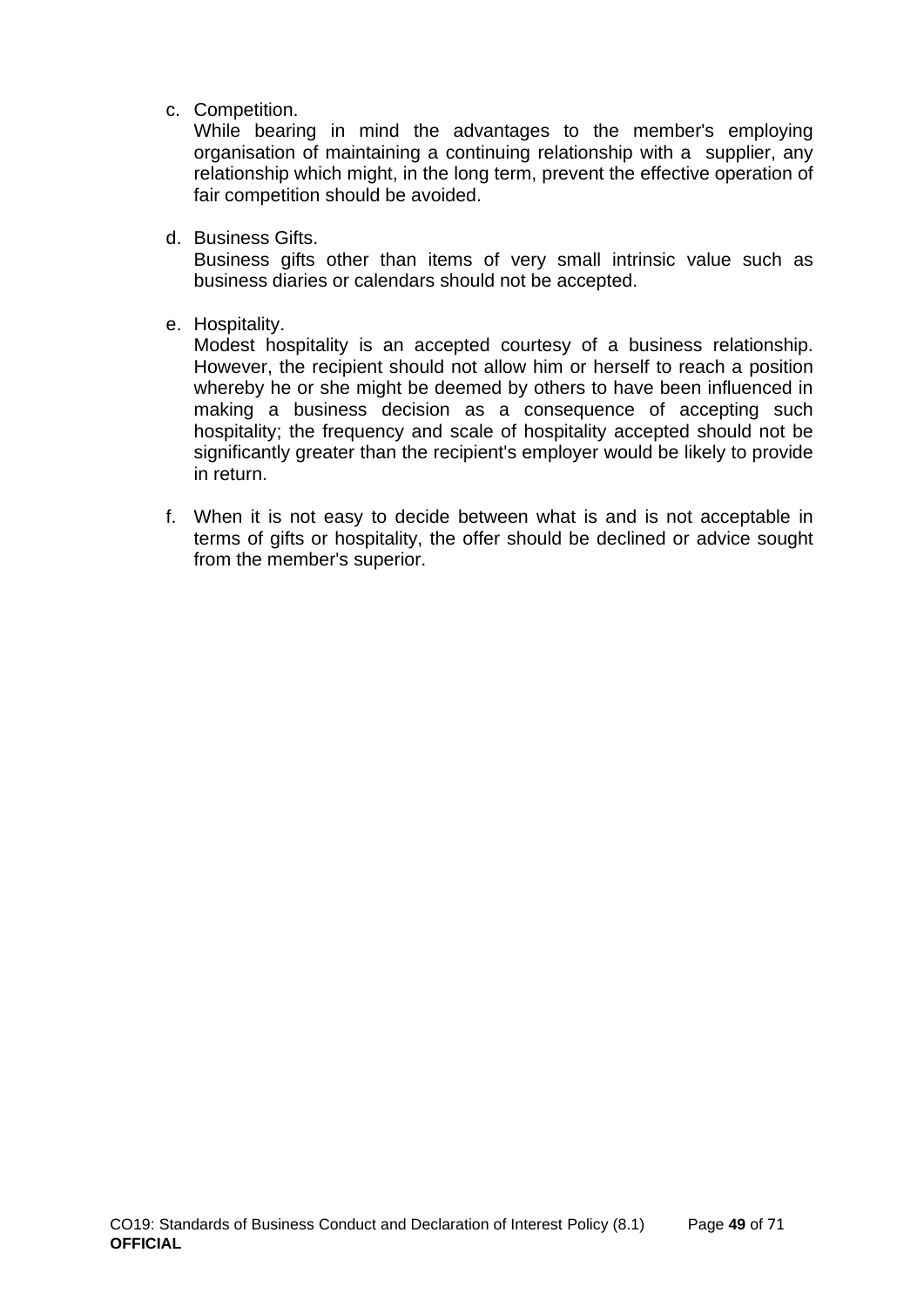# <span id="page-49-0"></span>**Appendix C**

## **Template Declaration of interests for CCG members and employees**

| Name:                                                                                                   |                                                                                                                                    |  |                      |               |                                                                                                   |                                                      |
|---------------------------------------------------------------------------------------------------------|------------------------------------------------------------------------------------------------------------------------------------|--|----------------------|---------------|---------------------------------------------------------------------------------------------------|------------------------------------------------------|
| Position within, or relationship with, the<br>CCG (or NHS England in the event of<br>joint committees): |                                                                                                                                    |  |                      |               |                                                                                                   |                                                      |
|                                                                                                         | Detail of interests held (complete all that are applicable):                                                                       |  |                      |               |                                                                                                   |                                                      |
| <b>Type</b><br>of<br>Interest*<br><i><b>*See</b></i><br>reverse<br>of<br>form<br>for<br>details         | Description of Interest (including for indirect<br>Interests, details of the relationship with the<br>person who has the interest) |  | relates<br>From & To | Date interest | <b>Actions</b><br>taken to mitigate<br>risk<br>(to<br>be<br>with<br>manager<br>senior<br>manager) | be<br>to<br>agreed<br>line<br>or<br>a,<br><b>CCG</b> |
|                                                                                                         |                                                                                                                                    |  |                      |               |                                                                                                   |                                                      |
|                                                                                                         |                                                                                                                                    |  |                      |               |                                                                                                   |                                                      |
|                                                                                                         |                                                                                                                                    |  |                      |               |                                                                                                   |                                                      |

*The information submitted will be held by the CCG for personnel or other reasons specified on this form and to comply with the organisation's policies. This information may be held in both manual and electronic form in accordance with the Data Protection Act 1998. Information may be disclosed to third parties in accordance with the Freedom of Information Act 2000 and published in registers that the CCG holds.*

I confirm that the information provided above is complete and correct. I acknowledge that any changes in these declarations must be notified to the CCG as soon as practicable and no later than 28 days after the interest arises. I am aware that if I do not make full, accurate and timely declarations then civil, criminal, or internal disciplinary action may result.

I **do / do not [delete as applicable]** give my consent for this information to published on registers that the CCG holds. If consent is NOT given please give reasons:

| Signed: |                                      | Date:                                                                                                                                                                               |
|---------|--------------------------------------|-------------------------------------------------------------------------------------------------------------------------------------------------------------------------------------|
| Signed: | <b>Position:</b>                     | Date:                                                                                                                                                                               |
|         | (Line Manager or Senior CCG Manager) |                                                                                                                                                                                     |
|         |                                      | Please return to <insert advice,="" and<="" ccg="" contact="" details="" for="" in="" individual="" name="" nominated="" or="" provide="" support,="" td="" team="" to=""></insert> |
|         |                                      |                                                                                                                                                                                     |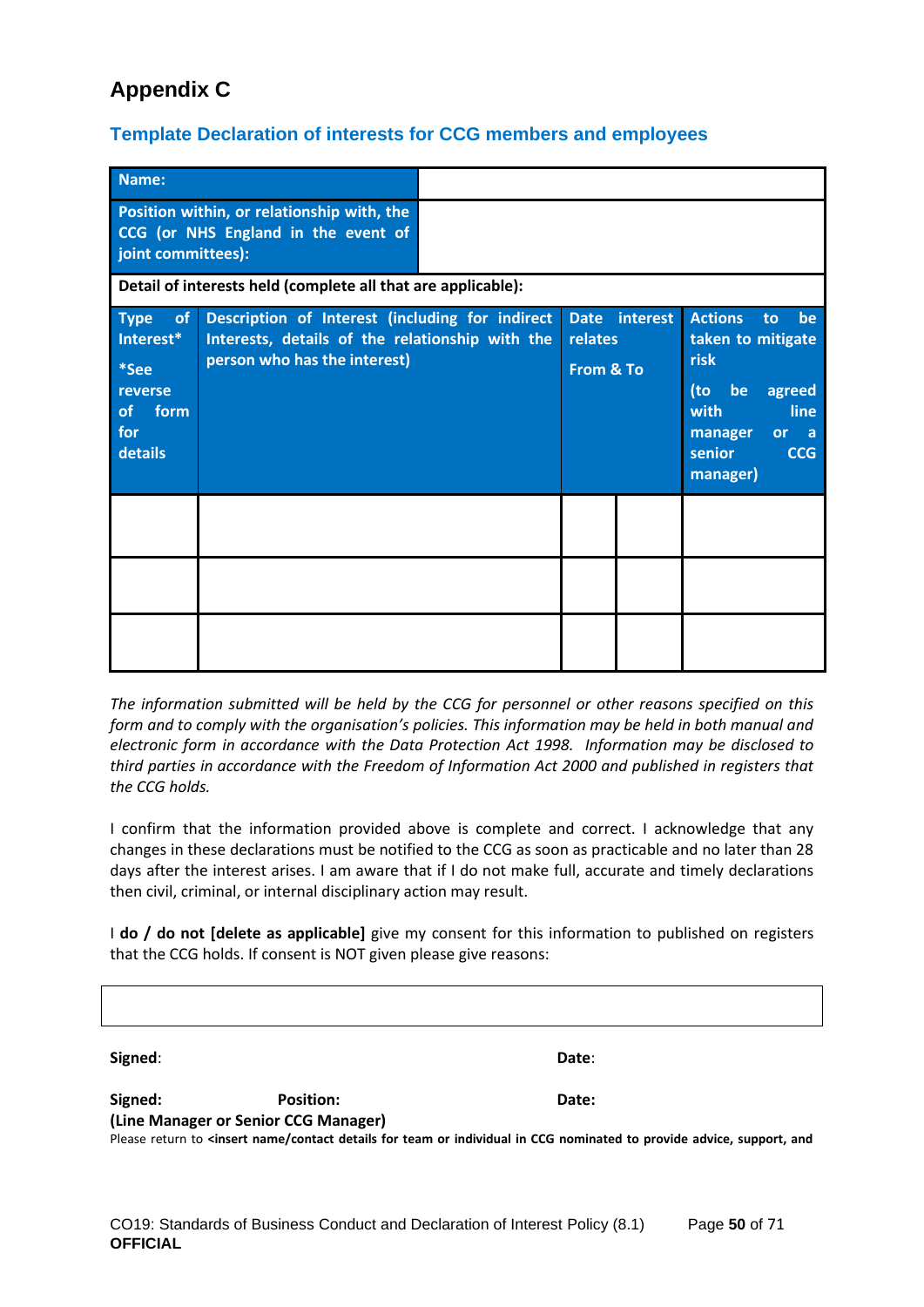**guidance on how conflicts of interest should be managed, and administer associated administrative processes>**

# **Types of interest**

| of<br><b>Type</b> | <b>Description</b>                                                                                                                                                                                                                                                                                                                                          |
|-------------------|-------------------------------------------------------------------------------------------------------------------------------------------------------------------------------------------------------------------------------------------------------------------------------------------------------------------------------------------------------------|
| <b>Interest</b>   |                                                                                                                                                                                                                                                                                                                                                             |
| <b>Financial</b>  | This is where an individual may get direct financial benefits from the consequences of                                                                                                                                                                                                                                                                      |
| <b>Interests</b>  | a commissioning decision. This could, for example, include being:                                                                                                                                                                                                                                                                                           |
|                   | A director, including a non-executive director, or senior employee in a<br>private company or public limited company or other organisation which is<br>doing, or which is likely, or possibly seeking to do, business with health or<br>social care organisations;<br>• A shareholder (or similar owner interests), a partner or owner of a private or not- |
|                   | for-profit company, business, partnership or consultancy which is doing, or which<br>is likely, or possibly seeking to do, business with health or social care<br>organisations.                                                                                                                                                                            |
|                   | • A management consultant for a provider;                                                                                                                                                                                                                                                                                                                   |
|                   | • In secondary employment (see paragraph 56 to 57);                                                                                                                                                                                                                                                                                                         |
|                   | In receipt of secondary income from a provider;                                                                                                                                                                                                                                                                                                             |
|                   | In receipt of a grant from a provider;<br>$\bullet$                                                                                                                                                                                                                                                                                                         |
|                   | In receipt of any payments (for example honoraria, one off payments, day<br>allowances or travel or subsistence) from a provider                                                                                                                                                                                                                            |
|                   | In receipt of research funding, including grants that may be received by the                                                                                                                                                                                                                                                                                |
|                   | individual or any organisation in which they have an interest or role; and                                                                                                                                                                                                                                                                                  |
|                   | Having a pension that is funded by a provider (where the value of this might<br>be affected by the success or failure of the provider).                                                                                                                                                                                                                     |
| Non-              | This is where an individual may obtain a non-financial professional benefit from the                                                                                                                                                                                                                                                                        |
| <b>Financial</b>  | consequences of a commissioning decision, such as increasing their professional                                                                                                                                                                                                                                                                             |
| Profession        | reputation or status or promoting their professional career. This may, for example,                                                                                                                                                                                                                                                                         |
| al Interests      | include situations where the individual is:                                                                                                                                                                                                                                                                                                                 |
|                   | An advocate for a particular group of patients;                                                                                                                                                                                                                                                                                                             |
|                   | • A GP with special interests e.g., in dermatology, acupuncture etc.<br>A member of a particular specialist professional body (although routine GP                                                                                                                                                                                                          |
|                   | membership of the RCGP, BMA or a medical defence organisation would<br>not usually by itself amount to an interest which needed to be declared);                                                                                                                                                                                                            |
|                   | An advisor for Care Quality Commission (CQC) or National Institute for                                                                                                                                                                                                                                                                                      |
|                   | Health and Care Excellence (NICE);                                                                                                                                                                                                                                                                                                                          |
|                   | A medical researcher.                                                                                                                                                                                                                                                                                                                                       |
| Non-              | This is where an individual may benefit personally in ways which are not directly                                                                                                                                                                                                                                                                           |
| <b>Financial</b>  | linked to their professional career and do not give rise to a direct financial benefit.                                                                                                                                                                                                                                                                     |
| Personal          | This could include, for example, where the individual is:                                                                                                                                                                                                                                                                                                   |
| <b>Interests</b>  | A voluntary sector champion for a provider;<br>A volunteer for a provider;                                                                                                                                                                                                                                                                                  |
|                   | A member of a voluntary sector board or has any other position of authority                                                                                                                                                                                                                                                                                 |
|                   | in or connection with a voluntary sector organisation;                                                                                                                                                                                                                                                                                                      |
|                   | Suffering from a particular condition requiring individually funded treatment;                                                                                                                                                                                                                                                                              |
|                   | A member of a lobby or pressure groups with an interest in health.                                                                                                                                                                                                                                                                                          |
| Indirect          | This is where an individual has a close association with an individual who has a                                                                                                                                                                                                                                                                            |
| <b>Interests</b>  | financial interest, a non-financial professional interest or a non-financial                                                                                                                                                                                                                                                                                |
|                   | personal interest in a commissioning decision (as those categories are<br>described above). For example, this should include:                                                                                                                                                                                                                               |
|                   | Spouse / partner;                                                                                                                                                                                                                                                                                                                                           |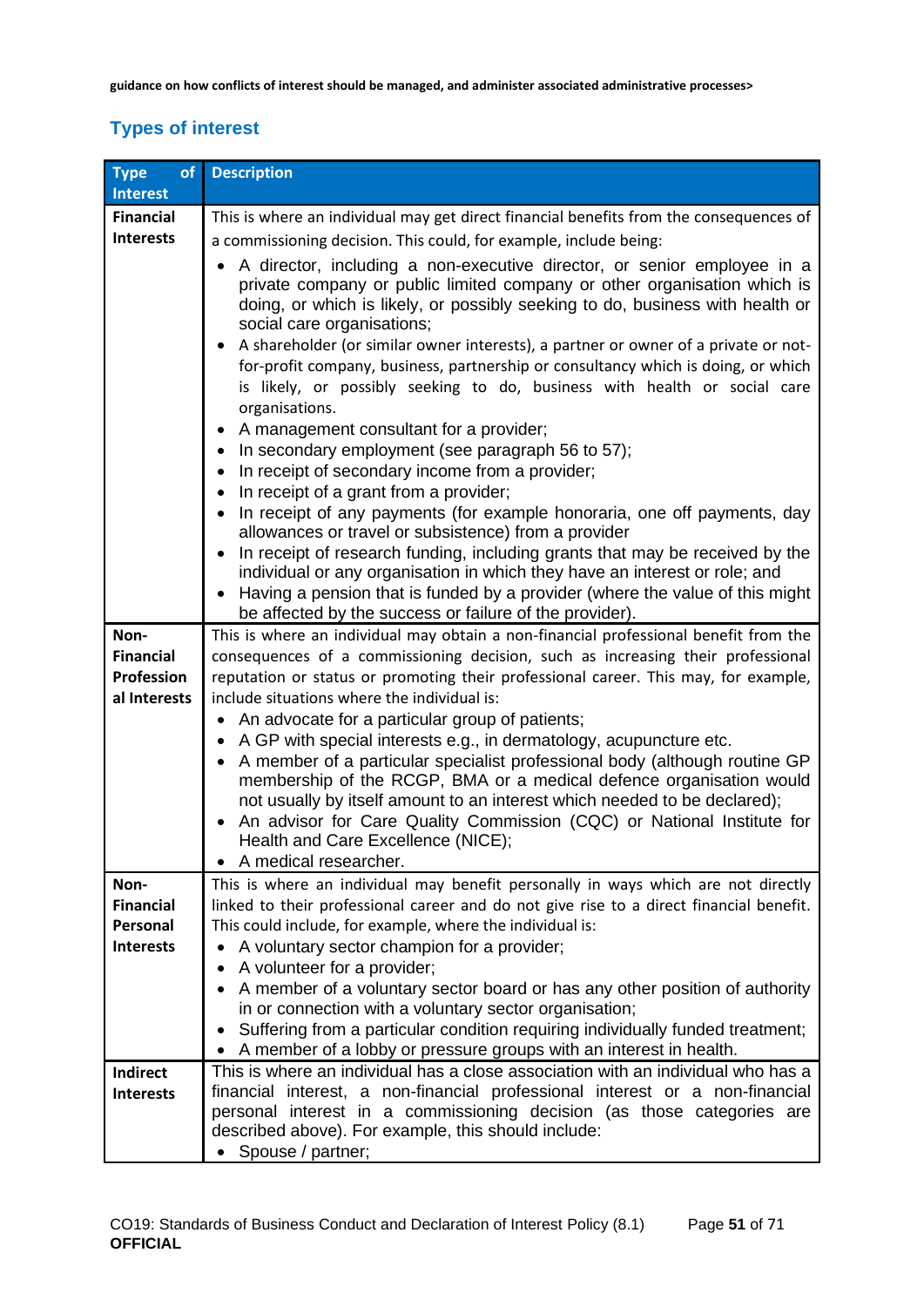| <b>Type</b><br>Interest | of Description                                                                                                |
|-------------------------|---------------------------------------------------------------------------------------------------------------|
|                         | Close relative e.g., parent, grandparent, child, grandchild or sibling;<br>Close friend;<br>Business partner. |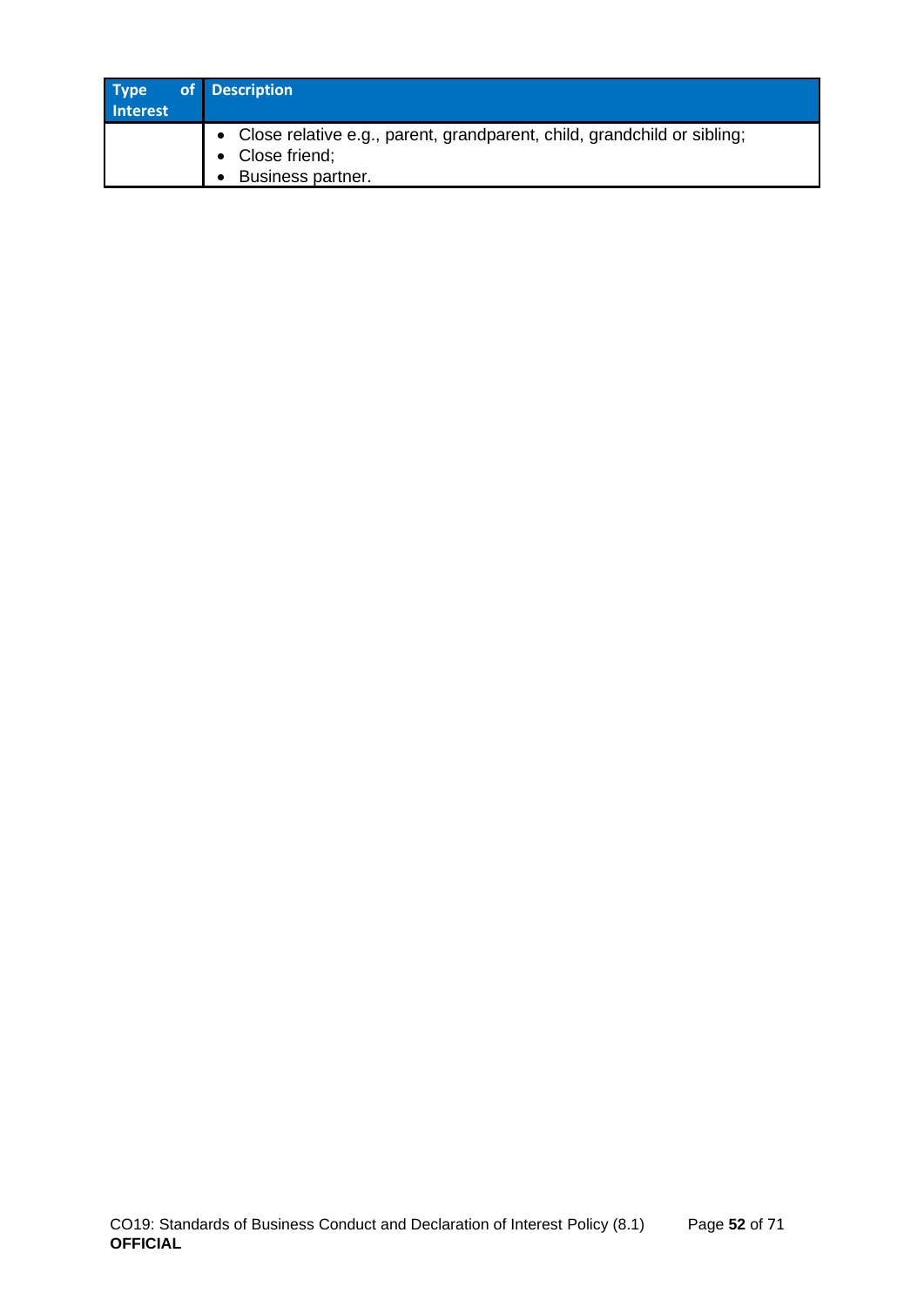# **Appendix D**

# **Template Register of interests for CCGs**

<span id="page-52-0"></span>

|             |                                                                                                                                 |                                                                                                         |                            |                                         |                                        |                                                            |                           | <b>Date of Interest</b> |           | Action taken to mitigate |
|-------------|---------------------------------------------------------------------------------------------------------------------------------|---------------------------------------------------------------------------------------------------------|----------------------------|-----------------------------------------|----------------------------------------|------------------------------------------------------------|---------------------------|-------------------------|-----------|--------------------------|
|             |                                                                                                                                 |                                                                                                         | <b>Type of Interest</b>    |                                         |                                        |                                                            |                           | <b>From</b>             | <b>To</b> | risk                     |
| <b>Name</b> | <b>Current</b><br>position<br>(s)<br>held-<br>i.e.<br><b>Governing</b><br>Body, Member<br>practice,<br><b>Employee</b><br>other | <b>Declared</b><br><b>Interest- (Name</b><br>the<br>of<br>organisation<br>and nature of<br>or business) | <b>Financial Interests</b> | Non-Financial<br>Professional Interests | Personal<br>Non-Financial<br>Interests | $\mathsf{ls}$<br>the<br>interest<br>direct or<br>indirect? | <b>Nature of Interest</b> |                         |           |                          |
|             |                                                                                                                                 |                                                                                                         |                            |                                         |                                        |                                                            |                           |                         |           |                          |
|             |                                                                                                                                 |                                                                                                         |                            |                                         |                                        |                                                            |                           |                         |           |                          |
|             |                                                                                                                                 |                                                                                                         |                            |                                         |                                        |                                                            |                           |                         |           |                          |
|             |                                                                                                                                 |                                                                                                         |                            |                                         |                                        |                                                            |                           |                         |           |                          |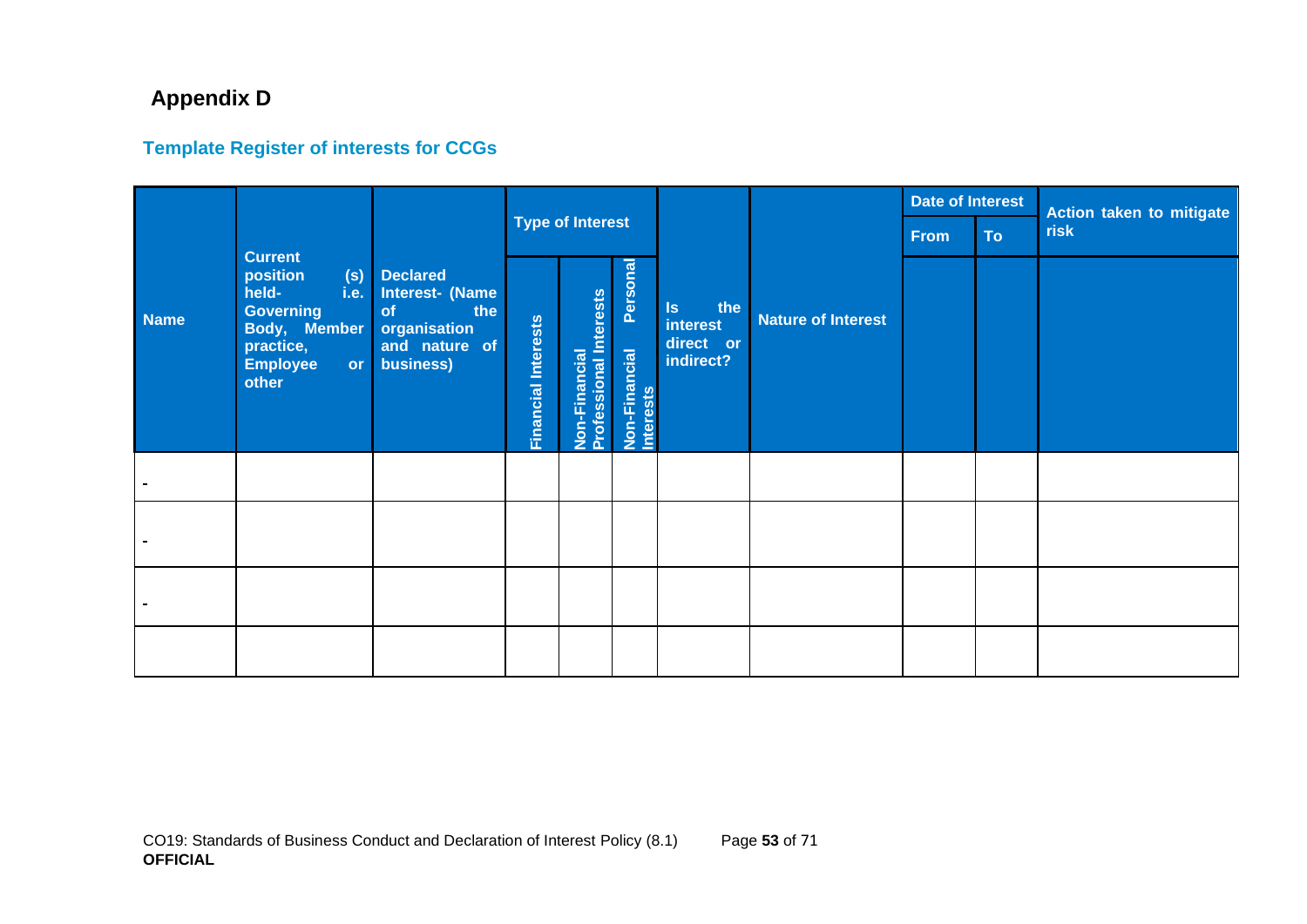# **22. Appendix E**

Template Declarations of gifts and hospitality

| <b>Recipient</b> | <b>Position Date Date</b> |           |         | of Details of Estimated       |              | Supplier / Details |                 | of Details of the Declined                     | <b>Reason for Other</b> |                 |
|------------------|---------------------------|-----------|---------|-------------------------------|--------------|--------------------|-----------------|------------------------------------------------|-------------------------|-----------------|
| <b>Name</b>      |                           | <b>of</b> | Receipt | (if Gift                      | <b>Value</b> | <b>Offeror</b>     |                 | <b>Previous Offers officer reviewing or</b>    | <b>Accepting</b>        | <b>Comments</b> |
|                  |                           |           |         | Offer applicable) Hospitality |              |                    |                 | Name and or Acceptance and approving Accepted? | <b>or</b>               |                 |
|                  |                           |           |         |                               |              |                    |                 | Nature of by this Offeror/ the declaration     | <b>Declining</b>        |                 |
|                  |                           |           |         |                               |              | <b>Business</b>    | <b>Supplier</b> | made and date                                  |                         |                 |
|                  |                           |           |         |                               |              |                    |                 |                                                |                         |                 |
|                  |                           |           |         |                               |              |                    |                 |                                                |                         |                 |

*The information submitted will be held by the CCG for personnel or other reasons specified on this form and to comply with the organisation's policies. This information may be held in both manual and electronic form in accordance with the Data Protection Act 1998. Information may be disclosed to third parties in accordance with the Freedom of Information Act 2000 and published in registers that the CCG holds.*

<span id="page-53-0"></span>I confirm that the information provided above is complete and correct. I acknowledge that any changes in these declarations must be notified to the CCG as soon as practicable and no later than 28 days after the interest arises. I am aware that if I do not make full, accurate and timely declarations then civil, criminal, professional regulatory or internal disciplinary action may result.

I **do / do not (delete as applicable)** give my consent for this information to published on registers that the CCG holds. If consent is NOT given please give reasons:

**Signed: Date:**

**Signed: Position: Date:**

**(Line Manager or a Senior CCG Manager)**

Please return to **<insert name/contact details for team or individual in CCG nominated to provide advice, support, and guidance on how conflicts of interest should be managed, and administer associated administrative processes>**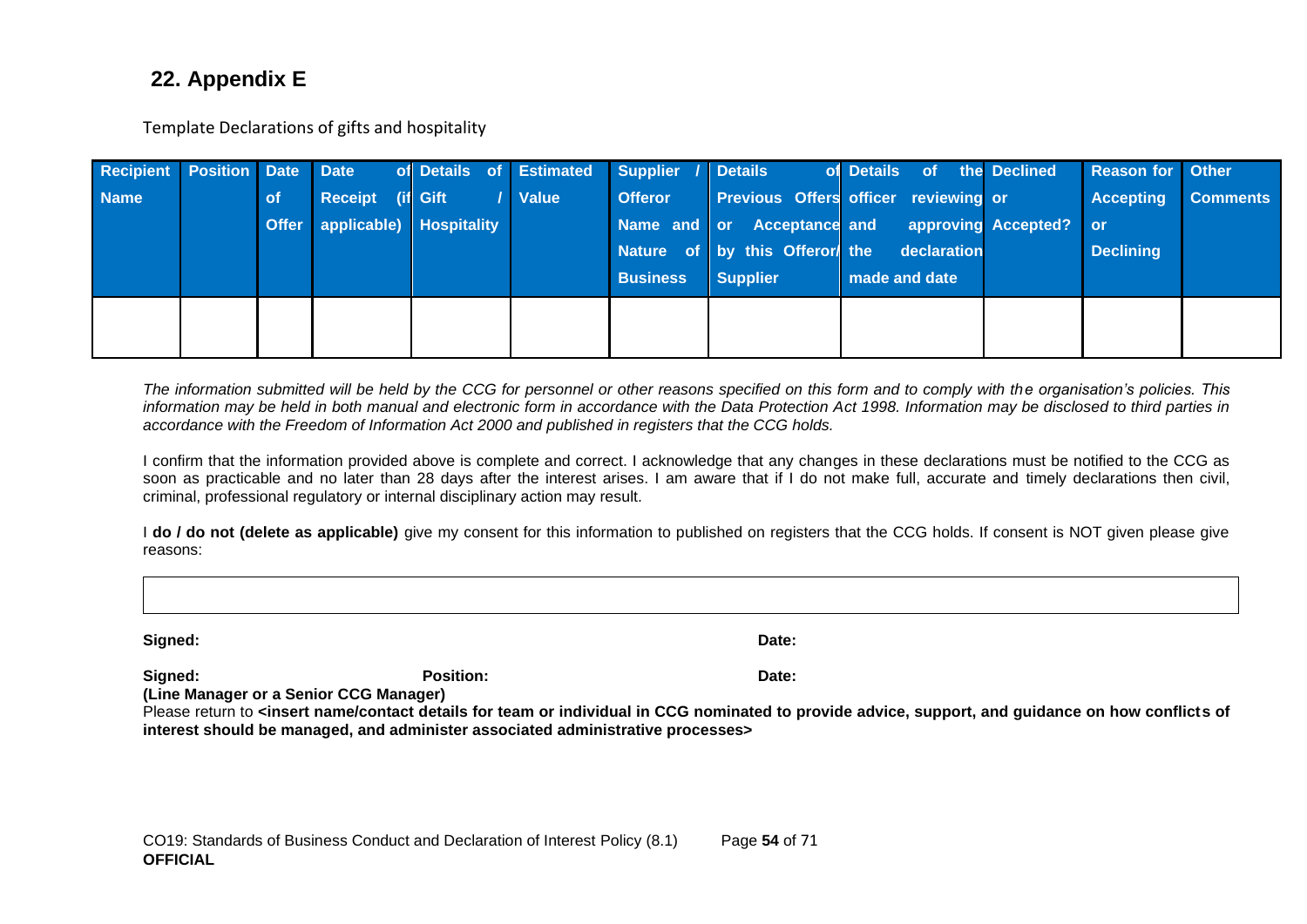# **Appendix F**

# **Template: Register of gifts and hospitality**

<span id="page-54-0"></span>

| <b>Name</b> | <b>Position</b> | <b>Date</b><br>of <sub>l</sub><br>offer | <b>Declined</b><br><b>or</b> | <b>Date</b><br>Receipt (if<br>Accepted? applicable) /Hospitality | of Details<br>of<br><b>Gift</b> | <b>Estimated</b><br><b>Value</b> | Name and Nature or Declining<br>of business | Supplier / Offeror Reason for Accepting |
|-------------|-----------------|-----------------------------------------|------------------------------|------------------------------------------------------------------|---------------------------------|----------------------------------|---------------------------------------------|-----------------------------------------|
|             |                 |                                         |                              |                                                                  |                                 |                                  |                                             |                                         |
|             |                 |                                         |                              |                                                                  |                                 |                                  |                                             |                                         |
|             |                 |                                         |                              |                                                                  |                                 |                                  |                                             |                                         |
|             |                 |                                         |                              |                                                                  |                                 |                                  |                                             |                                         |
|             |                 |                                         |                              |                                                                  |                                 |                                  |                                             |                                         |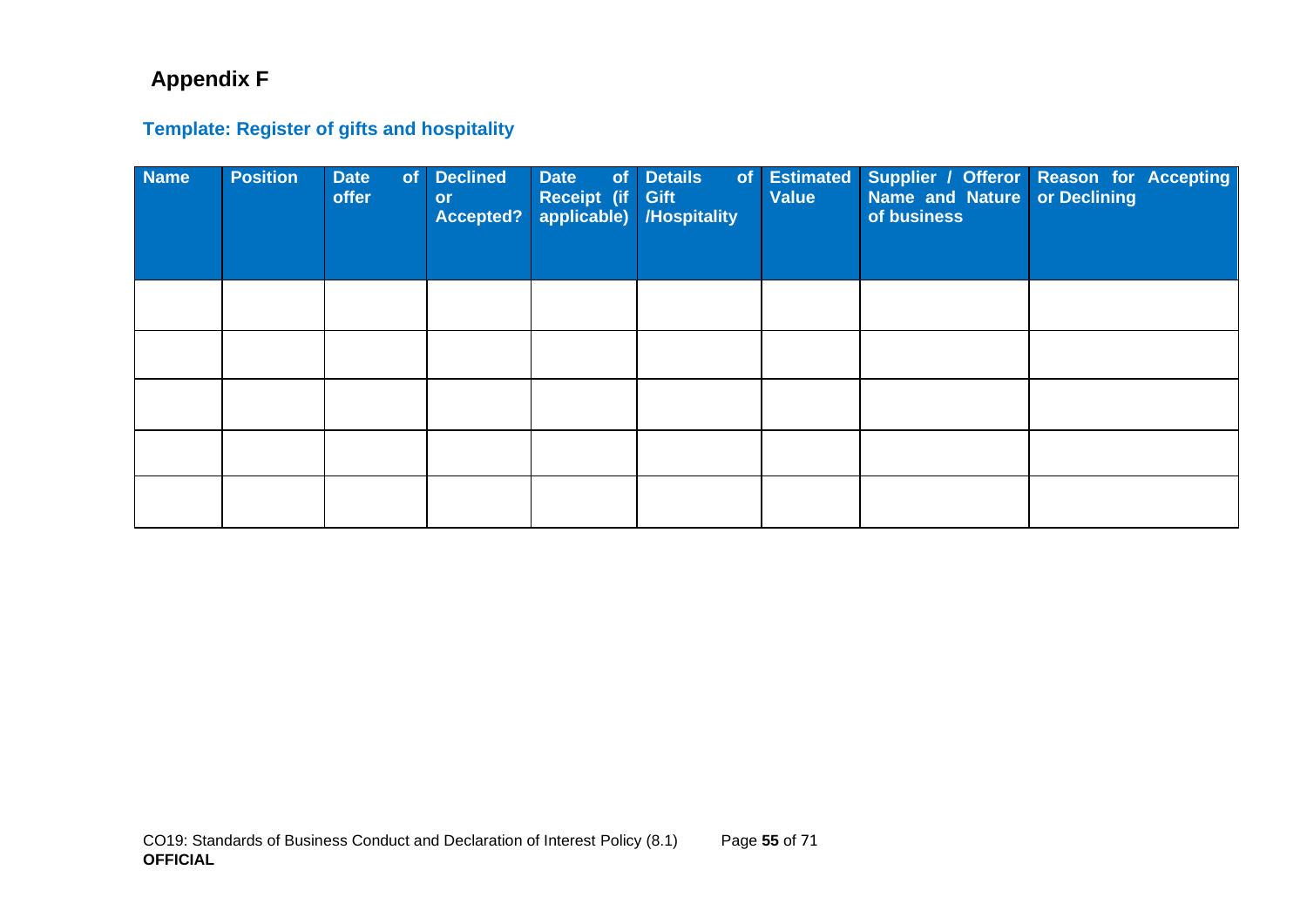# <span id="page-55-0"></span>**Appendix G**

#### **Template declarations of interest checklist**

Under the Health and Social Care Act 2012, there is a legal obligation to manage conflicts of interest appropriately. It is essential that declarations of interest and actions arising from the declarations are recorded formally and consistently across all CCG governing body, committee and sub-committee meetings. This checklist has been developed with the intention of providing support in conflicts of interest management to the Chair of the meetingprior to, during and following the meeting. It does not cover the requirements for declaring interests outside of the committee process.

| <b>Timing</b>                | <b>Checklist for Chairs</b>                                                                                                                                                                                    | <b>Responsibility</b>                  |  |  |
|------------------------------|----------------------------------------------------------------------------------------------------------------------------------------------------------------------------------------------------------------|----------------------------------------|--|--|
| In advance<br>of the meeting | 1. The agenda to include a standing item Meeting Chair<br>on declaration of interests to enable secretariat<br>individuals to raise any issues and/or<br>make a declaration at the meeting.                    | and                                    |  |  |
|                              | A definition of conflicts of interest<br>2.<br>should also be accompanied with each Meeting<br>provide clarity for<br>agenda to<br>recipients.                                                                 | Chair<br>and<br>all secretariat        |  |  |
|                              | 3. Agenda to be circulated to enable<br>attendees (including visitors) to identify<br>any interests relating specifically to the<br>agenda items being considered.                                             | Meeting<br>Chair<br>and<br>secretariat |  |  |
|                              | Members should contact the Chair as<br>4.<br>soon as an actual or potential conflict is<br>identified.                                                                                                         | Meeting members                        |  |  |
|                              | Chair to review a summary report from<br>5.<br>preceding<br>meetings<br>i.e.,<br>sub-<br>working<br>committee,<br>etc.,<br>group,<br>detailing any conflicts of interest<br>declared and how this was managed. | <b>Meeting Chair</b>                   |  |  |
|                              | A template for a summary report to present<br>discussions at preceding meetings is detailed<br>below.                                                                                                          |                                        |  |  |
|                              | 6. A copy of the members' declared<br>interests is checked to establish any<br>actual or potential conflicts of interest<br>that may occur during the meeting.                                                 | <b>Meeting Chair</b>                   |  |  |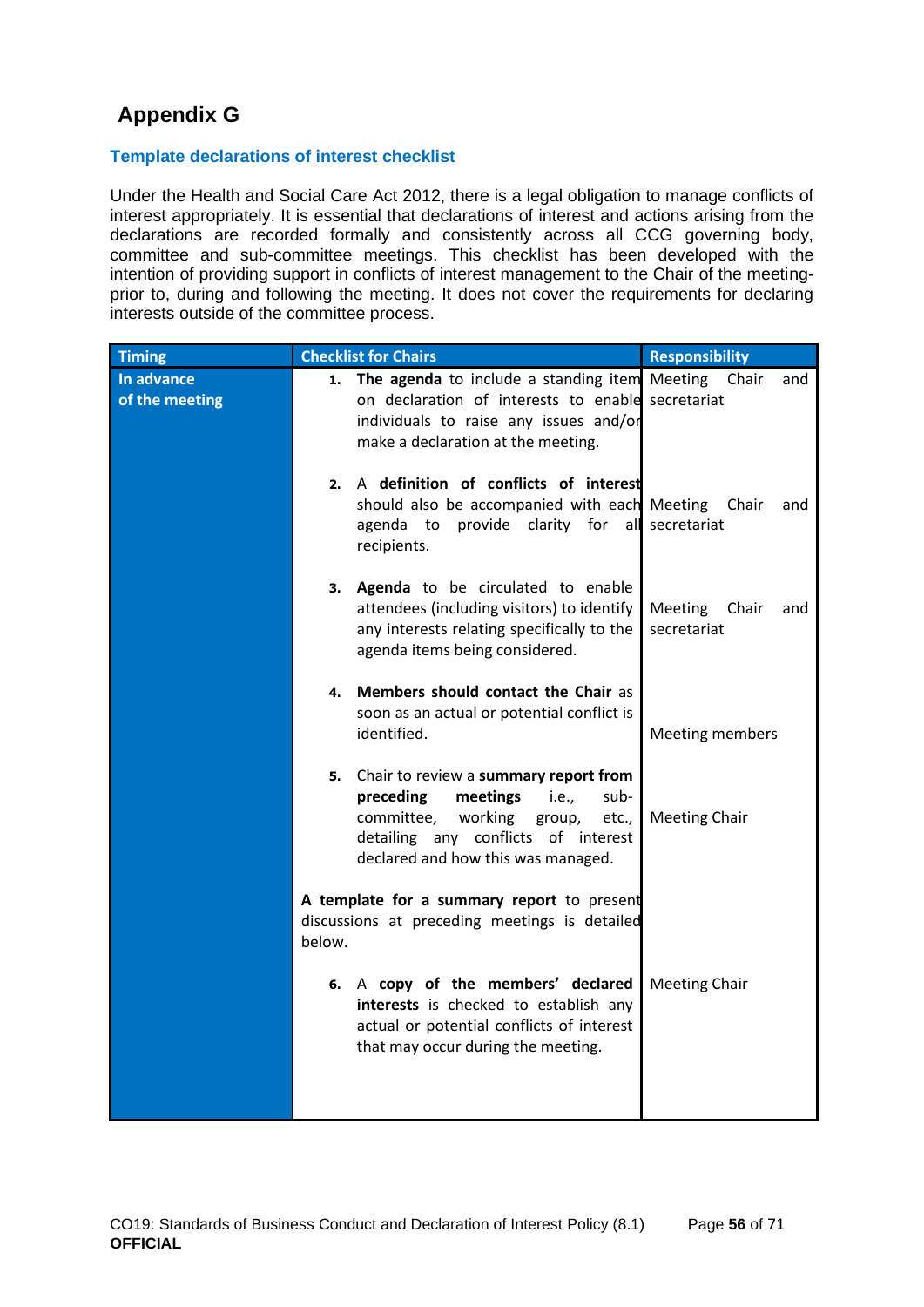| <b>During the meeting</b>    | 7. Check and declare the meeting is<br>quorate and ensure that this is noted in<br>the minutes of the meeting.<br>8. Chair requests members to declare any<br>interests in agenda items- which have<br>not already been declared, including<br>the nature of the conflict.                                                                                                                                | <b>Meeting Chair</b><br><b>Meeting Chair</b>                        |
|------------------------------|-----------------------------------------------------------------------------------------------------------------------------------------------------------------------------------------------------------------------------------------------------------------------------------------------------------------------------------------------------------------------------------------------------------|---------------------------------------------------------------------|
|                              | <b>9. Chair makes a decision</b> as to how to<br>manage each interest which has been<br>declared, including whether / to what<br>extent the individual member should<br>continue to participate in the meeting,<br>on a case by case basis, and this<br>decision is recorded.                                                                                                                             | Meeting<br>Chair<br>and<br>secretariat                              |
|                              | minimum<br>10. As<br>requirement,<br>the<br>following should be recorded in the<br>minutes of the meeting:                                                                                                                                                                                                                                                                                                | Secretariat                                                         |
|                              | Individual declaring the interest;<br>$\bullet$<br>At what point the<br>interest<br>was<br>$\bullet$<br>declared;<br>The nature of the interest;<br>$\bullet$<br>The Chair's decision and resulting<br>$\bullet$<br>action taken;<br>The point during the meeting at which<br>$\bullet$<br>retired from and<br>any individuals<br>returned to the meeting - even if an<br>interest has not been declared; |                                                                     |
|                              | Visitors in attendance who participate<br>in the meeting must also follow the<br>meeting protocol and declare any<br>interests in a timely manner.                                                                                                                                                                                                                                                        |                                                                     |
|                              | A template for recording any<br>interests during meetings is<br>detailed below.                                                                                                                                                                                                                                                                                                                           |                                                                     |
| <b>Following the meeting</b> | 11. All new interests declared at the<br>meeting should be promptly updated<br>onto the declaration of interest form;                                                                                                                                                                                                                                                                                     | Individual(s) declaring<br>interest(s)                              |
|                              | 12. All new completed declarations of<br>interest should be transferred onto the<br>register of interests.                                                                                                                                                                                                                                                                                                | Designated<br>person<br>responsible<br>for<br>registers of interest |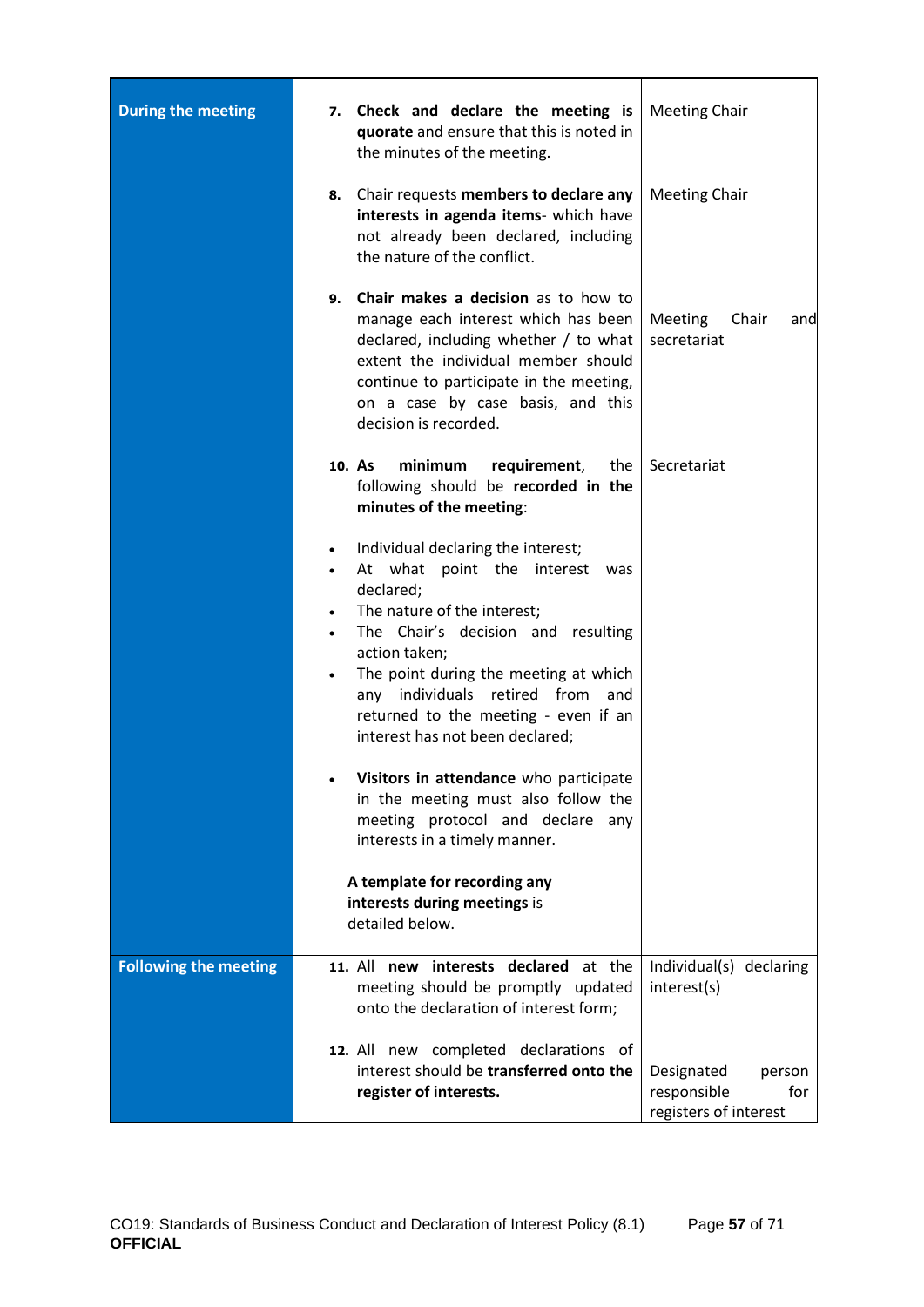# **Template for recording any interests during meetings**

|                                                                                                              | Report from <insert details="" group="" of="" sub-committee="" work=""></insert>                                                                                                                                                                                                                                                                                                                                                                           |
|--------------------------------------------------------------------------------------------------------------|------------------------------------------------------------------------------------------------------------------------------------------------------------------------------------------------------------------------------------------------------------------------------------------------------------------------------------------------------------------------------------------------------------------------------------------------------------|
| <b>Title of paper</b>                                                                                        | <insert full="" of="" paper="" the="" title=""></insert>                                                                                                                                                                                                                                                                                                                                                                                                   |
| <b>Meeting details</b>                                                                                       | <insert and="" date,="" location="" meeting="" of="" the="" time=""></insert>                                                                                                                                                                                                                                                                                                                                                                              |
| Report author and<br>job title                                                                               | <insert and="" full="" has="" job="" name="" of="" person="" position="" the="" this<br="" title="" who="" written="">report&gt;</insert>                                                                                                                                                                                                                                                                                                                  |
| <b>Executive summary</b>                                                                                     | <include commissioning<br="" developed,="" discussions="" held,="" of="" options="" summary="">rationale, etc.&gt;</include>                                                                                                                                                                                                                                                                                                                               |
| <b>Recommendations</b>                                                                                       | <include any="" details="" full="" including="" made="" of="" rationale="" recommendations=""></include>                                                                                                                                                                                                                                                                                                                                                   |
|                                                                                                              | <include and="" details="" finance="" implications="" of="" resource=""></include>                                                                                                                                                                                                                                                                                                                                                                         |
| <b>Outcome of Impact</b><br><b>Assessments</b><br>completed<br>(e.g.<br><b>Quality IA or Equality</b><br>IA) | <provide details="" eia.="" if="" is="" not="" of="" paper<br="" qia="" relevant="" section="" the="" this="" to="">state 'not applicable'&gt;</provide>                                                                                                                                                                                                                                                                                                   |
| <b>Outline engagement</b><br>clinical,<br>stakeholder<br>and<br>public/patient:                              | <insert activity.="" any="" details="" engagement="" if<br="" of="" or="" patient,="" public="" stakeholder="">this section is not relevant to the paper state 'not applicable'&gt;</insert>                                                                                                                                                                                                                                                               |
| <b>Management</b><br><b>of</b><br><b>Conflicts of Interest</b>                                               | <include any="" conflicts="" declared="" details="" interest="" of=""><br/><where are="" conflicted="" declarations="" details="" include="" individual(s)<br="" made,="" of="">name, position; the conflict(s) details, and how these have been managed in<br/>the meeting&gt;<br/><confirm if="" interest="" interests-="" is="" not<br="" of="" on="" recorded="" register="" the="" whether="">agreed course of action&gt;</confirm></where></include> |
| <b>Assurance</b><br>departments/<br>organisations<br>who<br>will be affected have<br>been consulted:         | <insert consulted="" details="" during="" have="" of="" or="" people="" the="" the<br="" with="" worked="" you="">process :<br/>Finance (insert job title)<br/>Commissioning (insert job title)<br/>Contracting (insert job title)<br/>Medicines Optimisation (insert job title)<br/>Clinical leads (insert job title)<br/>Quality (insert job title)<br/>Safeguarding (insert job title)<br/>Other (insert job title)&gt;</insert>                        |
| previously<br><b>Report</b><br>presented at:<br><b>Risk Assessments</b>                                      | <insert (including="" any="" date)="" details="" has<br="" meeting="" of="" other="" paper="" the="" this="" where="">been presented; or state 'not applicable'&gt;<br/><insert conflicts="" details="" how="" including="" mitigates="" of="" of<="" paper="" risks-="" th="" this=""></insert></insert>                                                                                                                                                  |
|                                                                                                              | interest>                                                                                                                                                                                                                                                                                                                                                                                                                                                  |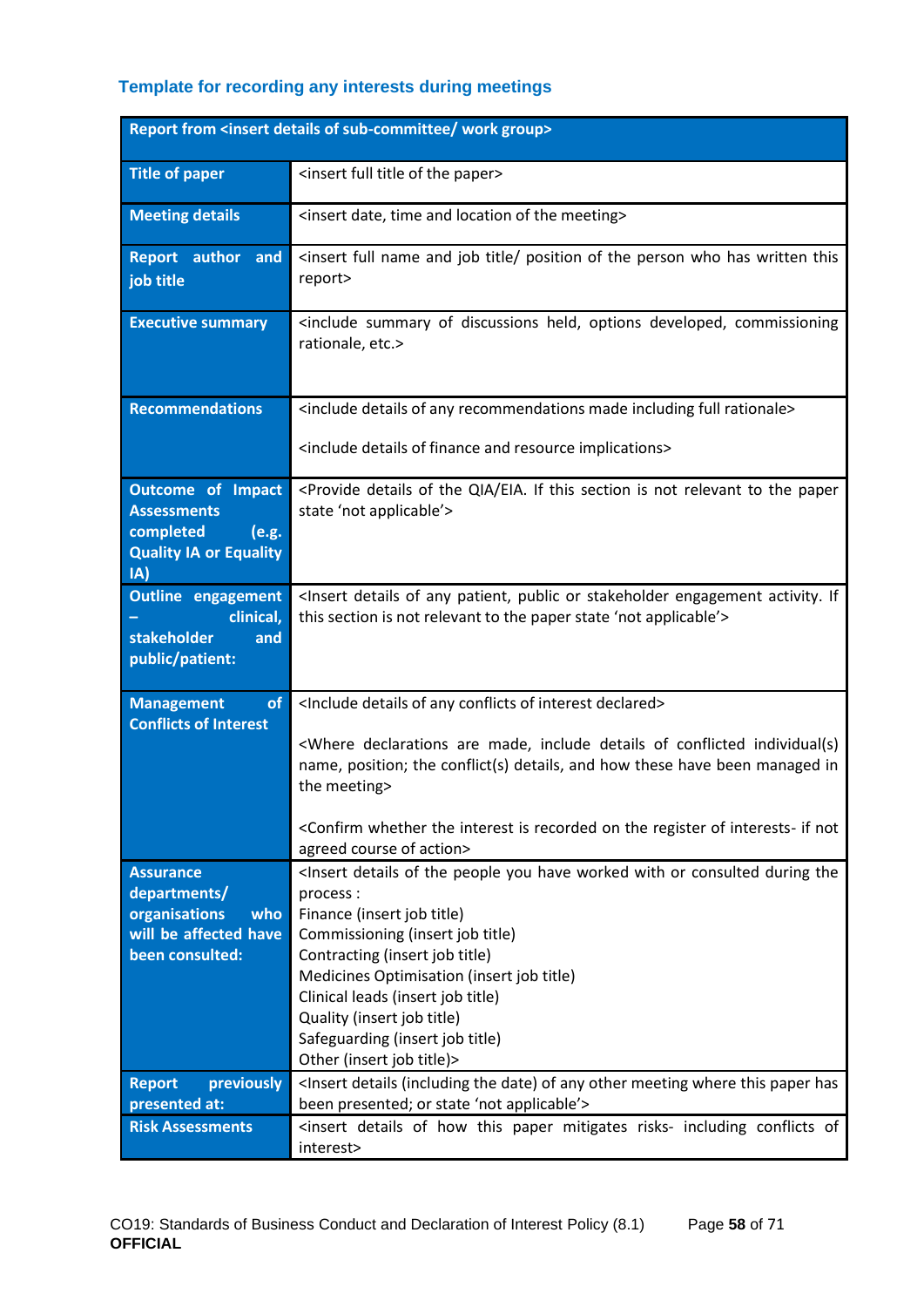# **Template to record interests during the meeting**

| <b>Meeting</b> | Date<br><b>Meeting</b> | of Chairperson<br>(name) | Secretariat (name) | Name of person<br>declaring interest | <b>Agenda Item</b> | <b>Details</b><br>interest<br>declared | of Action taken |
|----------------|------------------------|--------------------------|--------------------|--------------------------------------|--------------------|----------------------------------------|-----------------|
|                |                        |                          |                    |                                      |                    |                                        |                 |
|                |                        |                          |                    |                                      |                    |                                        |                 |
|                |                        |                          |                    |                                      |                    |                                        |                 |
|                |                        |                          |                    |                                      |                    |                                        |                 |
|                |                        |                          |                    |                                      |                    |                                        |                 |
|                |                        |                          |                    |                                      |                    |                                        |                 |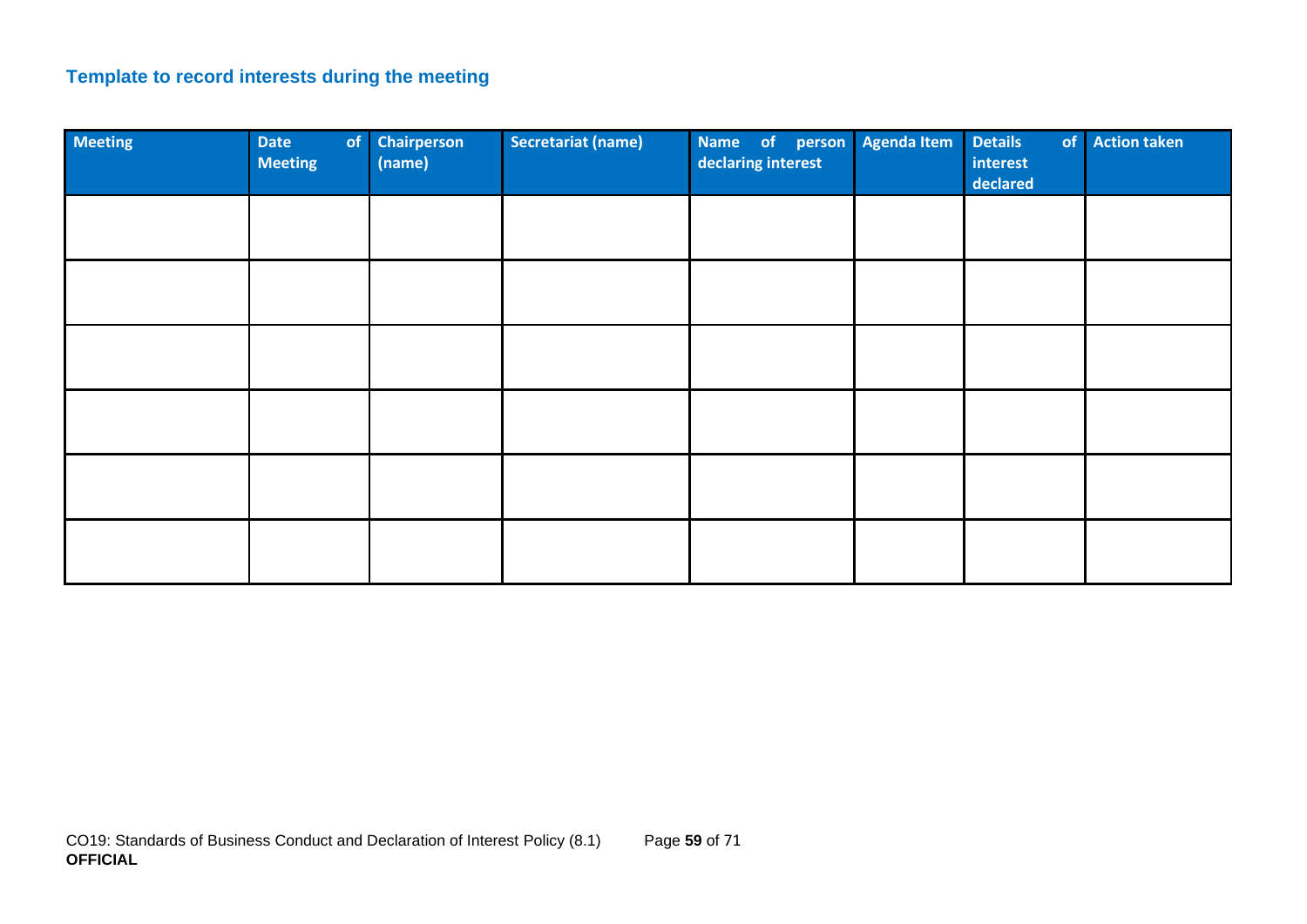# <span id="page-59-0"></span>**Appendix H**

# **Template for recording minutes**

#### *XXXX* **Clinical Commissioning Group Primary Care Commissioning Committee Meeting**

| Date:     | 15 February 2016 |
|-----------|------------------|
| Time:     | 2pm to 4pm       |
| Location: | Room B, XXXX CCG |

#### **Attendees:**

| <b>Name</b>           | <b>Initials</b> | Role                                      |
|-----------------------|-----------------|-------------------------------------------|
| Sarah Kent            | SК              | XXX CCG Governing Body Lay Member (Chair) |
| Andy Booth            | AB              | XXX CCG Audit Chair Lay Member            |
| <b>Julie Hollings</b> | JH              | XXX CCG PPI Lay Member                    |
| Carl Hodd             | <b>CH</b>       | <b>Assistant Head of Finance</b>          |
| Mina Patel            | MP              | Interim Head of Localities                |
| Dr Myra Nara          | <b>MN</b>       | <b>Secondary Care Doctor</b>              |
| Dr Maria Stewart      | <b>MS</b>       | <b>Chief Clinical Officer</b>             |
| Jon Rhodes            | JR              | Chief Executive - Local Healthwatch       |

#### **In attendance from 2.35pm**

| Primary Care Development Director |
|-----------------------------------|
|                                   |

| <b>Item No</b> | <b>Agenda Item</b>                                                                                                                                                                                                                                                                                                  | <b>Actions</b> |
|----------------|---------------------------------------------------------------------------------------------------------------------------------------------------------------------------------------------------------------------------------------------------------------------------------------------------------------------|----------------|
| 1              | <b>Chairs welcome</b>                                                                                                                                                                                                                                                                                               |                |
| 2              | <b>Apologies for absence</b><br><apologies be="" noted="" to=""></apologies>                                                                                                                                                                                                                                        |                |
|                |                                                                                                                                                                                                                                                                                                                     |                |
| 3              | <b>Declarations of interest</b><br>SK reminded committee members of their obligation to declare<br>any interest they may have on any issues arising at committee<br>meetings which might conflict with the business of XXX clinical<br>commissioning group.<br>Declarations declared by members of the Primary Care |                |
|                | Commissioning Committee are listed in the CCG's Register of<br>Interests. The Register is available either via the secretary to the<br>governing body or the CCG website at the following link:<br>http://xxxccq.nhs.uk/about-xxx-ccq/who-we-are/our -governing-<br>body/                                           |                |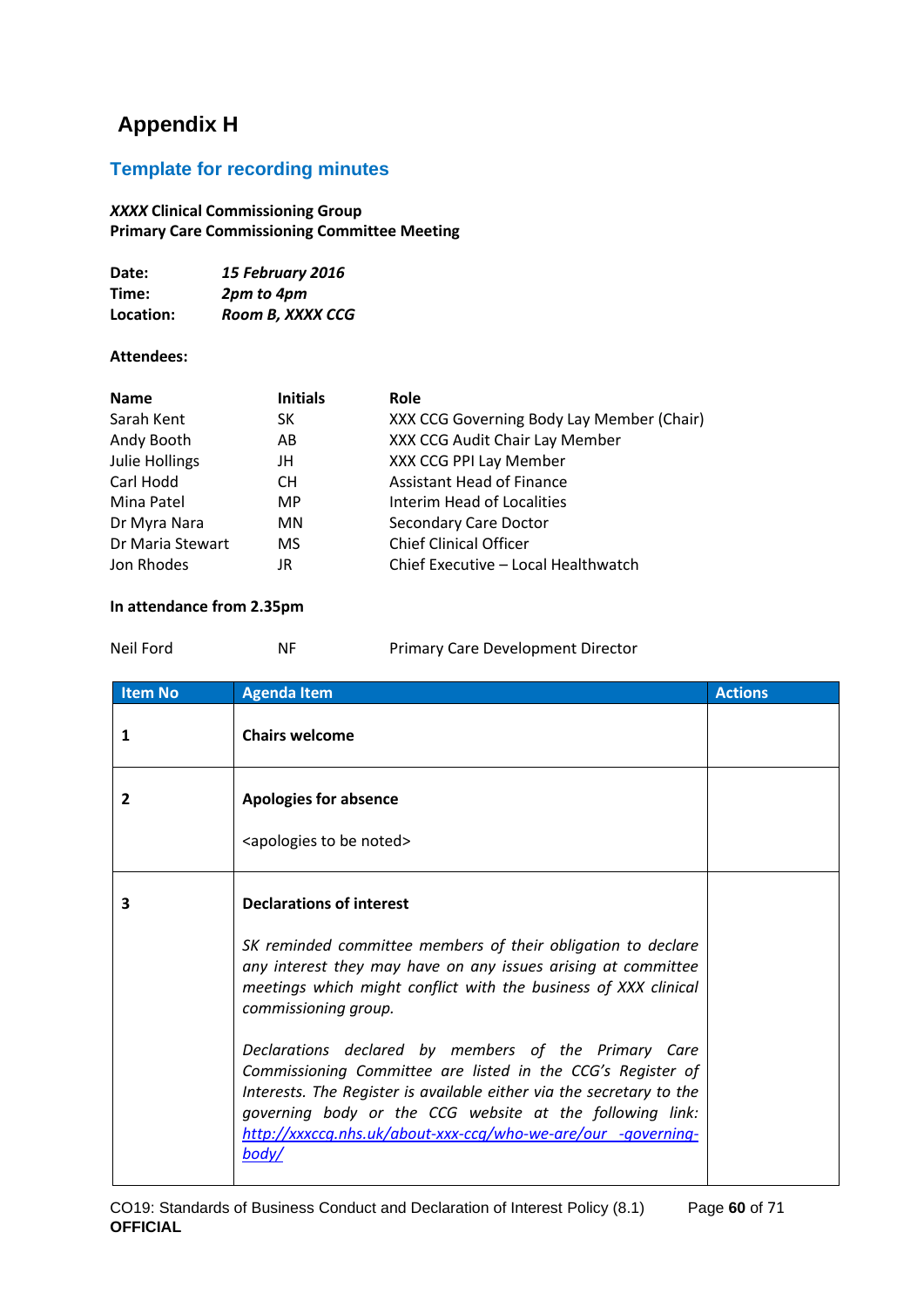|   | Declarations of interest from sub committees.                                                                                                                                                                                       |  |
|---|-------------------------------------------------------------------------------------------------------------------------------------------------------------------------------------------------------------------------------------|--|
|   | None declared                                                                                                                                                                                                                       |  |
|   | Declarations of interest from today's meeting                                                                                                                                                                                       |  |
|   | The following update was received at the meeting:<br>With reference to business to be discussed at this<br>meeting, MS declared that he is a shareholder in XXX Care<br>Ltd.                                                        |  |
|   | SK declared that the meeting is quorate and that MS would not<br>be included in any discussions on agenda item X due to a direct<br>conflict of interest which could potentially lead to financial gain<br>for MS.                  |  |
|   | SK and MS discussed the conflict of interest, which is recorded on<br>the register of interest, before the meeting and MS agreed to<br>remove himself from the table and not be involved in the<br>discussion around agenda item X. |  |
| 4 | Minutes of the last meeting <date be="" inserted="" to=""> and matters<br/>arising</date>                                                                                                                                           |  |
| 5 | Agenda Item <note agenda="" item="" the=""></note>                                                                                                                                                                                  |  |
|   | MS left the meeting, excluding himself from the discussion<br>regarding xx.                                                                                                                                                         |  |
|   | <conclude been="" decision="" has="" made=""></conclude>                                                                                                                                                                            |  |
|   | <note agenda="" item="" the="" xx=""></note>                                                                                                                                                                                        |  |
|   | MS was brought back into the meeting.                                                                                                                                                                                               |  |
| 6 | Any other business                                                                                                                                                                                                                  |  |
| 7 | Date and time of the next meeting                                                                                                                                                                                                   |  |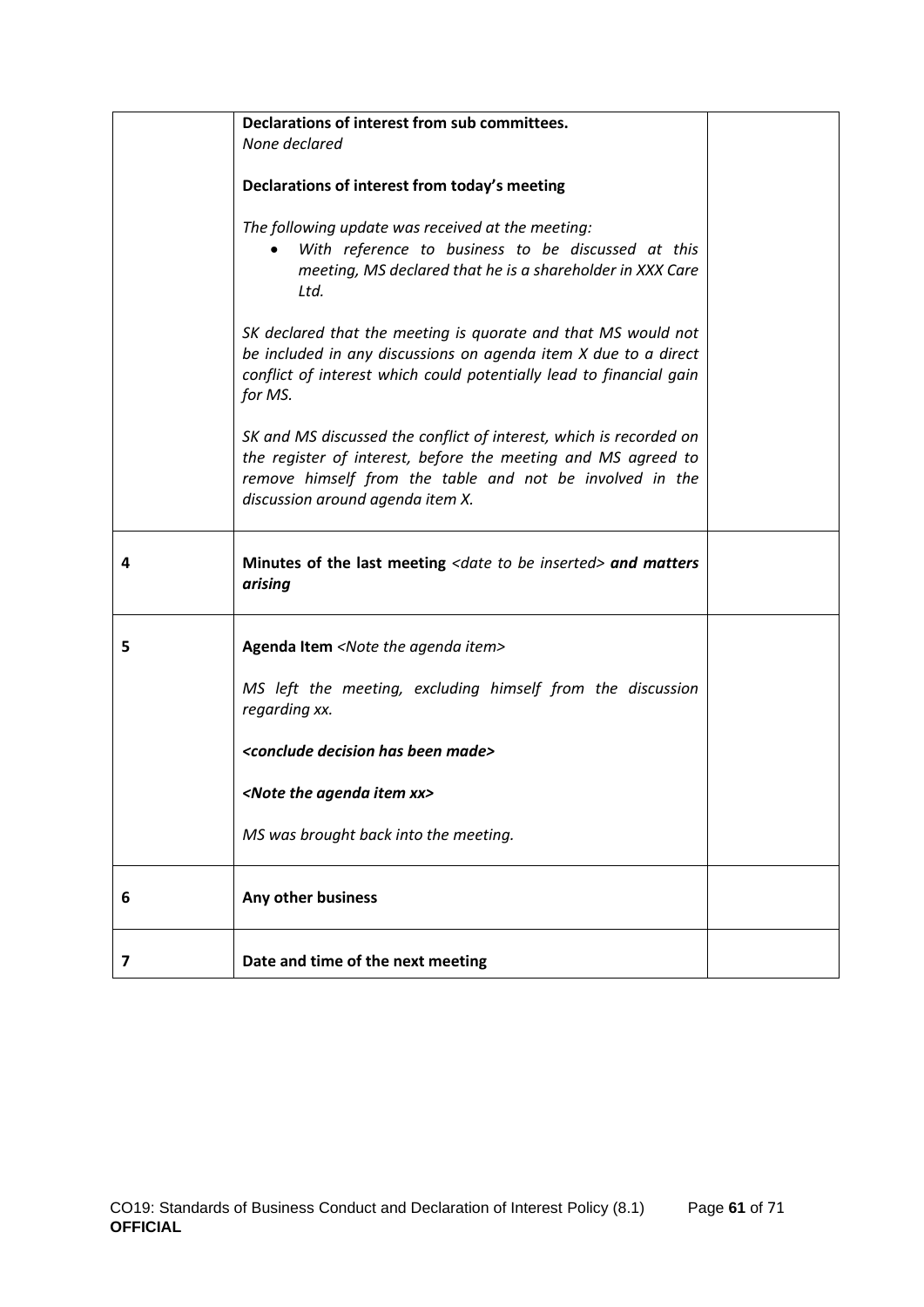# <span id="page-61-0"></span>**Appendix I**

# **Procurement checklist**

| Service:                                                                                                                                                                                                                                                                               |                          |
|----------------------------------------------------------------------------------------------------------------------------------------------------------------------------------------------------------------------------------------------------------------------------------------|--------------------------|
| <b>Question</b>                                                                                                                                                                                                                                                                        | <b>Comment/ Evidence</b> |
| 1. How does the proposal deliver good or improved<br>outcomes and value for money - what are the<br>estimated costs and the estimated benefits? How does<br>it reflect the CCG's proposed commissioning priorities?<br>How does it comply with the CCG's commissioning<br>obligations? |                          |
| 2. How have you involved the public in the decision to<br>commission this service?                                                                                                                                                                                                     |                          |
| 3. What range of health professionals have been<br>involved in designing the proposed service?                                                                                                                                                                                         |                          |
| 4. What range of potential providers have been involved<br>in considering the proposals?                                                                                                                                                                                               |                          |
| 5. How have you involved your Health and Wellbeing<br>Board(s)? How does the proposal support the priorities<br>in the relevant joint health and wellbeing strategy (or<br>strategies)?                                                                                                |                          |
| 6. What are the proposals for monitoring the quality of<br>the service?                                                                                                                                                                                                                |                          |
| 7. What systems will there be to monitor and publish<br>data on referral patterns?                                                                                                                                                                                                     |                          |
| 8. Have all conflicts and potential conflicts of interests<br>been appropriately declared and entered in registers?                                                                                                                                                                    |                          |
| 9. In respect of every conflict or potential conflict, you<br>must record how you have managed that conflict or<br>potential conflict. Has the management of all conflicts<br>been recorded with a brief explanation of how they<br>have been managed?                                 |                          |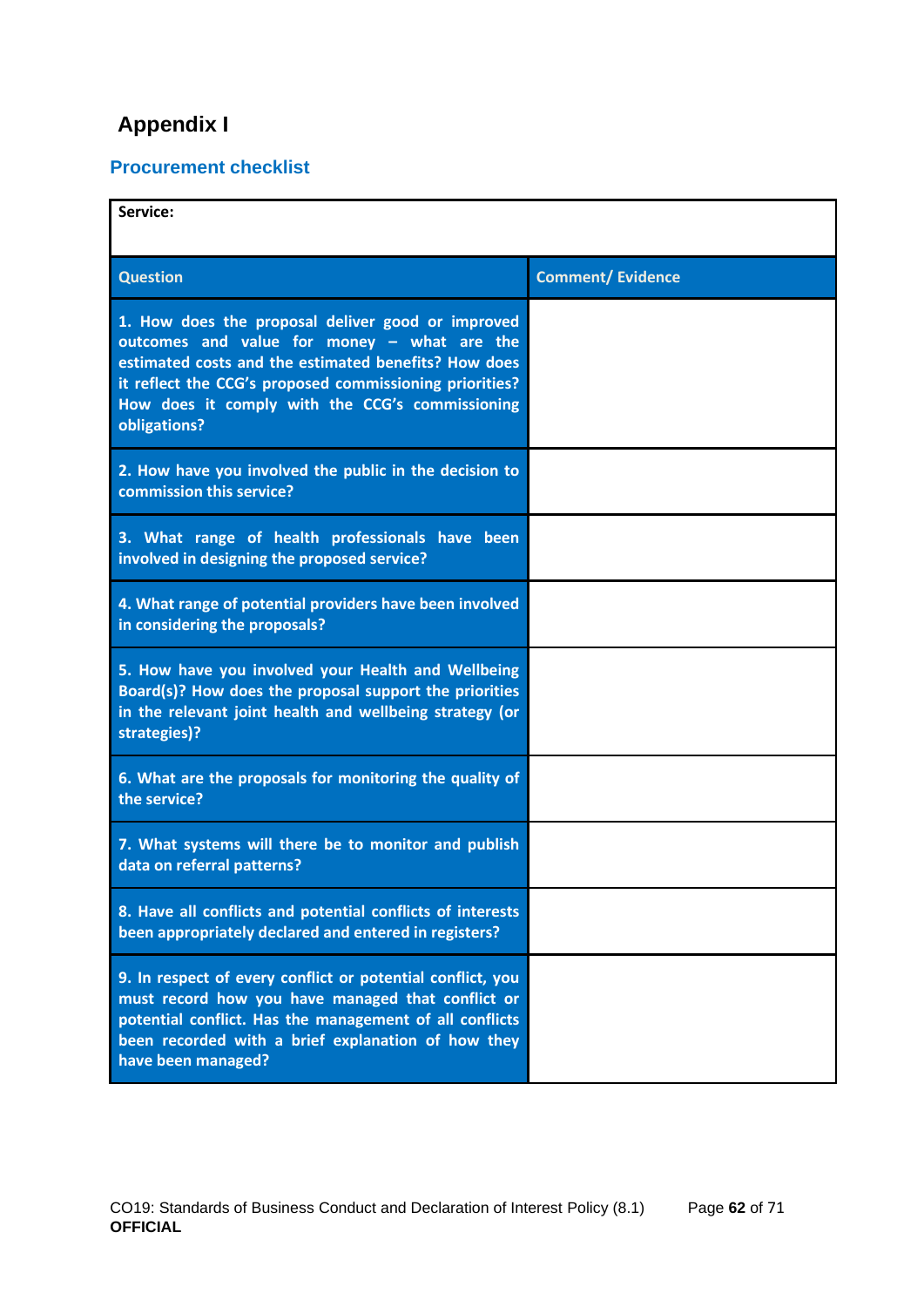| 10. Why have you chosen this procurement route e.g.,<br>single action tender? <sup>9</sup>                                                                                                                                       |  |
|----------------------------------------------------------------------------------------------------------------------------------------------------------------------------------------------------------------------------------|--|
| 11. What additional external involvement will there be<br>in scrutinising the proposed decisions?                                                                                                                                |  |
| 12. How will the CCG make its final commissioning<br>decision in ways that preserve the integrity of the<br>decision-making process and award of any contract?                                                                   |  |
| Additional question when qualifying a provider on a list or framework or pre selection for tender<br>(including but not limited to any qualified provider) or direct award (for services where national<br>tariffs do not apply) |  |
| 13. How have you determined a fair price for the<br>service?                                                                                                                                                                     |  |
| Additional questions when qualifying a provider on a list or framework or pre selection for tender<br>(including but not limited to any qualified provider) where GP practices are likely to be qualified<br>providers           |  |
| 14. How will you ensure that patients are aware of<br>the full range of qualified providers from whom they<br>can choose?                                                                                                        |  |
| Additional questions for proposed direct awards to GP providers                                                                                                                                                                  |  |
| 15. What steps have been taken to demonstrate that<br>the services to which the contract relates are capable<br>of being provided by only one provider?                                                                          |  |
| 16. In what ways does the proposed service go above<br>and beyond what GP practices should be expected to<br>provide under the GP contract?                                                                                      |  |
| 17. What assurances will there be that a GP practice<br>is providing high-quality services under the GP<br>contract before it has the opportunity to provide any<br>new services?                                                |  |

<sup>&</sup>lt;sup>9</sup>Taking into account all relevant regulations (e.g. the NHS (Procurement, patient choice and competition) (No 2) Regulations 2013 and guidance (e.g. that of Monitor).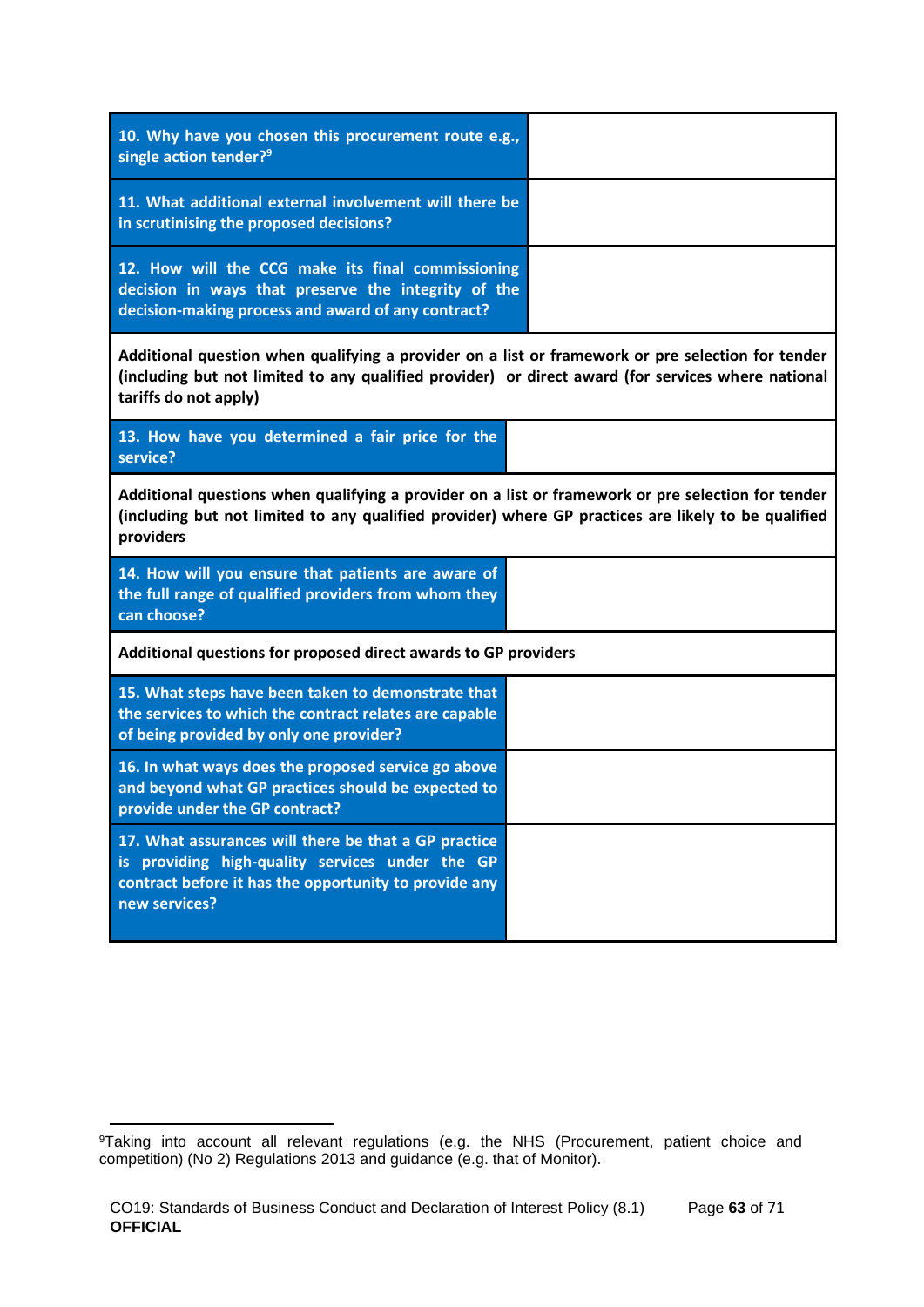### **Template: Procurement decisions and contracts awarded**

| <b>Ref</b> | Contract/      | Procurement | <b>Existing contract Procurement</b> |                  | <b>CCG</b>   | CCG      | <b>Decision</b> | Summary of Actions |                      | <b>Justification</b>   | <b>Contract</b>         | <b>Contract</b> | <b>Comments</b> |
|------------|----------------|-------------|--------------------------------------|------------------|--------------|----------|-----------------|--------------------|----------------------|------------------------|-------------------------|-----------------|-----------------|
| <b>No</b>  | <b>Service</b> | description | <b>or</b>                            | new type $-$     | CCG clinical | contract | making          | conflicts of to    |                      | for actions to awarded |                         | value (£)       | to note         |
|            | title          |             | procurement                          | (if procurement, | lead         | manger   | and<br>process  | interest           | mitigate             | mitigate               | (supplier               | (Total)         |                 |
|            |                |             | existing include collaborative       |                  | (Name)       | (Name)   | of<br>name      | noted              | conflicts            | conflicts              | $\mathbf{g}$<br>of name | and             |                 |
|            |                |             | details)                             | procurement      |              |          | decision        |                    | of interest interest |                        | registered              | value to        |                 |
|            |                |             |                                      | with partners    |              |          | making          |                    |                      |                        | address)                | CCG             |                 |
|            |                |             |                                      |                  |              |          | committee       |                    |                      |                        |                         |                 |                 |
|            |                |             |                                      |                  |              |          |                 |                    |                      |                        |                         |                 |                 |
|            |                |             |                                      |                  |              |          |                 |                    |                      |                        |                         |                 |                 |
|            |                |             |                                      |                  |              |          |                 |                    |                      |                        |                         |                 |                 |
|            |                |             |                                      |                  |              |          |                 |                    |                      |                        |                         |                 |                 |
|            |                |             |                                      |                  |              |          |                 |                    |                      |                        |                         |                 |                 |
|            |                |             |                                      |                  |              |          |                 |                    |                      |                        |                         |                 |                 |

To the best of my knowledge and belief, the above information is complete and correct. I undertake to update as necessary the information.

Signed:

On behalf of:

Date:

Please return to **<insert name/contact details for team or individual in CCG nominated for procurement management and administrative processes>**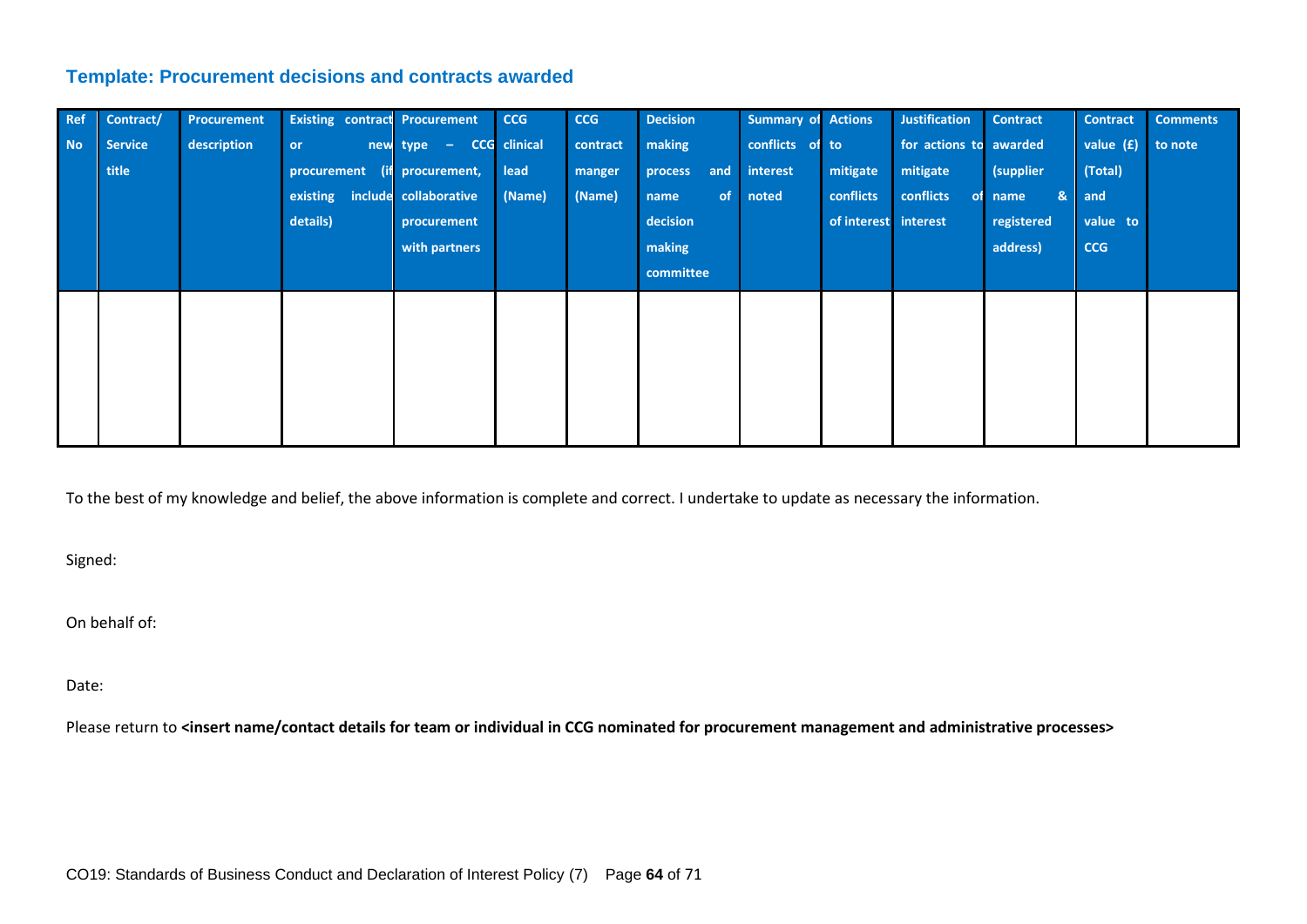# **Appendix J**

**Template Register of procurement decisions and contracts awarded**

<span id="page-64-0"></span>

| Ref<br><b>No</b> | Contract/<br><b>Service title</b> | <b>Procuremen</b><br>t description | <b>Existing</b><br>contract<br>or<br>new<br>procurement<br>$($ if<br>existing<br>include<br>details) | <b>Procurement</b><br>$type - CG$<br>procurement<br>collaborative<br>procurement<br>with partners | <b>CCG</b><br>clinical<br>lead | <b>CCG</b><br>contract<br>manager | <b>Decision</b><br>making<br><b>process</b><br>and name<br>of<br>decision<br>making<br>committe<br>$\mathbf{e}$ | <b>Summar</b><br>$\mathbf{y}$<br>of<br>conflicts<br>of<br>interest<br>declared<br>and how<br>these<br>were<br>managed | <b>Contract</b><br><b>Award</b><br>(supplier<br>name &<br>registere<br>d.<br>address) | <b>Contrac</b><br>t value<br>(E)<br>(Total) | <b>Contrac</b><br>t value<br>to CCG |
|------------------|-----------------------------------|------------------------------------|------------------------------------------------------------------------------------------------------|---------------------------------------------------------------------------------------------------|--------------------------------|-----------------------------------|-----------------------------------------------------------------------------------------------------------------|-----------------------------------------------------------------------------------------------------------------------|---------------------------------------------------------------------------------------|---------------------------------------------|-------------------------------------|
|                  |                                   |                                    |                                                                                                      |                                                                                                   |                                |                                   |                                                                                                                 |                                                                                                                       |                                                                                       |                                             |                                     |
|                  |                                   |                                    |                                                                                                      |                                                                                                   |                                |                                   |                                                                                                                 |                                                                                                                       |                                                                                       |                                             |                                     |
|                  |                                   |                                    |                                                                                                      |                                                                                                   |                                |                                   |                                                                                                                 |                                                                                                                       |                                                                                       |                                             |                                     |
|                  |                                   |                                    |                                                                                                      |                                                                                                   |                                |                                   |                                                                                                                 |                                                                                                                       |                                                                                       |                                             |                                     |
|                  |                                   |                                    |                                                                                                      |                                                                                                   |                                |                                   |                                                                                                                 |                                                                                                                       |                                                                                       |                                             |                                     |
|                  |                                   |                                    |                                                                                                      |                                                                                                   |                                |                                   |                                                                                                                 |                                                                                                                       |                                                                                       |                                             |                                     |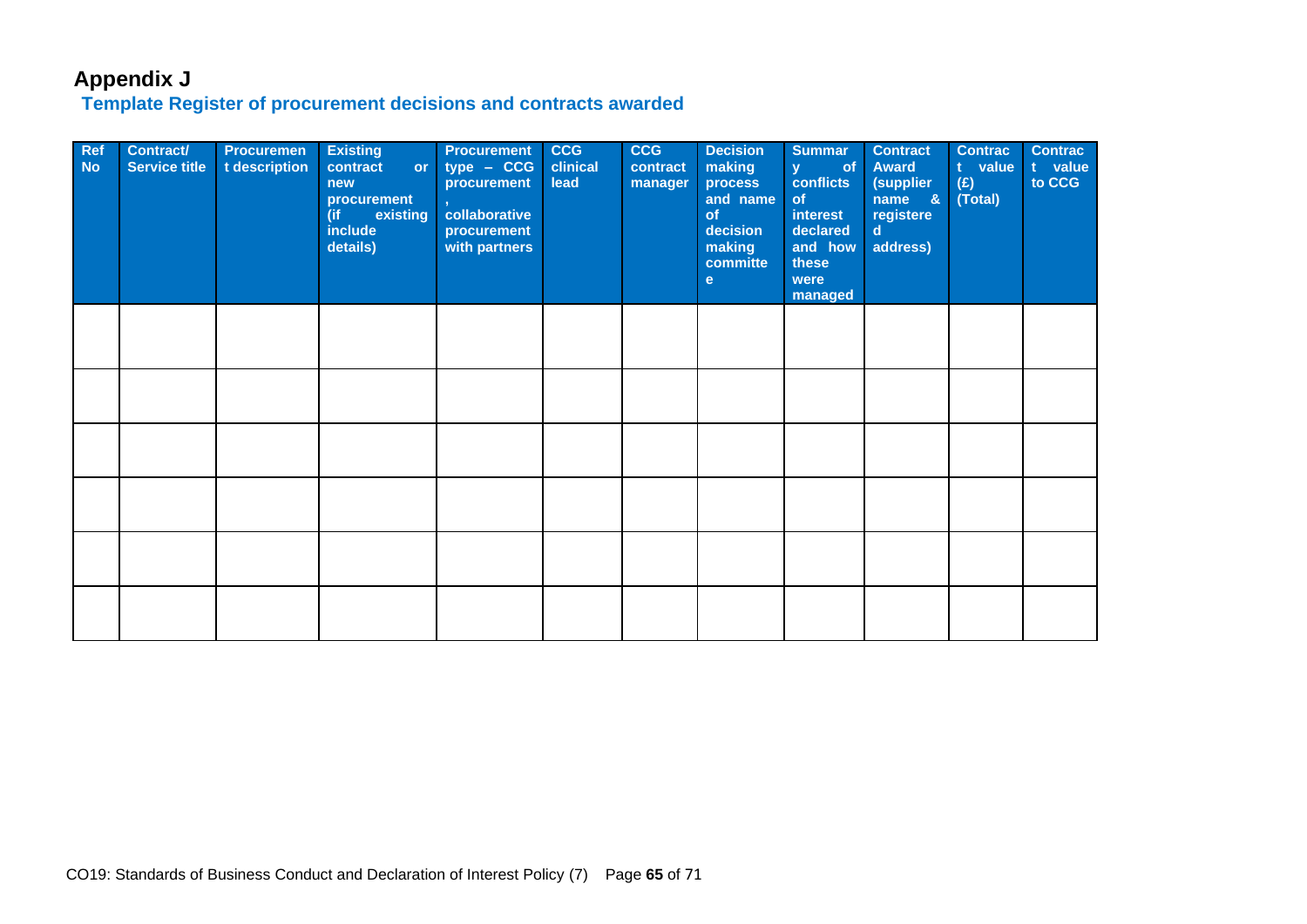# <span id="page-65-0"></span>**Appendix K**

Template Declaration of conflict of interests for bidders/contractors

| <b>Name of Organisation:</b>                                                                                                                                                                                                                                                                           |                                     |                                                                                            |
|--------------------------------------------------------------------------------------------------------------------------------------------------------------------------------------------------------------------------------------------------------------------------------------------------------|-------------------------------------|--------------------------------------------------------------------------------------------|
| <b>Details of interests held:</b>                                                                                                                                                                                                                                                                      |                                     |                                                                                            |
| <b>Type of Interest</b>                                                                                                                                                                                                                                                                                | <b>Details</b>                      |                                                                                            |
| Provision of services<br><b>or</b><br>other work for the CCG or<br><b>NHS England</b>                                                                                                                                                                                                                  |                                     |                                                                                            |
| Provision of services or<br>other work for any other<br>potential bidder in respect<br>οf<br>this<br>project<br><b>or</b><br>procurement process                                                                                                                                                       |                                     |                                                                                            |
| Any other connection with<br>the CCG or NHS England,<br>whether<br>personal<br>or<br>professional, which<br>the<br>public could perceive may<br>impair<br>otherwise<br>or<br>influence the CCG's or any<br>members'<br><b>of</b><br>its<br><b>or</b><br>employees' judgements,<br>decisions or actions |                                     |                                                                                            |
| <b>Name of Relevant Person</b>                                                                                                                                                                                                                                                                         | [complete for all Relevant Persons] |                                                                                            |
| <b>Details of interests held:</b>                                                                                                                                                                                                                                                                      |                                     |                                                                                            |
| <b>Type of Interest</b>                                                                                                                                                                                                                                                                                | <b>Details</b>                      | Personal interest or that<br>of a family member,<br>close friend or other<br>acquaintance? |
| Provision of services or<br>other work for the CCG or<br><b>NHS England</b>                                                                                                                                                                                                                            |                                     |                                                                                            |
| Provision of services or<br>other work for any other<br>potential bidder in respect<br>of<br>this<br>project<br><b>or</b><br>procurement process                                                                                                                                                       |                                     |                                                                                            |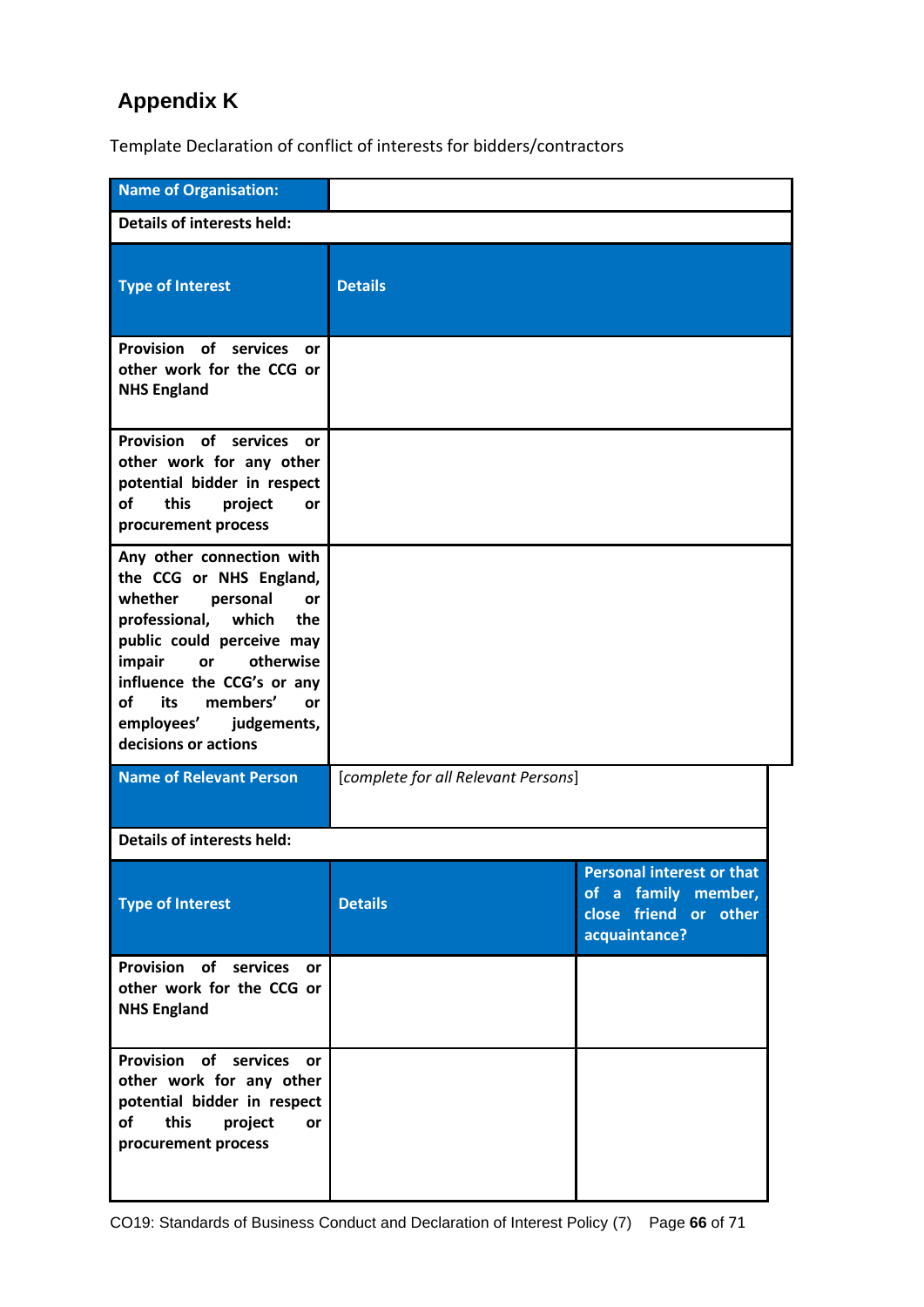| Any other connection with<br>the CCG or NHS England,<br>whether<br>personal<br><b>or</b><br>professional, which<br>the |  |
|------------------------------------------------------------------------------------------------------------------------|--|
| public could perceive may<br>impair or otherwise<br>influence the CCG's or any                                         |  |
| members'<br>of its<br><b>or</b><br>employees' judgements,<br>decisions or actions                                      |  |

To the best of my knowledge and belief, the above information is complete and correct. I undertake to update as necessary the information.

Signed:

On behalf of:

Date: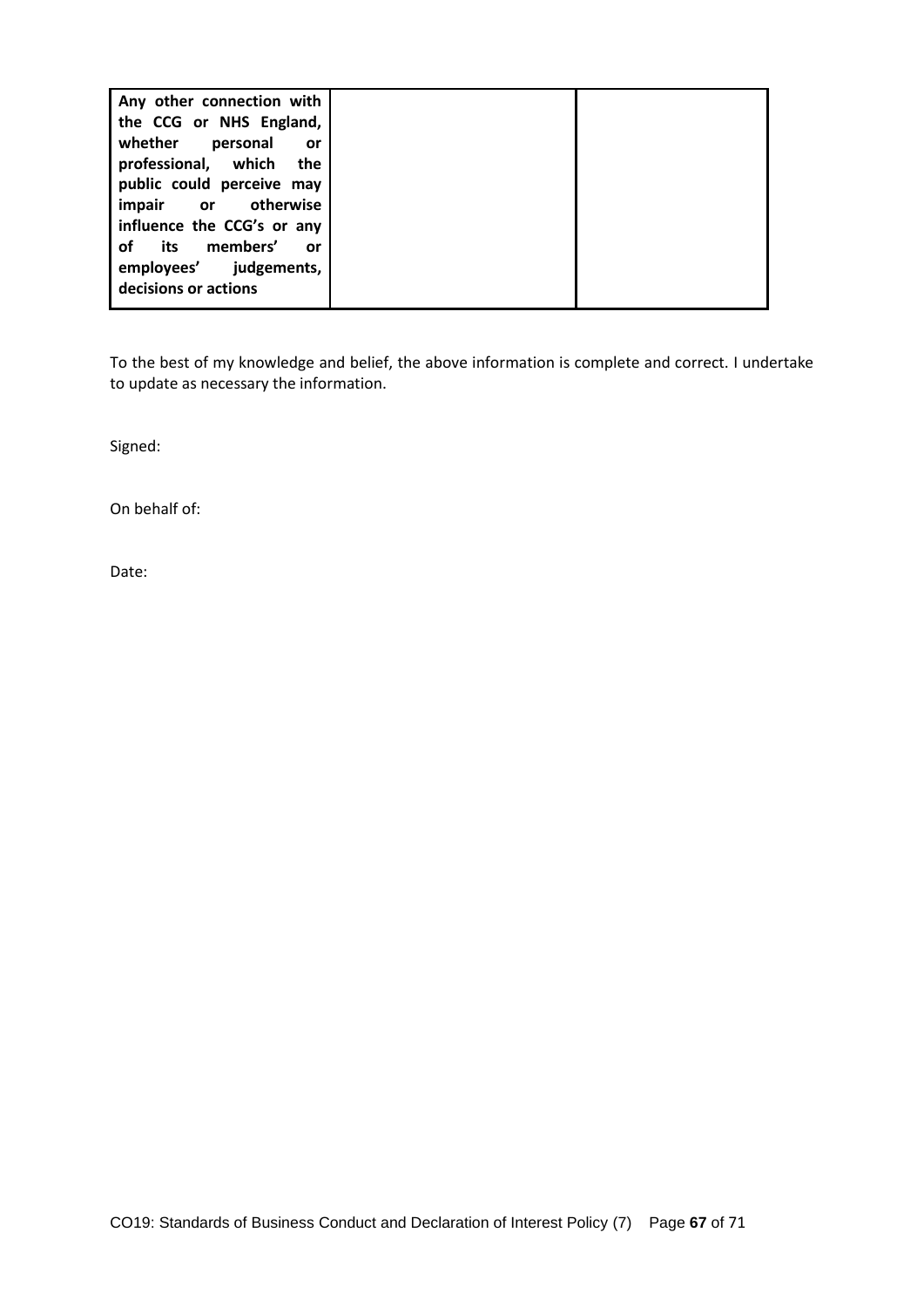# <span id="page-67-0"></span>**Appendix L**

Summary of key aspects of the guidance on managing conflicts of interest relating to commissioning of new care models

**Introduction** 

- 1. Conflicts of interest can arise throughout the whole commissioning cycle from needs assessment, to procurement exercises, to contract monitoring. They arise in many situations, environments and forms of commissioning.
- 2. Where CCGs are commissioning new care models**<sup>10</sup>**, particularly those that include primary medical services, it is likely that there will be some individuals with roles in the CCG (whether clinical or non-clinical), that also have roles within a potential provider, or may be affected by decisions relating to new care models. Any conflicts of interest must be identified and appropriately managed, in accordance with this statutory guidance.
- 3. This annex is intended to provide further advice and support to help CCGs to manage conflicts of interest in the commissioning of new care models. It summarises key aspects of the statutory guidance which are of particular relevance to commissioning new care models rather than setting out new requirements. Whilst this annex highlights some of the key aspects of the statutory guidance, CCGs should always refer to, and comply with, the full statutory guidance.

Identifying and managing conflicts of interest

- 4. The statutory guidance for CCGs is clear that any individual who has a material interest in an organisation which provides, or is likely to provide, substantial services to a CCG (whether as a provider of healthcare or provider of commissioning support services, or otherwise) should recognise the inherent conflict of interest risk that may arise and should not be a member of the governing body or of a committee or sub-committee of the CCG.
- 5. In the case of new care models, it is perhaps likely that there will be individuals with roles in both the CCG and new care model provider/potential provider. These conflicts of interest should be identified as soon as possible, and appropriately managed locally. The position should also be reviewed whenever an individual's role, responsibility or circumstances change in a way that affects the individual's interests. For example where an individual takes on a new role outside the CCG, or enters into a new business or relationship, these new interests should be promptly declared and appropriately managed in accordance with the statutory guidance.
- 6. There will be occasions where the conflict of interest is profound and acute. In such scenarios (such as where an individual has a direct financial interest which gives rise to a conflict, e.g., secondary employment or involvement with an organisation which benefits financially from contracts for the supply of goods and services to a CCG or aspires to be a new care model provider), it is likely that CCGs will want to consider whether, practically, such an interest is manageable at all. CCGs should note that this can arise in relation to both clinical and non- clinical members/roles. If an interest is not

<sup>&</sup>lt;sup>10</sup> Where we refer to 'new care models' in this note, we are referring to any Multi-speciality Community Provider (MCP), Primary and Acute Care Systems (PACS) or other arrangements of a similar scale or scope that (directly or indirectly) includes primary medical services.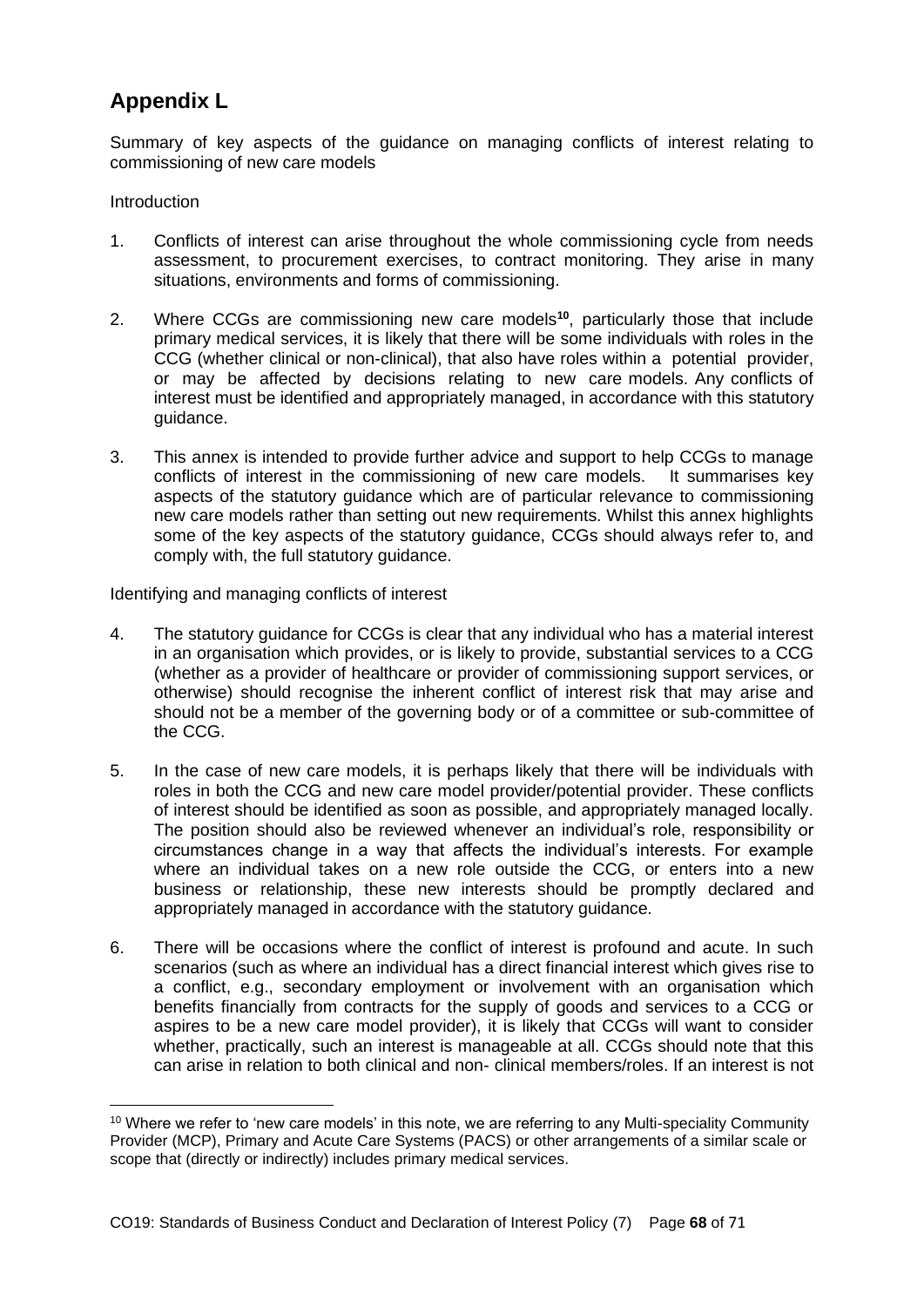manageable, the appropriate course of action may be to refuse to allow the circumstances which gave rise to the conflict to persist. This may require an individual to step down from a particular role and/or move to another role within the CCG and may require the CCG to take action to terminate an appointment if the individual refuses to step down. CCGs should ensure that their contracts of employment and letters of appointment, HR policies, governing body and committee terms of reference and standing orders are reviewed to ensure that they enable the CCG to take appropriate action to manage conflicts of interest robustly and effectively in such circumstances.

- 7. Where a member of CCG staff participating in a meeting has dual roles, for example a role with the CCG and a role with a new care model provider organisation, but it is not considered necessary to exclude them from the whole or any part of a CCG meeting, he or she should ensure that the capacity in which they continue to participate in the discussions is made clear and correctly recorded in the meeting minutes, but where it is appropriate for them to participate in decisions they must only do so if they are acting in their CCG role.
- 8. CCGs should take all reasonable steps to ensure that employees, committee members, contractors and others engaged under contract with them are aware of the requirement to inform the CCG if they are employed or engaged in, or wish to be employed or engaged in, any employment or consultancy work in addition to their work with the CCG (for example, in relation to new care model arrangements).
- 9. CCGs should identify as soon as possible where staff might be affected by the outcome of a procurement exercise, e.g., they may transfer to a provider (or their role may materially change) following the award of a contract. This should be treated as a relevant interest, and CCGs should ensure they manage the potential conflict. This conflict of interest arises as soon as individuals are able to identify that their role may be personally affected.
- 10. Similarly, CCGs should identify and manage potential conflicts of interest where staff are involved in both the contract management of existing contracts, and involved in procurement of related new contracts.

Governance arrangements

- 11. Appropriate governance arrangements must be put in place that ensure that conflicts of interest are identified and managed appropriately, in accordance with this statutory guidance, without compromising the CCG's ability to make robust commissioning decisions.
- 12. We know that some CCGs are adapting existing governance arrangements and others developing new ones to manage the risks that can arise when commissioning new care models. We are therefore, not recommending a "one size fits" all governance approach, but have included some examples of governance models which CCGs may want to consider.
- 13. The principles set out in the general statutory guidance on managing conflicts of interest (paragraph 19-23), including the Nolan Principles and the Good Governance Standard**s** fo**r** Public Serv**ices** (2004**),** shou**ld** underpi**n** all governance arrangements.
- 14. CCGs should consider whether it is appropriate for the Governing Body to take decisions on new care models or (if there are too many conflicted members to make this possible) whether it would be appropriate to refer decisions to a CCG committee.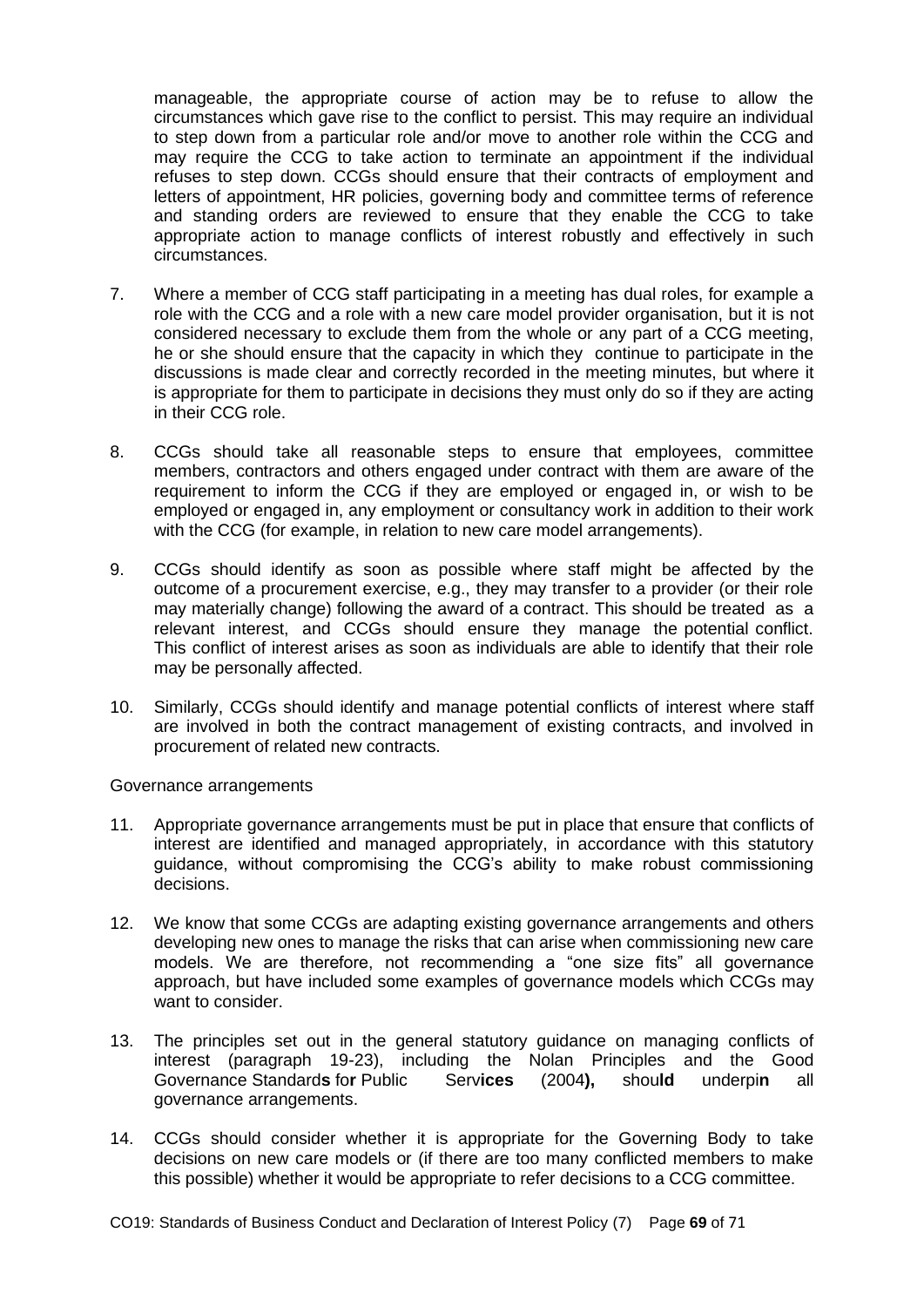#### Primary Care Commissioning Committee

- 15. Where a CCG has full delegation for primary medical services, CCGs could consider delegating the commissioning and contract management of the entire new care model to its Primary Care Commissioning Committee. This Committee is constituted with a lay and executive majority, and includes a requirement to invite a Local Authority and Healthwatch representative to attend (see paragraph 97 onwards of the CCG quidance).
- 16. Should this approach be adopted, the CCG may also want to increase the representation of other relevant clinicians on the Primary Care Commissioning Committee when new care models are being considered, as mentioned in Paragraph 98 of this guidance. The use of the Primary Care Commissioning Committee may assist with the management of conflicts/quorum issues at governing body level without the creation of a new forum/committee within the CCG.
- 17. If the CCG does not have a Primary Care Commissioning Committee, the CCG might want to consider whether it would be appropriate/advantageous to establish either:
	- a) A new care model commissioning committee (with membership including relevant non-conflicted clinicians, and formal decision making powers similar to a Primary Care Commissioning Committee ("NCM Commissioning Committee"); or
	- b) A separate clinical advisory committee, to act as an advisory body to provide clinical input to the Governing Body in connection with a new care model project, with representation from all providers involved or potentially involved in the new care model but with formal decision making powers remaining reserved to the governing body ("NCM Clinical Advisory Committee").

#### NCM Commissioning Committee

- 18. The establishment of a NCM Commissioning Committee could help to provide an alternative forum for decisions where it is not possible/appropriate for decisions to be made by the Governing Body due to the existence of multiple conflicts of interest amongst members of the Governing Body. The NCM Commissioning Committee should be established as a sub-committee of the Governing Body.
- 19. The CCG could make the NCM Commissioning Committee responsible for oversight of the procurement process and provide assurance that appropriate governance is in place, managing conflicts of interest and making decisions in relation to new care models on behalf of the CCG. CCGs may need to amend their constitution if it does not currently contain a power to set up such a committee either with formal delegated decision making powers or containing the proposed categories of individuals (see below).
- 20. The NCM Commissioning Committee should be chaired by a lay member and include non-conflicted GPs and CCG members, and relevant non-conflicted secondary care clinicians.

#### NCM Clinical Advisory Committee

- 21. This advisory committee would need to include appropriate clinical representation from all potential providers, but have no decision making powers. With conflicts of interest declared and managed appropriately, the NCM Clinical Advisory Committee could formally advise the CCG Governing Body on clinical matters relating to the new care model, in accordance with a scope and remit specified by the
- CO19: Standards of Business Conduct and Declaration of Interest Policy (7) Page **70** of 71